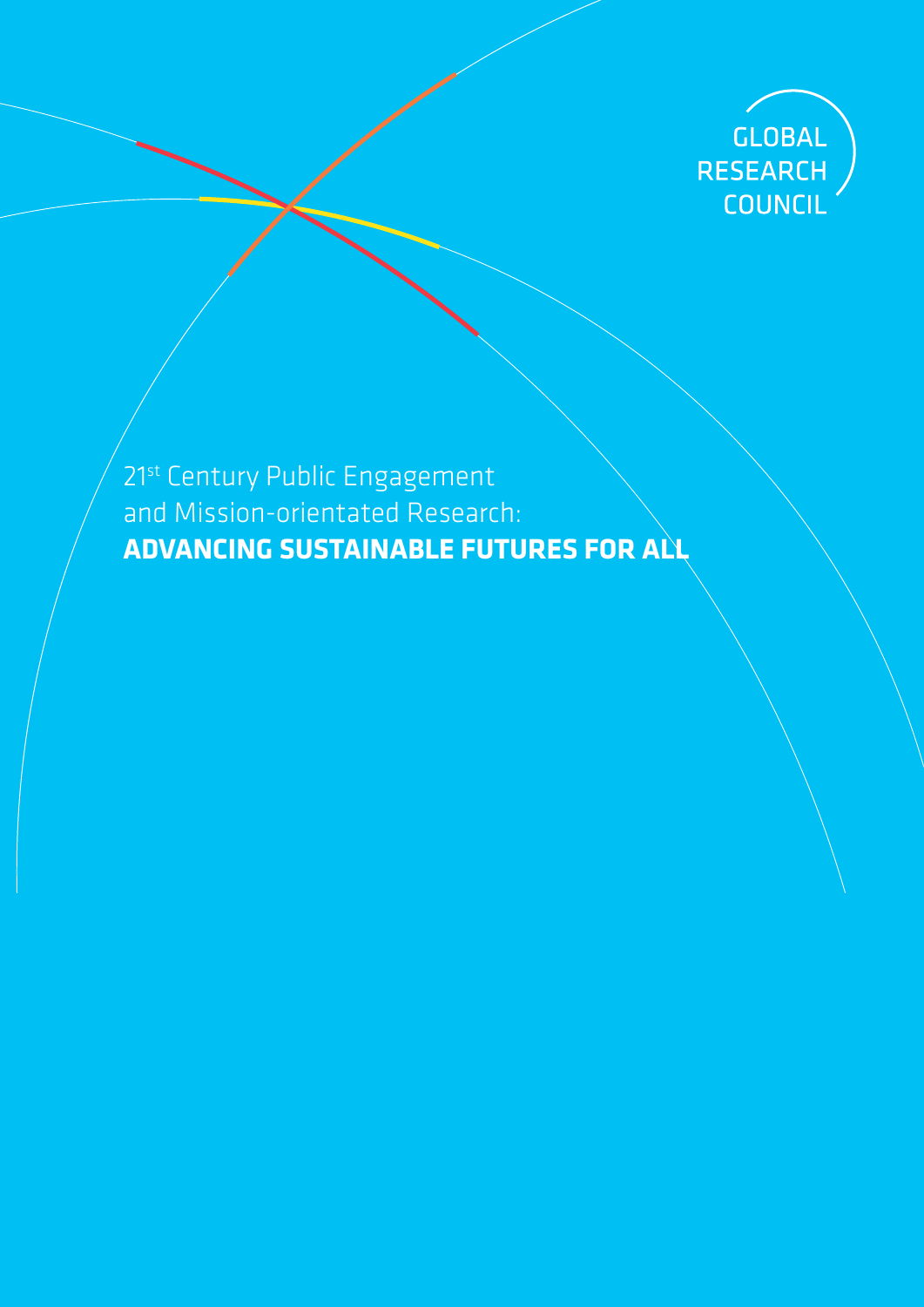This book was authored by *Professor Rasigan Mararajh,* Professor and Chief Director of the Institute for Economic Research on Innovation at Tshwane University of Technology, and nodal head of the DSI/NRF Centre of Excellence in Scientometrics and Science, Technology and Innovation Policy (SciSTIP) at Stellenbosch University, South Africa.

#### **CONTRIBUTORS INCLUDE:**

*Dr Fulufhelo Nelwamondo,* CEO, National Research Foundation (NRF) *Prof Andrew Thompson,* Oxford University and former International Champion, UK Research and Innovation (UKRI) *Dr Aldo Stroebel,* Executive Director, NRF and Co-Chairperson of the GRC Executive Support Group *Mr Michael Bright,* GRC Executive Secretary, and Deputy-Director International (Global Partnerships), UKRI *Ms Dorothy Ngila,* Director, NRF

*Mr Benjamin Sharman,* GRC Deputy-Executive Secretary, and Senior Policy Manager, UKRI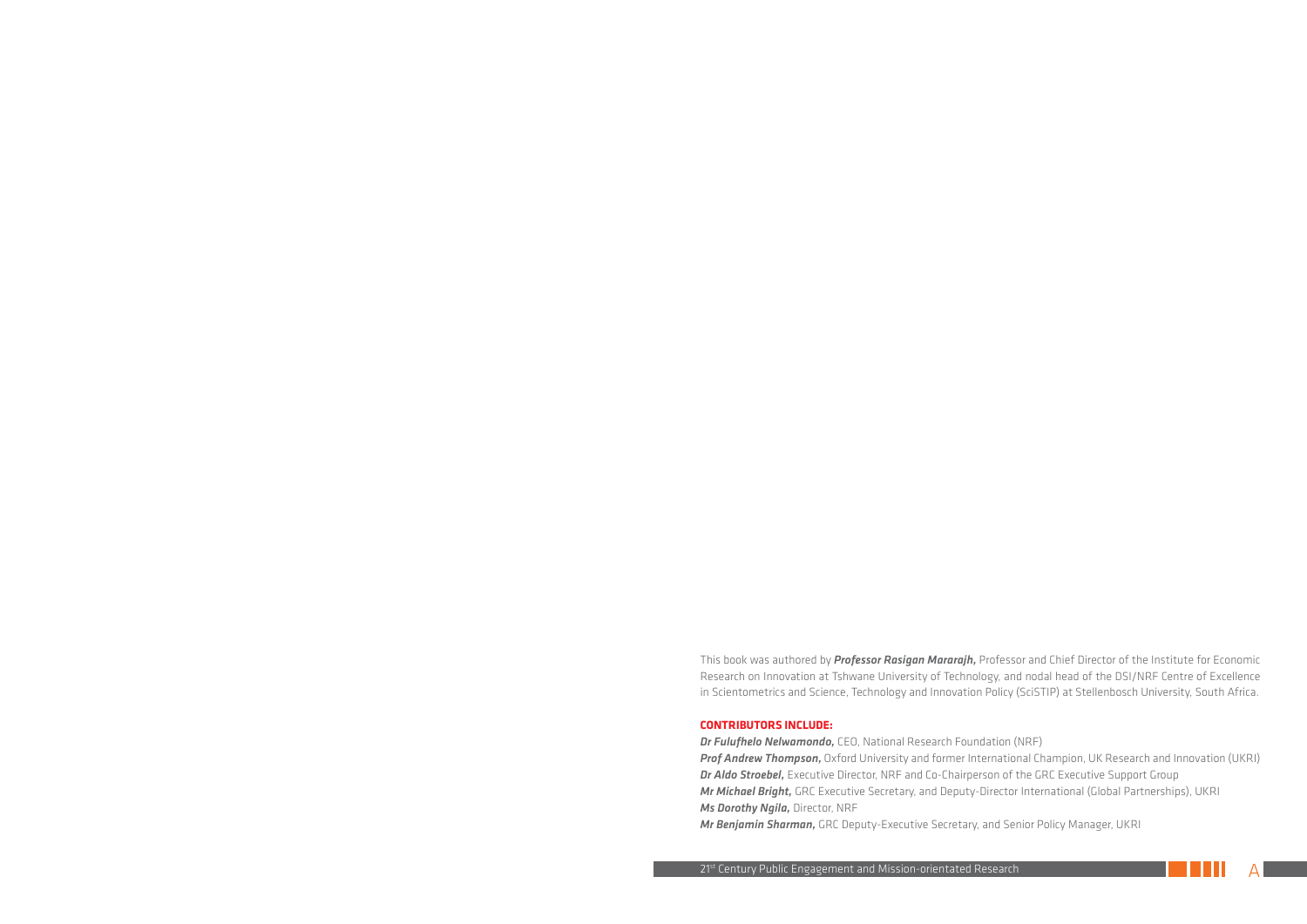| <b>AAAS</b>   | American Association for the Advancement of Science     |
|---------------|---------------------------------------------------------|
| <b>AIRA</b>   | Africa Infodemic Response Alliance                      |
| <b>ASTIII</b> | African Science, Technology, and Innovation Indicators  |
| COVID-19      | Coronavirus Disease 2019                                |
| <b>GCRF</b>   | Global Challenge Research Fund                          |
| GDP           | <b>Gross Domestic Product</b>                           |
| <b>GERD</b>   | Gross Domestic Expenditure on Research and Develop      |
| <b>GNI</b>    | <b>Gross National Income</b>                            |
| GRC           | Global Research Council                                 |
| <b>IFAD</b>   | International Fund for Agricultural Development         |
| <b>IPBES</b>  | Intergovernmental Science-Policy Platform on Biodiver   |
| MDG           | United Nations Millennium Development Goals             |
| <b>NRF</b>    | National Research Foundation of South Africa            |
| <b>NSI</b>    | National System of Innovation                           |
| SDG           | United Nations Sustainable Development Goals            |
| STI           | Science, Technology, and Innovation                     |
| <b>UKRI</b>   | United Kingdom Research and Innovation                  |
| UN            | <b>United Nations</b>                                   |
| <b>UNDP</b>   | United Nations Development Programme                    |
| <b>UNEP</b>   | United Nations Environmental Programme                  |
| <b>UNESCO</b> | United Nations Educational, Scientific and Cultural Org |
| <b>UNICEF</b> | <b>United Nations</b>                                   |
| UN-WOMEN      | United Nations Entity for Gender Equality and the Emp   |
| WFP           | World Food Programme                                    |
| <b>WHO</b>    | World Health Organization                               |

|  | cement of Science |  |
|--|-------------------|--|
|  |                   |  |

novation Indicators Initiative

earch and Development

Iatform on Biodiversity and Ecosystem Services

fic and Cultural Organization

quality and the Empowerment of Women

# TABLE OF CONTENTS AND A SERIES AND TABLE OF CONTENTS ASSESSED.

| <b>CHAPTER 2:</b> The Global Research Council - Historical and Contextual Evolution and Outcomes           |  |
|------------------------------------------------------------------------------------------------------------|--|
|                                                                                                            |  |
|                                                                                                            |  |
|                                                                                                            |  |
| 2. The Contemporary Conjuncture: Complex Interconnectedness in Times of Accelerated Change7                |  |
|                                                                                                            |  |
|                                                                                                            |  |
|                                                                                                            |  |
|                                                                                                            |  |
|                                                                                                            |  |
|                                                                                                            |  |
|                                                                                                            |  |
|                                                                                                            |  |
|                                                                                                            |  |
|                                                                                                            |  |
|                                                                                                            |  |
| 7. Building Momentum Towards an International Approach for Mission-oriented Research on SDGs23             |  |
|                                                                                                            |  |
|                                                                                                            |  |
|                                                                                                            |  |
| <b>CHAPTER 5:</b> Mobilising Public Engagements and Mission-orientated Research to Achieve the Sustainable |  |
|                                                                                                            |  |
|                                                                                                            |  |
|                                                                                                            |  |
|                                                                                                            |  |
|                                                                                                            |  |
|                                                                                                            |  |
|                                                                                                            |  |
|                                                                                                            |  |
|                                                                                                            |  |
|                                                                                                            |  |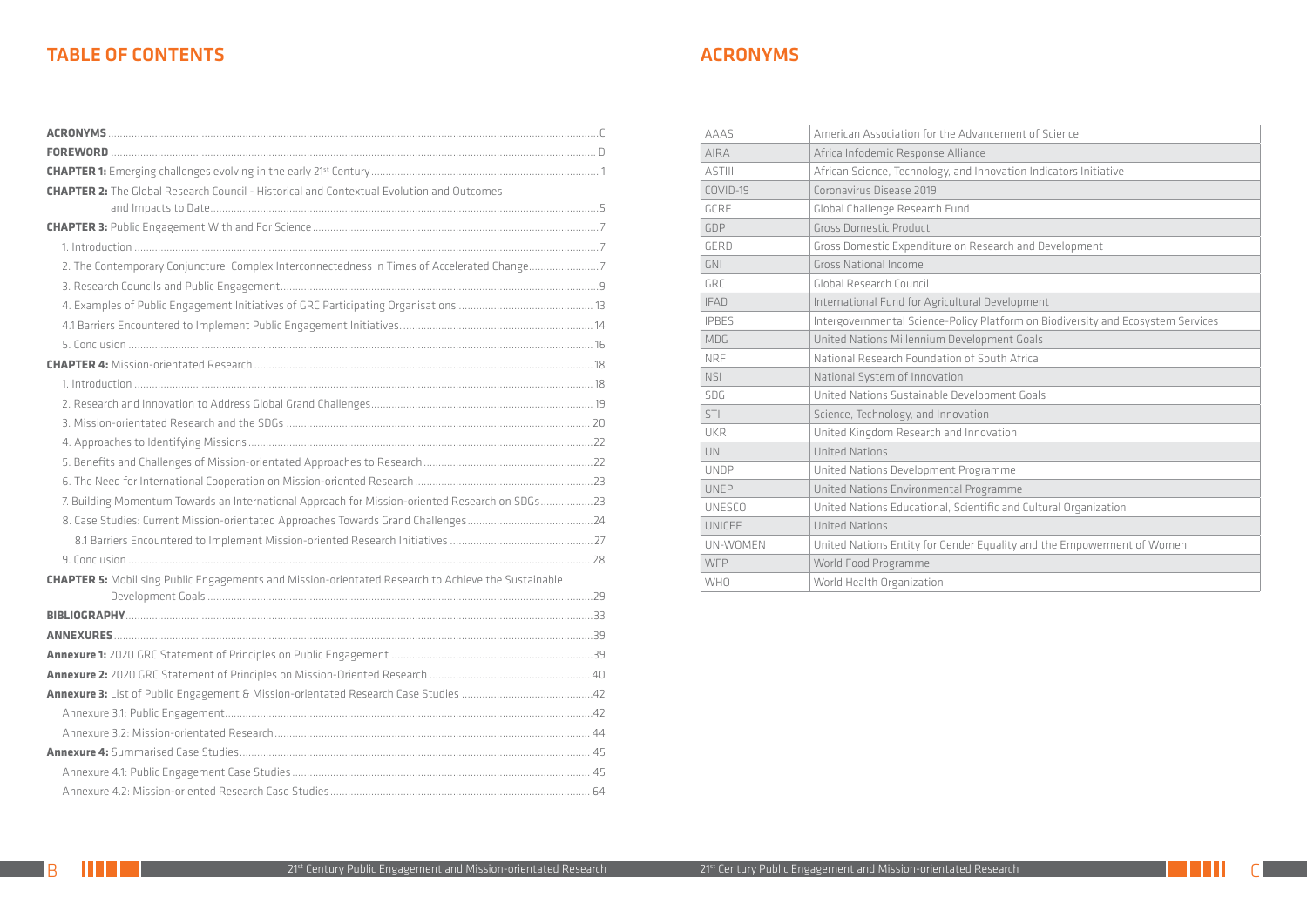The Global Research Council (GRC) postponed its 9th Annual Meeting from 2020 to 2021 in response to the global COVID-19 pandemic. The pandemic presented a significant challenge requiring a global response and therefore many GRC Participant Organisations have been focused on mobilising the scientific and technological expertise, nationally and internationally, needed to address both the public health challenge, as well as its wider socio-economic impacts.

As well as addressing the pandemic, GRC Participating Organisations have been working to reduce the impact on the scientific community's ability to support the other important challenges we collectively face. There is potentially much we can learn from our response to the pandemic which might help inform our future approach to global challenges. The global research community now needs to come together to ensure those lessons are shared.

The pandemic has disrupted efforts to achieve the 2030 Agenda for Sustainable Development, and threatens to reverse years of progress on poverty, hunger, health care and education. As the GRC meets 'virtually in Africa' it is important to recognise that, while the virus has impacted everyone, it is affecting the world's poorest and most vulnerable the most. Greater collaboration across disciplines, sectors and international borders is required if we are to realise the decade of action to deliver the global goals. This will require new thinking and new approaches.

While trust in science and scientists remains high, it varies across different groups and countries/nations. The pandemic has highlighted these differences as well as the challenge of maintaining public confidence in science. The pandemic has shown how science is sometimes inconclusive, can take time to produce results, and that scientists inevitably do not always agree. Governments have implemented public health measures on the advice of scientists. Compliance with these measures by the public can be challenging, and science has had a key role in explaining why they are necessary.

In an age where the public wants information and solutions quickly, and where scientific expertise has sometimes been undermined for political purposes, there is a risk that public trust in science will be eroded. The pandemic has highlighted the need to consider more carefully the interplay between science and society, and how the scientific community engage and communicate with its various publics.

It is in this historical context, and with the thematic foci of the 9th Annual Meeting, that this book about Public Engagement and Mission-orientated Research has been compiled. A unique approach has been followed with the analysis and synthesis of 69 case studies, contextualised with the two themes, submitted by GRC Participating Organisations. The case studies reflect the diversity of GRC Participants whilst also representing a wide variety of approaches and practices. They also demonstrate the interplay of mission-orientated research with public engagement.

Research councils are agencies through which the relationship between the sciences and society (its publics) are mediated. They also have a role to play in establishing a process where this can take place. The global research community potentially has the capacity and capability to generate, translate and disseminate knowledge relevant to achieving grand challenges, working with policy-makers and other stakeholders to identify policy priorities/problems; assess options, implement solutions and evaluate their effectiveness; and translate the specific challenges, such as the Sustainable Development Goals, into measurable and country-specific targets.

However, while researchers already foster partnerships with peers, government and local communities in order to achieve scientific and societal impact, these interactions can often be ad-hoc, short-lived, e.g. for a project, or unsustainable. Longer-term and sustainable strategic partnerships are, therefore, needed to address these grand challenges. This may necessitate rethinking the ways in which knowledge is generated, validated, and accessed whilst reframing the role of science and technology as critical contributors to innovation and thereby development.

The book comprises five chapters and four annexures. An introductory essay presents a brief overview of the evolution of the contemporary conjuncture and locates the current dynamics within the literature of world systems analysis. The next chapter provides a brief account of the history of the GRC with a focus on the initial outcomes generated and the impacts created in its nine years of existence. Two subsequent chapters present the discussion documents on Public Engagement and Missionorientated Research. These two chapters served to guide discussions in five regional consultations which were undertaken in 2019 and have been augmented with references to a number of case studies collated from the GRC Participating Organisations during 2019/2020. A concluding chapter summarises the learnings. The annexures present the final Statements of Principles, as well as a summary of the case studies collected.

# CHAPTER 1: **Emerging challenges evolving in the early 21st Century** *Rasigan Maharajh*

Never before in documented human history had global cooperation and collaboration in science enabled such a rapid mobilisation of significant human and other resources towards an international mission of arresting the spread of a virus and reducing the negative impacts of the pandemic on people and the societies they occupy. Notwithstanding such a remarkable achievement from research and development, the benefits emerging from science and technology remain unevenly distributed. The Secretary General of the United Nations, warned that "…defeating COVID-19, now that we have begun to have the scientific capacity to do so, is more important than ever" (2021).

This critical assessment by the UN raises the spectre of a socio-economic and political differentiation that would impact upon contemporary world systems. The World Bank segregates world systems according to "Gross National Income (GNI) per capita (current US\$) calculated using the Atlas method<sup>1</sup>" and thereby determines four groupings of economies, namely high-, upper middle-, lower middle-, and low income countries. Utilising this classification system renders world systems as comprising 29 low-income countries, 50 lower middle income countries, 56 upper middle-income countries, and 83 high income countries. This hierarchical ordering system of the countries of the world according to their incomes provides a vivid snapshot of the combined, uneven, yet common world we currently occupy with increasing precarity. These income level categories also provide a possible proxy indication of the capacities, capabilities, and competences of the countries production systems.

COVID-19 and the prevalence of zoonotic viruses in our current context has been inextricably linked with the decimation of biodiversity at an accelerating pace and on a global scale. As reported by the Intergovernmental Science-Policy Platform on Biodiversity and Ecosystem Services (IPBES), "Nature is declining globally at rates unprecedented in human history — and the rate of species extinctions is accelerating, with grave impacts on people around the world now likely" (2020). According to Peter Daszak, "…there is no great mystery about the cause of the COVID-19 pandemic – or of any modern pandemic. The same human activities that drive climate change and biodiversity loss also drive pandemic risk through their impacts on our environment. Changes in the way we use land; the expansion and intensification of agriculture; and unsustainable trade, production and consumption disrupt nature and increase contact between wildlife, livestock, pathogens, and people. This is the path to pandemics" (IPBES, 2021).

The UN had already convened its Conference on Environment and Development in Rio de Janeiro, Brazil in 1992. The 'Earth Summit' as it became popularly known, was seized by evidence of the interconnected environmental challenges of global warming, pollution and biodiversity and the social challenges of poverty, health, and population growth and mobility. The gathering committed to "a programme of action for sustainable development worldwide" known as Agenda 21 and also adopted the Rio Declaration on Environment and Development which comprised 27 principles (UN, 1992). A major guiding principle for development that was derived from the 'Earth Summit' is the notion of common but differentiated responsibilities. Whilst this principle would largely influence the various positions of the global South, the global North represented by the more advanced and mature capitalist countries such as the USA, Japan and those in the European Union, largely sought to relegate the concept to essentially environmental and climate change issues.

At the transition to the new millennium, a new set of international developmental goals was discussed and adopted.

*<sup>1</sup> The World Bank's Atlas Method of Conversion replaces market exchange rates with a conversion factor which for "any year is the average of a country's exchange rate for that year and its exchange rates for the two preceding years, adjusted for the difference between the rate of inflation in the country and international inflation; the objective of the adjustment is to reduce any changes to the exchange rate caused by inflation" (https://datahelpdesk.worldbank.org/knowledgebase/articles/378832-the-world-bank-atlas-method-detailed-methodology).*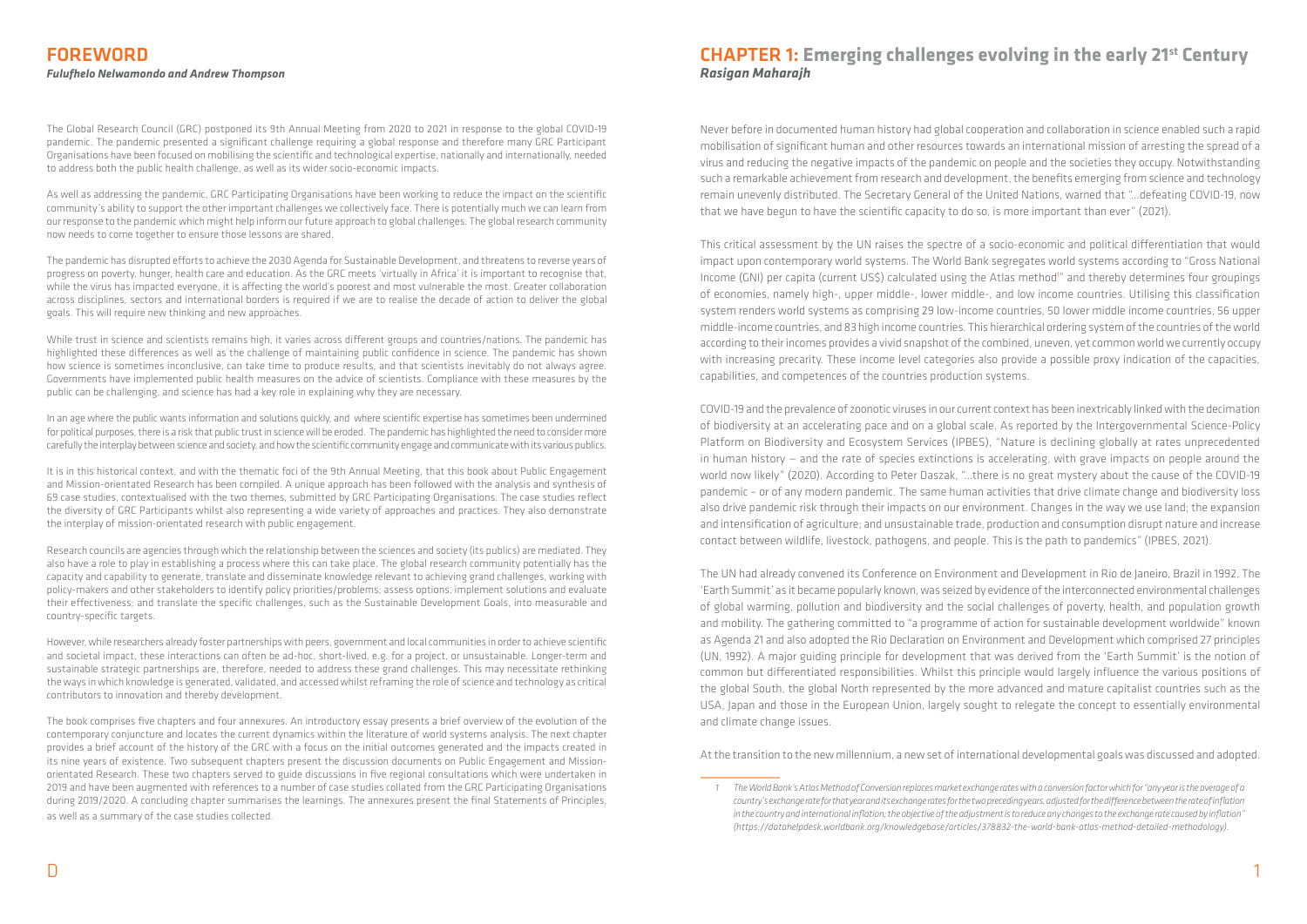The Millennium Development Goals (MDGs) lay down a set of targets based on eight international developmental objectives that were to be achieved before 2015 (UN, 2000). The MDGs had sought to generally redress conditions of absolute poverty and deprivations. Whereas it sought to enable a less inequitable international order, the shaping of the eight international development goals by the development financing instruments of the Bretton Woods Agreement saw them being implemented as mainly objectives of and for the global South. This was largely the consequence of the MDG's focus on poverty reduction. Work on the successor regime began in 2011. This post-MDG package is radically different from the previous two iterations (Agenda 21 and the MDGs). The successor regime to the MDGs is a range of sustainable development goals (SDGs). These were eventually drafted in seventeen goals with 169 targets adopted by the UN's General Assembly in 2015. According to the UN, "The central challenge in designing the post-2015 development agenda is to ensure that efforts to improve the quality of life of the present generation are far-reaching, broad and inclusive but do not compromise the ability of future generations to meet their needs. Accomplishing this goal hinges on the ability of the international community to ensure access to resources for growing numbers of people, eradicate poverty, move away from unsustainable patterns of consumption and production, and safeguard the environment" (2015).

As argued by the United Nations Conference on Trade and Development (UNCTAD), "…this is a very important part of the challenge, but for a developing country, the question is whether its development can be sustained not only environmentally but also economically, financially, socially, politically and so forth. A true development agenda can only be based on this broader, developmental concept of sustainability – ensuring that development can be sustained in all its dimensions, rather than only seeking to minimize environmental impacts. This again points to a more integrated agenda, encompassing both more viable and inclusive national development strategies and changes in the global economic system to accommodate and support them. If progress towards social and environmental goals is not underpinned by effective national strategies for sustainable and inclusive development, or if the global economy is incompatible with such strategies, that progress will not be sustainable beyond 2030" (2013).

The UN has argued that "…mainstreaming STI into other SDGs appears to be a necessary complementary requirement for promoting knowledge-sharing and for building capacity to face the multiple challenges posed by sustainable development. Many statistics and indicators on STI related issues are available, but they rarely connect or measure the input of STI in achieving development goals. In the light of the complexity of STI, knowledge-sharing and capacitybuilding and their multiple impacts on and contribution to sustainable development and poverty eradication, a series of goals, targets and indicators could usefully be considered" (UN, 2014: 7). As argued by Steffen et al, "…there is an urgent need for a new paradigm that integrates the continued development of human societies and the maintenance of the Earth system in a resilient and accommodating state" (2015: 736).

Mazzucato defined mission-oriented innovation policies as "…systemic public policies that draw on frontier knowledge to attain specific goals" (2018). In a study of the economy of the USA between 1947 and 2018, Matteo Deleidi and Mariana Mazzucato found that "…a permanent increase in public expenditures, targeted toward strategic sectors and focused on the promotion of innovation and mission-oriented innovation policies, generates the largest effect in terms of output and investment growth" (2021). This research finding provided further support for the idea that "…targeted innovation policies produce a strong and direct effect on the R&D investment decisions of firms, leading to new directions for technical change" (ibid.). Complementing the mission approach has been widening public engagements, and the rise of 'citizen science<sup>2</sup>' amongst other forms of participation and inclusion.

Linking science and technology to innovation has unleashed creative destruction at unprecedented levels. Whilst much of these benefits have tended to improve the material conditions of existence for large numbers of people, capitalism and the international political economy have also impacted in defining access and participation. Thus, whilst our overall aggregate productivity has increased to a level that ensures that the necessities of living such as food, shelter, and bulk infrastructures are readily available, all of the peoples of the world do not share in the bounty. Financialisation and neo-liberalism have broken the virtuous circuit between the realisation of surpluses and their re-investment in productive capability formation. Recent evidence shows that countries are variously adopting policy frameworks that seek economic stimulation, fiscal austerity and environmental sustainability without unpacking the detrimental and counter-factual effect of the capitalist requirement for infinite growth. It is the structural relationship between people and planet that requires much more public engagement to enable truly progressive transformations.

Homi Kharas of the Brookings Institute recognises that "…scientists and engineers are needed to introduce the innovations that could reduce climate change (and indeed to achieve many of the other SDGs)" (2016). Kharas argues this perspective in the context of the shift from intergovernmental global agreements to a new theory of

change based on the uses of "…market forces to drive business towards scalable investments that simultaneously generate sustainable solutions to development challenges; [the creation of] more data from more sources with more disaggregation, and make these more easily transparent and accessible, to drive towards evidence-based reforms and accountability; and [the encouragement of] innovations (technical, organisational, and business-model) to drive the world away from business-as-usual" (ibid.). Jayati Ghosh has recently shown how the Marianna Mazzucato' work advocates "… a 'mission' approach to address society's complex challenges and to transform capitalism, enabling a more just and sustainable trajectory" (2021). Whilst it remains debatable about the extent to which a more benign and equitable capitalism is indeed possible or even attainable, it is clear that the challenges for science and technology are of such critical important that a paradigmatic shift is urgently required. This may necessitate also rethinking the ways in which knowledge is generated, validated, and accessed whilst reframing the role of science and technology as critical contributors to innovation and thereby development.

Public engagement processes emerge from earlier attempts across history of broadening the participation and access by non-professionally trained people with the praxis of science and was very prominent in the various 'people's science' movements and initiatives that sought to tighten the relationship between science and society in the 20th Century. According to Cesnulaityte, "…polarisation, populism, and low levels of trust in governments have prompted academics, practitioners, politicians, and policy makers to reflect upon innovative ways of breathing new life into democratic institutions" (2021). Leading peer-to-peer theorists, Michel Bauwens and Vasilis Kostakis argue that the enabling ICT infrastructures are affording society the opportunity to rise above the seeming paradoxes and suggest "…a new convergence that would combine both commons-oriented open peer production models with common ownership and governance models, such as those of the co-operatives and the solidarity economic models" (Bauwens & Kostakis, 2014). Such optimistic possibilities have to however be reconciled against objective realities of the contemporary conjuncture. Inappropriate and irrelevant proprietorship in the face of a ubiquitous digital integration appears almost quixotic. The inability to maintain secrecy of data and the widening of capability formation across the developing world offers new impetus for rekindling international collaborations in science and technology.

Speaking at the launch of the Africa Infodemic Response Alliance (AIRA), the Regional Director of the WHO for Africa: Matshidiso Moeti, cited data from the UN's Secretary-General's initiative on big data and artificial intelligence which showed that "…information about the virus has been shared and viewed over 270 billion times online and mentioned almost 40 million times on Twitter and web-based news sites in the 47 countries of the WHO African Region between February and November 2020" (UN, 2020). According to Moeti, "…in health emergencies, misinformation can kill and ensure diseases continue to spread. People need proven, science-based facts to make informed decisions about their health and wellbeing, and a glut of information – an infodemic – with misinformation in the mix makes it hard to know what is right and real. This crucial new alliance brings unique reach, knowledge and skills to help stop the impact of dangerous misinformation" (WHO Africa, 2020). Redressing the infodemic requires urgent attention to both public engagements with science as well as incorporation into the framing of science missions.

*<sup>2</sup> Variously also known as crowd science, crowd-sourced science, civic science, volunteer monitoring, or networked science.*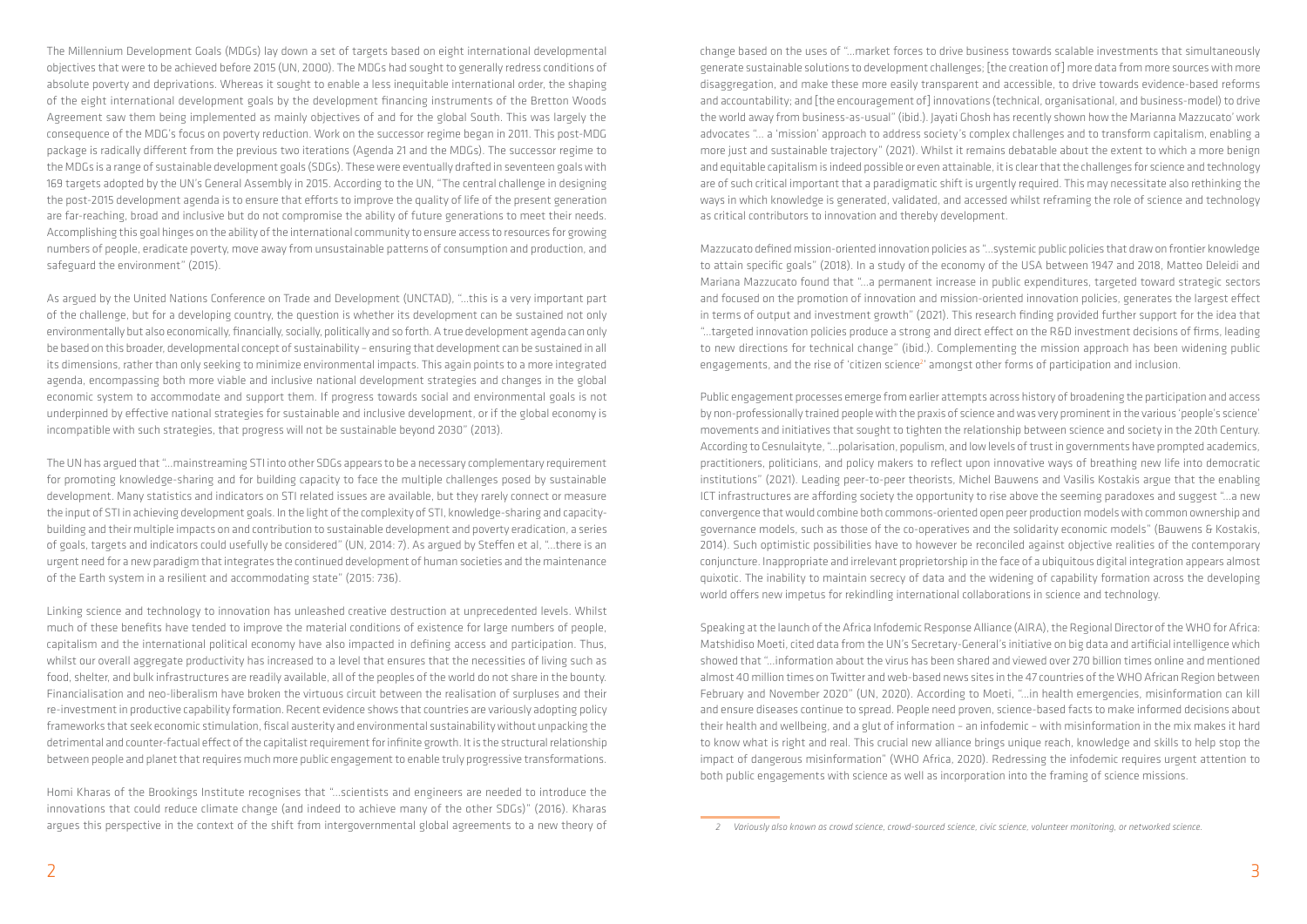Contemporary world systems are marked by conditions of physical over-production, material under-consumption, and an infodemic of fake news and deliberate misinformation. Whilst overall improvements in the aggregate material living conditions of humanity are evidenced as resulting from the extension of the provision of various public good infrastructures including water supply, housing, electricity, transport connections and a wide range of essential products and cultural activities, these are unfortunately not universalised. Globalisation has enabled higher levels of interdependence through international linkages in global commodity chains of production, distribution, and consumption. The expansion of the internet and online connectivity has also accelerated the rate at which information becomes available and is diffused across world systems. Whilst both of these characteristics offer some succour for increasing international collaboration and cooperation, they can also generate negative outcomes and impacts as well. The cumulative impact of human activities on the planet's ecosystems and its biodiversity presents a clear and near existential threat to continued human survival. The spread of false information has contributed to increasing hesitancy amongst significant segments of society with respect to COVID-19 vaccines.

In all of this, we can clearly see that it is not necessarily our home planet that is at risk, but rather ourselves as a species-being. As we advance further into the 21<sup>st</sup> Century, it is imperative that we acknowledge, nurture, and extend the role and function of science as a major contributor to the global knowledge commons. Science will enjoy the deepest and most enduring legitimacy possible from a closer connection with society and relegate alternative facts to the dead-end portended by post-truth<sup>3</sup>.

Established in 2012 following a Global Summit on Merit Review<sup>4</sup> organised by the United States National Science Foundation, heads of research councils from over 50 countries agreed and endorsed its first Statement of Principles on Merit Review at this Summit. These were developed with two primary objectives. Firstly, the worldwide agreement on core, high-level principles would foster international cooperation between funding agencies that support the scientific community. Secondly, for those countries that are developing new funding agencies, the principles would provide a global consensus on the key elements necessary for a rigorous and transparent review system.

# CHAPTER 2: **The Global Research Council - Historical and Contextual Evolution and Outcomes and Impacts to Date** *Michael Bright and Aldo Stroebel*

The Global Research Council is a virtual organisation, comprised of the heads of science and engineering agencies from around the world, dedicated to promoting the sharing of data and best practices for high-quality collaboration among funding agencies worldwide.

Since then the GRC has continued to meet annually, convening the heads of the main research councils internationally to discuss issues of common concern. Since 2012, it has published several Statements of Principles on topics ranging from Merit/Peer Review; Research Integrity; Supporting the Next Generation of Researchers; Open Access; and Interdisciplinarity to Assessing and Evaluating the Impact of Research. All Statements of Principles are published on the GRC website and have informed policy development in several participant organisations.

In recent years the Global Research Council has begun to revisit previous topics, to share learning and good practice in their development and implementation; consider barriers to implementation faced; and deliberate on any updates needed to its Statement of Principles and for further actions that might be required. In 2018, the Global Research Council returned to the topic of Merit/Peer Review and endorsed an updated Statement of Principles on Peer/Merit Review.

When developing and strengthening their own national research funding structures and institutions, countries often look to learn from international good practice. The GRC's discussions and activities provide a forum to promote and encourage interagency learning and institutional capacity building. It has established two Working Groups on Gender and Partnered Learning, and in 2019 the GRC published its first booklet, produced by the Gender Working Group entitled *Supporting Women in Research: Policies, Programmes and Initiatives Undertaken by Public Research Funding Agencies*<sup>5</sup> . The case study booklet is a significant contribution in furthering mutual learning amongst Global Research Council participants and across the sector, by showcasing actions various participants are taking to further the quality and status of women in research.

During its first nine years the Global Research Council has established itself as an effective forum for dialogue among participants, with good representation from across its Regions, and between developing and developed nations. It is becoming a recognised 'brand' across the international research policy and funding community, and provides an ongoing forum for the discussion of important science policy issues to improve the environment for international cooperation and collaboration.

In 2019, at the São Paulo meeting, several GRC participants expressed a need to more proactively promote multilateral collaboration between participant organisations. The Sustainable Development Goals were identified as a potential

*<sup>3</sup> Oxford University Press announced its choice for Word of the Year in 2016 as the adjective 'post-truth', which was defined as "relating to or denoting circumstances in which objective facts are less influential in shaping public opinion than appeals to emotion and personal belief" (OUP, 2016).*

*<sup>4</sup> https://www.nsf.gov/news/news\_summ.jsp?cntn\_id=124178*

*<sup>5</sup> https://www.globalresearchcouncil.org/fileadmin/documents/GWG/GRC\_GWG\_Case\_studies\_final.pdf*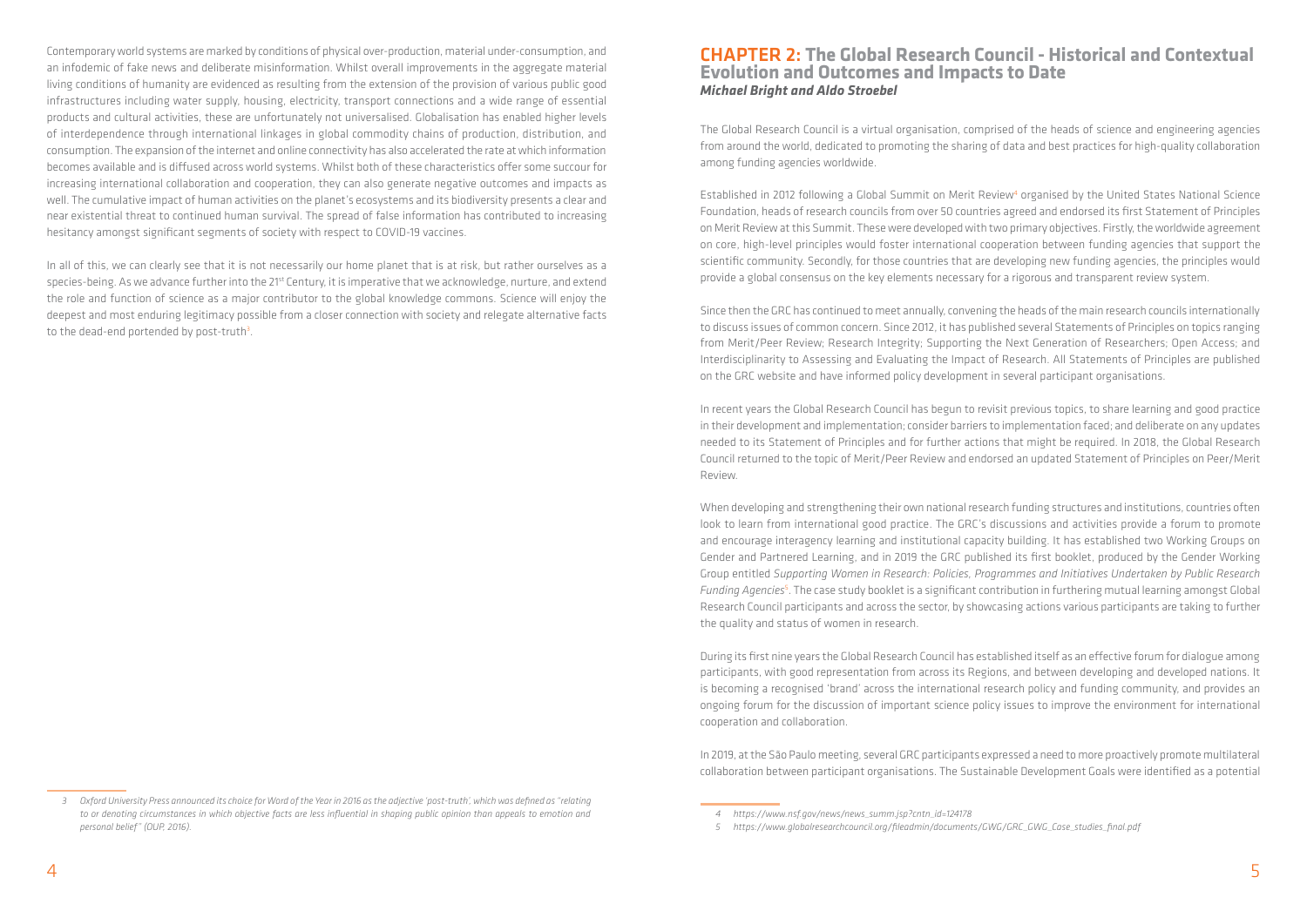framework to shape and guide dedicated support for international research cooperation.

The GRC is, therefore, ideally placed to help foster a common understanding and approach towards mission-oriented research to support the delivery of the SDGs. As a virtual organisation, the GRC brings together research funding agencies from across the world. This unified approach is needed to effectively address the challenges associated with establishing a concerted approach towards collective and dedicated action.

In addition, the GRC aims to not only improve communication and cooperation among global research funding agencies but also to promote the sharing of best practice and data to support high-quality collaboration among funding agencies worldwide. Ensuring that funding agencies and wider stakeholders within the research and policy landscapes have access to this best practice, and the data that underpins them, is crucial in shaping how best to proceed as a collective.

The approach to Public Engagement adopted in this chapter primarily seeks to encourage an increased utilisation of science in addressing social, economic, and ecological challenges confronting humanity in the 21st Century. It also recognises the imperative of redressing perceptions of a deficit in trust between the multiplicity of publics and the enterprise of sciences through re-establishing and expanding confidence in scientific practices (albeit, more in some disciplines than in others)<sup>6</sup>. As elucidated in an editorial in Nature: "...that means that any attempt to use a Pugwash<sup>7</sup>*style approach* to address today's pressures should be strengthened by recent understanding of the importance of inclusivity — with a meaningful role for public engagement — and a place at the table for researchers from diverse backgrounds and from across disciplines, not only science and engineering" (Nature, 2019: 153)<sup>8</sup>.

A collective voice and approach towards action will not only ensure that funding agencies are aligned strategically, but also help leverage and influence policymakers and decision makers who ultimately shape wider national and supranational approaches towards these challenges.

Finally, the GRC seeks to respond to opportunities and to address issues of common concern in research and education and explore mechanisms that support the global science enterprise and broader global scientific community. Addressing the grand challenges of today are, therefore, in line with this vision for the GRC and can provide a framework and overarching aim for continuing cooperation and dialogue between its participants.

# CHAPTER 3: **Public Engagement With and For Science** *Rasigan Maharajh and Dorothy Ngila*

#### **1. INTRODUCTION**

The human population is unevenly distributed across the regions of the world. Notwithstanding individual and social location, all the peoples of the world are increasingly being confronted by accelerated changes in their bio-physical environments (IBES, 2019)<sup>9</sup>. As noted by the Stockholm Resilience Centre, the changes in the environment have a relationship with the type and form of socio-economic and political development being pursued by all the countries of the world (Steffen et al., 2018)<sup>10</sup>. In approaching the third decade of the 21<sup>st</sup> Century, urgent attention is required to

The chapter focuses on two main issues, namely:

The role and motivation of public funding agencies in mediating existing and potential tensions between science and society (its publics) in the context of broad and intricate complexities confronting the peoples of the world; and Reflections on expectations, approaches and good practices for public engagement that support the utilisation of public engagement as a strategy and mechanism by research councils to better enable a seamless interaction between science and society (its publics) and thereby to bridge the gap between them.

This chapter examines critical aspects of the contemporary conjuncture, elucidated and linked to the work of GRC participants. It also defines public engagement in the context of Responsible Research and Innovation, and further connects the original discussion paper on the topic (developed during 2019) with case studies drawn from members of the GRC.

# **2. THE CONTEMPORARY CONJUNCTURE: COMPLEX INTERCONNECTEDNESS IN TIMES OF ACCELERATED CHANGE**

*concerns about misconduct and potential conflicts of interest remain" (Ledford, H. 2019. US trust in scientists is now on par with the military, Nature News, 6 August). Ledford summarises that "survey participants who had more knowledge about science had greater confidence that researchers act in the public interest. And people reported that providing open access to data, as well as* 

- *7 Cf. The Pugwash Conferences on Science and World Affairs which drew upon the Russell-Einstein Manifesto of 1955 to engage critically about the existential threats posed by nuclear weapons to life on earth. Pugwash has just completed its 12th Quinquennium in 2018. More details are available at:<https://pugwash.org/>.*
- *8 Editorial. 2019. Scientists must rise above politics and restate their value to society, Nature 572(7768): 153.*
- *9 IBES. 2019. Global Assessment on Biodiversity and Ecosystem Services: Summary for Policymakers, Intergovernmental Science-Policy Platform on Biodiversity and Ecosystem Services, Bonn.*
- *10 Steffen, Will; Johan Rockström; Katherine Richardson; Timothy M. Lenton; Carl Folk; Diana Liverman; Colin P. Summerhayes; Anthony D. Barnosky; Sarah E. Cornell; Michel Crucifix; Jonathan F. Donges; Ingo Fetzer; Steven J. Lade; Marten Scheffer; Ricarda Winkelmann; and Hans Joachim Schellnhuber. 2018. Trajectories of the Earth System in the Anthropocene, PNAS 115(33): 8252–8259.*

*<sup>6</sup> Heidi Ledford draws upon a recent Pew Survey (2 August 2019) to assert that "…confidence in researchers might be on the rise but conducting independent reviews of research findings, would boost their confidence in the results" (ibid.).*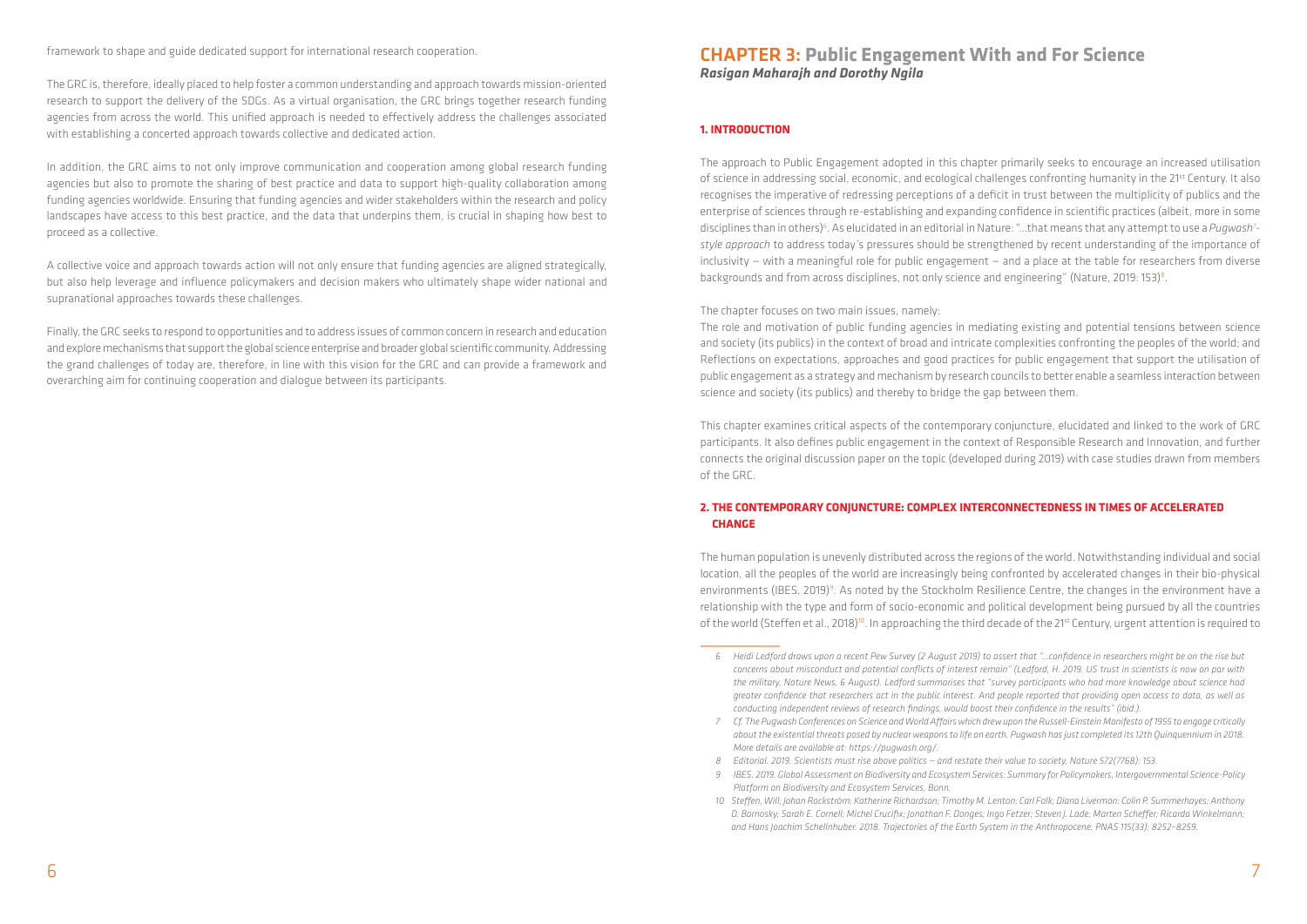redress the unevenness in the quality of life experienced by the peoples of the world, and also to improve the quality of outcomes and impacts generated by scientific enquiry. The UN's Conference on Sustainable Development sought to reconcile the challenges of human and social development within planetary boundaries through the publication of a non-binding statement entitled *The Future We Want*, and which was endorsed by 192 participating governments in  $2012$ <sup>11</sup>. The latter mentioned process also gave rise to the formulation of seventeen sustainable development goals (SDGs)12 for the world system.

SDGs require good quality data and the availability of research capacities, scientific capabilities and innovative competences in the various National Systems of Innovation (NSIs). Research Councils that fund science for the public good are central to the provision of objectively verifiable evidence and the generation of scientific and technological capabilities in their respective NSIs and also for the global knowledge commons. Counterfactually, the rapid emergence and accelerated diffusion of alternative 'facts' and the emergence of 'post-truths'<sup>13</sup> have served to negatively impact on the public's levels of trust in the enterprise of science. Research councils are often the agencies through which the tensions between the sciences and society (its publics) are possibly mediated whilst further advancing improved accountability for the investment of public resources and increasing the legitimacy of scientific praxis with society (its publics). Research councils not only have a role to directly mediate these relationships but also to ensure that a system is established where this mediation becomes intrinsic to the research process.

Efforts that seek to legitimise scientific praxis are also advancing though remaining imbued with ambiguities and differing definitions derived from national experiences and global circumstances. The realm of the public engagement in the sciences is, therefore, also not excluded from present disagreements, dissonances, and incoherencies in world systems. Vincent's analysis of 'public engagement' in the sciences recognises the concept as a buzzword which forms linguistic technologies, and which specifically "…generate matters of concern and play an important role in trying to build consensus; … set attractive goals and agendas; [and] … create unstable collectives through noise" (2014)14. Motala defines 'socially engaged or public scholarship' as that which is "…derived from the co-construction of knowledge out of meaningful engagements between academics and the 'communities' and 'publics' of the university – especially such communities that are 'outside' the university but reliant on the useful roles that can be played by critically thinking intellectuals in institutions of higher learning" (2014: 1)15. Some research councils are already invoking 'citizen science' as potentially linking earlier attempts at broadening the participation and access by society and the sciences such as the people's science movements and initiatives such as Science for the People, the Union of Concerned Scientists, Scientists for Global Responsibility, Science and Democracy World Forum, Citizen Science Foundation, and the BurGErschaffen WISSen (GEWISS), amongst others. Research councils are considering various forms of public engagement in the ex-ante and ex-post evaluation phases, and in fulfilling additional mandates. In doing so, research councils increasingly need to ensure that the boundaries of sciences are clearly demarcated and the interface with society stabilised through their practice of establishing common sets of principles and goodpractice guidelines.

A more recent study of 17 science granting councils<sup>18</sup> in sub-Saharan Africa found that research councils "...are essential actors in national systems of innovation" and "…perform a number of crucial functions that contribute to the effective and efficient functioning of [national systems of innovation] such as disbursing funds for R&D; building research capacity through appropriate scholarships and bursaries; setting and monitoring research agendas and priorities; advising on science, technology and innovation policies; managing bilateral and multilateral S&T agreements; assessing the communication, uptake and impact of publicly funded research; and many more" (Mouton et al., 2014: 8)<sup>19</sup>. The study also found that "…such councils ideally act as fair and disinterested agents of government whilst at the same time representing the interests of the scientific community nationally as well as regionally and internationally" and that "…they are crucial 'intermediaries' in the flow of international funding and technical support to R&D performing institutions in a country" (op cite.). Table 1 lists the twelve areas in which Research Councils typically operate.

#### **3. RESEARCH COUNCILS AND PUBLIC ENGAGEMENT**

According to Dai et al., funding agencies and researchers have historically constituted the role of leading actors in defining research priorities and setting science agendas (2018)<sup>16</sup>. Dai and colleagues, however, note that "...these processes have been criticised as having insufficient public engagement although there has been a growing trend of involvement of a diverse range of actors, especially in research sectors such as health, environment and urban planning" (ibid.). The working paper of the Organisation for Economic Cooperation and Development (OECD) drew on a study conducted by Mitton et al., funded by the Canadian Institutes of Health Research, which found that "…there is a very substantial body of literature from the past quarter-century exploring questions of public participation in priority setting and resource allocation. Much of this is conceptual, theoretical, or advocacy-oriented, but an increasing number of empirical case studies have been published" (2009: 226)17.

*17 Mitton, Craig; Neale Smith, Stuart Peacock, Brian Evoy and Julia Abelson. 2009. Public Participation in Health Care Priority Setting:* 

*18 Research Councils include variations in nomenclature such as: science granting councils; national commissions for science and technology; national sciences councils; and national academies of science (Mouton et al., 2014). This Chapter, and the Discussion* 

*19 Mouton, Johann; Jacques Gaillard; and Milandré van Lill. 2014. Final Report: Study on Strategic Priorities, Objectives and Practices of* 

<sup>14</sup> Vincent, Bernadette Bensaude. 2014. The Politics of Buzzwords at the Interface of Technoscience, Market and Society: The Case of *'Public Engagement in Science,' Public Understanding of Science 23(3): 238–253.*

*<sup>11</sup> UN. 2012. The World that We Want, Outcome Document of the United Nations Conference on Sustainable Development, Rio de Janeiro.*

*<sup>12</sup> UNGA. 2015. The 2030 Agenda for Sustainable Development, Resolution 70/1, United Nations General Assembly, New York.*

*<sup>13</sup> The Oxford English Dictionary recognised 'post-truth' as its 'Word of the Year' and defined it as 'relating to or denoting circumstances in which objective facts are less influential in shaping public opinion than appeals to emotion and personal belief' in 2016 (cf. NACI, 2017; amongst others).*

*<sup>15</sup> Motala, Enver. 2014. Public Scholarship, Democracy and Scholarly Engagement, Education Policy Consortium, Department of Higher Education and Training, Tshwane.*

*<sup>16</sup> Dai, Qian; Eunjung Shin and Carthage Smith. 2018. Open and Inclusive Collaboration in Science: A Framework, OECD Science, Technology and Industry Working Papers 2018/07, Organisation for Economic Co-operation and Development, Paris.* 

*A Scoping Review, Health Policy 91: 219–228.*

*Paper, treated them all with equivalence.*

*Science Granting Councils in Seventeen Countries in Sub-Saharan Africa, Centre for Research on Evaluation, Science and Technology, Stellenbosch University, Stellenbosch.*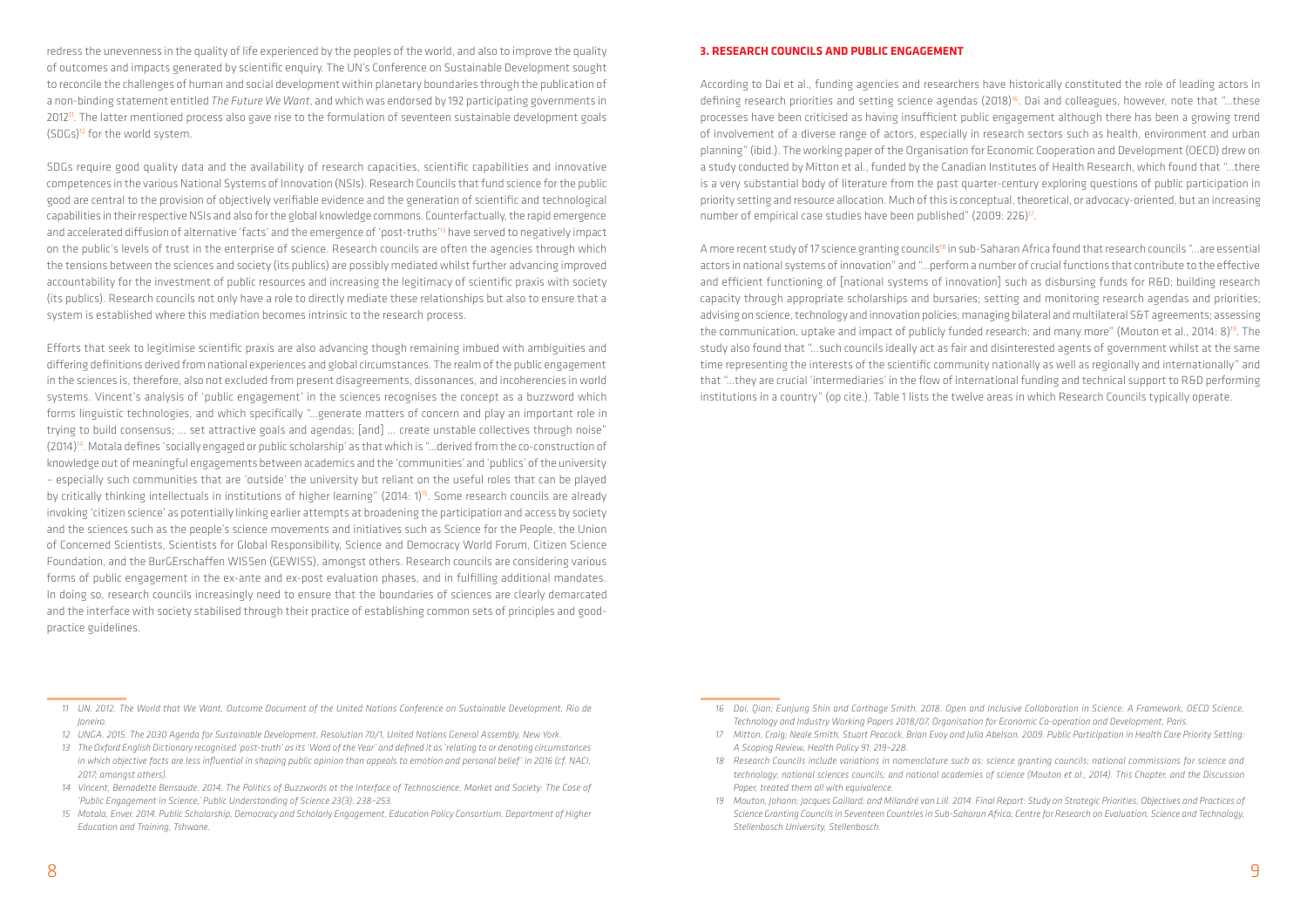#### **Table 1. Typical Functional Areas of Research Councils**

- 1. Disbursement of research grants (various categories);
- 2. Disbursements of scholarships and loans (mostly Master's and Doctoral students);
- 3. Funding support for infrastructure development;
- 4. Valorisation of results (dissemination and uptake of research reports and findings);
- 5. Supporting scientific publishing/scientific journals;
- 6. Advocacy to the STI;
- 7. Collect data and statistics on S&T and R&D;
- 8. Capacity-building/training of researchers;
- 9. Policy advice;
- 10. Setting research agenda/research priorities;
- 11. Management of scientific collaborations and agreements; and
- 12. Coordination of the [National System of Innovation].

*Source: Mouton et al., 2014: 10*

Whilst the first three mentioned functional areas essentially fulfil traditional science funding responsibilities, the other eight functional areas broaden and widen the mandates of the research councils. Thus, in many contexts, the criticality of the research councils in ensuring the functioning of their respective NSIs are neither insignificant nor trivial. It is therefore imperative that the research councils in their role as intermediaries between the society in general and the science and technology practitioners in particular pay closer attention to enabling public engagement. The demand for such functionality is buttressed by various global, regional, and domestic surveys that reiterate a significant reduction in the levels of trust amongst people and the domains of the sciences.

public" (CPEST, 2019)<sup>23</sup>. The importance of learning as a cooperative venture that enables both the public and the community of scientists and technologists to realise mutuality and co-dependency is highlighted. Figure 1 provides a visual model to illustrate public engagement:



In Figure 1, the participants in public engagement are scientists and the public (scientists are also members of the public). In some NSIs, a range of 'practitioners' who have specialist capabilities in facilitating learning, networking, and generally connecting sciences with society operate between scientists and the public. Such intermediaries are important and necessary stakeholders but may, however, be insufficient for the complexities of our combined, uneven, yet common global conjuncture. It may therefore be necessary to prescribe the core publics as scientific communities, civil society and the policy apparatuses of government (CAISE, 2009) $^{24}$ .

Many research councils have already embarked on advancing public engagement. As noted by Venni Krishna, "… every Asia-Pacific country embraced and introduced policies relating to innovation in varying forms. Consultancy and collaborative links with industry being traditional forms of engagement, new policy, and institutional measures in technology transfer and innovation to engage with society and business enterprises are gaining prominence" (2019:  $11$ )<sup>20</sup>. Australia sought "...to develop the relationship between science and society, and thus enable the sciences to achieve greater value by creating 'a scientifically engaged Australia'. By this we mean a society that is inspired by and values scientific endeavour, that attracts increasing national and international interest in its science, that critically engages with key scientific issues and that encourages young people to pursue scientific studies and careers" (Australia, 2010: 2-3)<sup>21</sup>. South Africa also declared that "...to fully realise the social, economic, and environmental benefits of the significant investment in science, research, and innovation, […] a country must communicate and engage the wider community more fully in science and in an understanding of the knowledge economy to which [it] aspires" (NRF, 2012)<sup>22</sup>. These statements resonate well with the definition of public engagement as "...intentional, meaningful interactions that provide opportunities for mutual learning between scientists and members of the

*Figure 1. AAAS Visual Model of Public Engagement with Science Source: CPEST, 2019*

The eminent innovation scholar, Mariana Mazzucato, has argued that "…even though the nature of missions requires that they be selected at the political level, the selection process must have a strong element of public involvement. This is both because innovation benefits from multiple and diverse influences, and also because without civic engagement, the risk of alienation from the broader public and a purely technocratic approach is too high. A mission will not inspire people unless they are part of it. A rigorous process of evaluation is needed to ensure continuing relevance and commitment and to prevent selection being captured by either passing fashion or vested interests" (2018: 21)<sup>25</sup>. Research councils also fulfil a custodial function with respect to the provision of public goods and services in the sciences which are often specified in their legislated mandates which ostensibly seek to promote and sustain scientific enquiry. It is incumbent upon them to also prescribe guiding principles and good practices to facilitate and encourage wider and deeper engagements with sciences. Processes of public engagement convened and coordinated by research councils should be sufficiently broad-based and not captured by specific corporate interests such that no 'publics'

*23 CPEST. 2019. Many Approaches to Public Engagement, Center for Public Engagement with Science and Technology, American 24 CAISE. 2009. Many Experts, Many Audiences: Public Engagement with Science and Informal Science Education. A CAISE Inquiry 25 Mazzucato, Mariana. 2018 Mission-orientated Research & Innovation in the European Union- A Problem-solving Approach to Fuel* 

*<sup>20</sup> Krishna, Venni V. 2019. Universities in the National Innovation Systems: Emerging Innovation Landscapes in Asia-Pacific, Journal of Open Innovation: Technology, Market, and Complexity 5(43): 1-21.*

*<sup>21</sup> Australia. 2010. Inspiring Australia: A National Strategy for Engagement with the Sciences, Department of Innovation, Industry, Science and Research, Commonwealth of Australia, Canberra.*

*<sup>22</sup> NRF. 2012. Science Engagement, National Research Foundation, Tshwane and also: RSA. 2015. Science Engagement Framework, Department of Science and Technology, Tshwane.*

*Association for the Advancement of Science, Washington DC.*

*Group Report,*

*Innovation-led Growth, European Commission, Brussels.*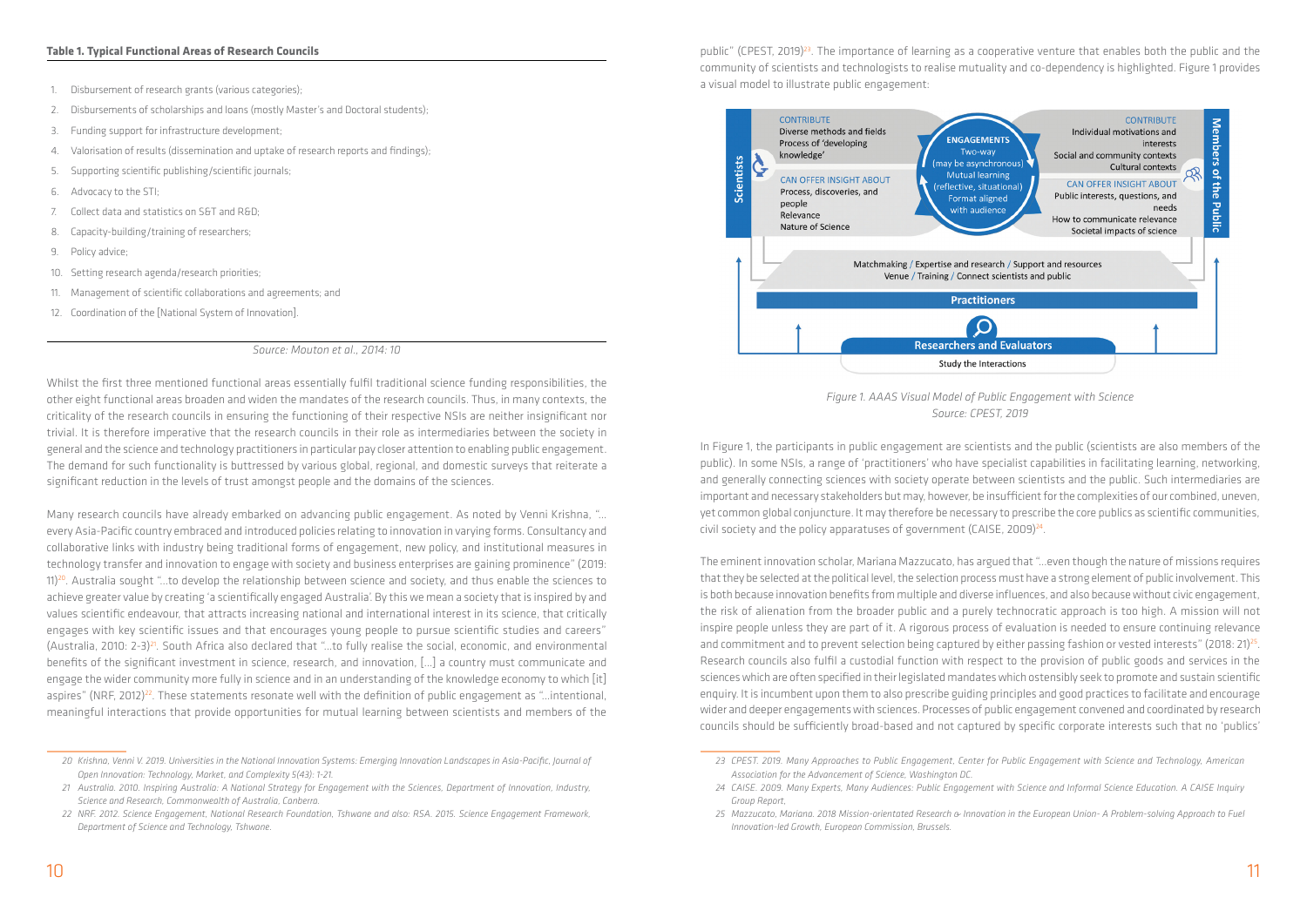are excluded from processes. Each 'public' may require that the research council utilise specific strategies that best serve the needs and requirements of that 'public'. Research councils constitute the main intermediary between the nexus of the sciences, policies, and the publics. Many research councils have already embraced thus far an increased focus on science education, science awareness, and science communication activities whilst also examining their explicit expectations for evaluation of public engagement during ex-ante evaluation processes of research projects. Research councils are, therefore, inextricably bound to facilitate public engagements as a means towards improving their performance as well as improving the functionality of their NSIs. Table 2 presents a logic model for public engagements with science as developed by the American Association for the Advancement of Science (2016) $^{26}$ :

#### **Table 2. AAAS Logic Model for Public Engagement with Science**

| <b>Inputs</b>                                                                                                                                                                                        | <b>Participants &amp;</b>                                                                                                                                                 | <b>Short-term</b>                                                                                                           | Medium-term                                                                                                                                                                                            | Long-term                                                                                                                         | <b>Vision</b>                                                                                                                                                                                                                                                       |
|------------------------------------------------------------------------------------------------------------------------------------------------------------------------------------------------------|---------------------------------------------------------------------------------------------------------------------------------------------------------------------------|-----------------------------------------------------------------------------------------------------------------------------|--------------------------------------------------------------------------------------------------------------------------------------------------------------------------------------------------------|-----------------------------------------------------------------------------------------------------------------------------------|---------------------------------------------------------------------------------------------------------------------------------------------------------------------------------------------------------------------------------------------------------------------|
|                                                                                                                                                                                                      | <b>Activities</b>                                                                                                                                                         | <b>Outcomes</b>                                                                                                             | <b>Outcomes</b>                                                                                                                                                                                        | <b>Outcomes</b>                                                                                                                   |                                                                                                                                                                                                                                                                     |
| Research<br>Evaluation<br><b>Practitioners</b><br>Leadership                                                                                                                                         | Participants<br>Scientists<br>Publics<br><b>Practitioners</b>                                                                                                             | Scientists<br>humanized/public<br>individualized                                                                            | <b>Build trust</b><br>between publics<br>and scientists                                                                                                                                                | <b>Build trust</b><br>between publics<br>and scientists                                                                           | Sound, evidence-<br>informed public<br>decision-making on<br>science-related issues                                                                                                                                                                                 |
| programmes<br>Support to<br>scientists                                                                                                                                                               | Activities<br>Public dialogue<br>approaches                                                                                                                               | Positive effect                                                                                                             | Longer-term<br>positive effect<br>about science                                                                                                                                                        | Long-term positive<br>effect                                                                                                      | Dialogue on critical<br>science-society issues<br>embedded in public                                                                                                                                                                                                |
| Communication<br>and engagement<br>training<br>Institutional<br>support for<br>scientists and<br>publics<br>Funding<br>(incl. broader<br>impact and<br>other funding<br>requirements)<br>Strategy of | Policy<br>deliberation<br>approaches<br>Knowledge<br>co-production<br>approaches<br>University-led<br>cooperative<br>engagements<br>approaches<br>Everyday<br>engagements | Increased sense of<br>public engagement<br>identity                                                                         | Shared<br>appreciation of<br>public engagement<br>Do more and better<br>engagement<br>(more able and<br>comfortable)<br><b>Build relationships</b><br>to continue public<br>engagement with<br>science | Engagement is<br>part of work and<br>life (protocols,<br>plans) in strategic<br>and reflective ways<br>Institutional<br>change    | discourse<br>Influence individual and<br>collective action and<br>behaviour<br>Influence policy<br>Influence research<br>agenda<br>Research that is<br>responsive to societal/<br>needs and interests<br><b>Resilient STEAM</b><br>workforce<br>Science embedded in |
| communication                                                                                                                                                                                        |                                                                                                                                                                           | Intention to act or<br>engage again<br>Increased skill/<br>ability to engage<br>critically<br>Increased self-<br>efficiency | Act on something<br>from engagement<br>Be ready to<br>advocate/amplify<br>Increased<br>preparations to<br>engage between<br>science and society                                                        | Shared scientific<br>or social content<br>and understanding<br>with networks                                                      | daily life                                                                                                                                                                                                                                                          |
|                                                                                                                                                                                                      |                                                                                                                                                                           | Increased interest<br>and motivation<br>around topic                                                                        | Increased<br>willingness<br>to consider<br>science-society<br>intersections                                                                                                                            | Improve goals or<br>focus of research<br>Hear/understand<br>others' views<br>about science                                        |                                                                                                                                                                                                                                                                     |
|                                                                                                                                                                                                      |                                                                                                                                                                           | Increased<br>understanding<br>of the process of<br>science and social<br>institutions                                       | Increased ability<br>to discuss<br>science-society<br>intersections                                                                                                                                    | Frame science<br>to be relevant to<br>publics<br>Framing<br>knowledge<br>outcomes for use<br>by scientists and<br>decision-makers |                                                                                                                                                                                                                                                                     |

 *Source: Adapted from AAAS (2016)*

As noted by PERFORM, "…effective science communication to the academic community, the larger public and to policy makers has become an important aspect of research. While research institutions across the world demand greater output and impact, the support for achieving this goal is often left to individual researchers with little guidance,

training and support" (2018)27. Research councils increasingly perform outcomes-based assessments which seek to measure the realisation of impacts arising from their investments in research and development. As depicted in Table 2, various inputs from the sciences are transformed through the activities of participants into outcomes that are stratified according to time. The AAAS's logic model suggests that successful and meaningful public engagements improve that performance of NSIs through enabling increased participation, redressing systemic and institutional exclusion, and ensuring alignment with relevant and quality public knowledge goods and services. Such practices by research councils allows them to further entrench sciences in the daily lives of the various publics, enables the flow of information into the policy domain, and thereby effect an improved perception of the utility of sciences in society in general.

# **4. EXAMPLES OF PUBLIC ENGAGEMENT INITIATIVES OF GRC PARTICIPATING ORGANISATIONS**

The call for case studies in Public Engagement with Science generated 42 submissions from GRC Participants, summarised in Annexure 3.

The case studies received reflected the diversity of GRC Participants whilst also representing a wide variety of approaches and practices. The location of a GRC participating organisation played a particularly determining function as noted in the Saudi Arabian contribution which suggested that its public engagement with science activity sought "increasing qualified national competencies to support the development of local content". Such enlightened selfinterest is further reflected in the case study from Oman which specified "…most of the barriers are the cultural challenges as the concept of engaging the public in the form of co-learning and co-production of knowledge is still at the infancy stage. The project team is applying a multidirectional approach to enhance public participation, which include the following: (1) awareness through social media; (2) adding the formal dimension to the participation by communicating with the management to nominate the participants; and (3) maintaining continuous presence at media in order to retain the public interest as well the linkage with the project".

The participants of the GRC self-categorised their case studies according to a list of nine possible types. Notwithstanding that all submissions were not filtered according to the common typology, the overwhelming majority did, and the results are presented in Table 3.

#### **Table 3. Categorisation of Case Studies**

| <b>Type of Activity</b>                                                | # of Cases |
|------------------------------------------------------------------------|------------|
| Science Education and Career Awareness Approaches                      | 15         |
| Public Dialogue Approaches                                             |            |
| Public Engagement, Network Development and Support                     |            |
| Integrated Public Engagement Initiatives                               |            |
| Resourcing (Including Funding) for Public Engagement                   | 4          |
| Knowledge Co-Production Approaches                                     |            |
| Citizen Science Approaches                                             |            |
| Human Capital and Skills Development Initiatives for Public Engagement |            |
| Policy Deliberation Approaches                                         |            |

As is clearly discernible in the Table, the majority of public engagement cases submitted were categorised as being science education and career awareness approaches. Public dialogue approaches, public engagement network development and support, integrated science engagement initiatives, and resourcing (including funding) for public engagement types

*<sup>26</sup> AAAS. 2016. Theory of Change for Public Engagement with Science, American Association for the Advancement of Science, Washington DC.*

*<sup>27</sup> PERFORM. 2018. Understanding Current Practices of Science Communication in Serbia and Albania: Recommendations for Enhancing Effectiveness, Swiss Agency for Development and Cooperation, Belgrade.*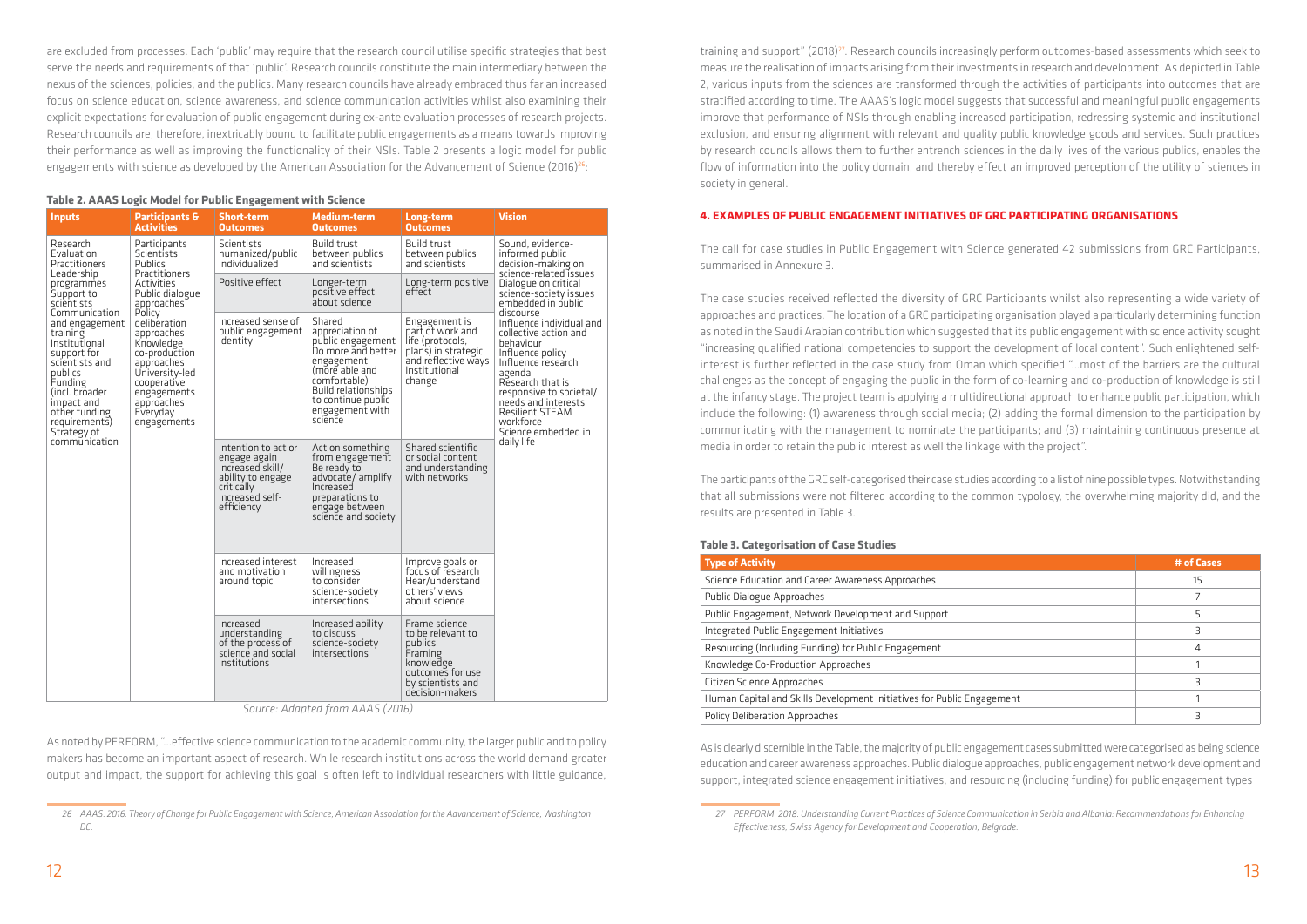The results and evaluations of these initiatives delivered a variety of valuable insights such as in the case from Japan that demonstrated the possibilities arising from "…bringing into consonance with those people involved what we specifically do." Another positive was noted in a case from Sweden which resulted in "…synergies between public engagement and open science [being] identified". A case study from Germany led to an assertion that "…when the need arises, the DFG also speaks out in cooperation with other scientific organisations and comments on current political events". Numerous further reflections, insights, and learning are contained in the case studies submitted.

With respect to barriers to public engagement activities and initiatives, South Africa and Chile experienced challenges with recruitment as noted in the Chilean submission which specifically identified the "…recruitment of students from rural areas and vulnerable students". A Japanese case suggested that "…no funding/no prize money in this initiative could be a barrier for applicants" whilst another from Japan argued that "…the fund which was primarily collected to implement the initiative has been decreasing each year. Thus, one of the challenges to the initiative is to spark interest among various stakeholders including business communities". In the case study from Brazil, an innovative co-determination was constituted and reflected as "…jointly supporting a project between two research funders require agreement on all aspects related to the call for proposals, its review and the selection of successful projects".

The USA's cases raised the lesson of "…a challenge for U.S. federal government agencies is to simultaneously balance citizen science participation with privacy and security in data release", whilst in Japan appropriateness and relevance was surfaced in the learning that "…it was difficult to design a discussion session on basic science in a way that would attract the audience. Thus, the demonstrations such as a performance of robots and a space food tasting were incorporated into the session to make it more appealing". A further critical point embedded amongst the Japanese case studies was the question of language and is reflected in the learning that "…in presenting frontline research in English, it is difficult to deliver a lecture in a clear and more comprehensible way to young audiences. Thus, we are encouraging fellows to share good practices".

As public engagements with science are not necessarily demarcated by strict definitional boundaries such as those imposed by the categories of educational subject matter, Belgium suggested a further progressive lesson arising from "…finding a good mix of reviewers that can assess the two axes of the programme: the scientific quality as well the utilisation. External peer review and meta-review panels are done by a mixture of academics and experts from industry/societal stakeholders". Such a wide and variegated set of case studies offers much to the GRC and offers a segue to some concluding considerations on public engagements in science.

#### **4.1 Barriers Encountered to Implement Public Engagement Initiatives**

In analysing the public engagement case studies, tiered within the self-categorised types, a number of challenges were identified. The majority of the GRC participants indicated potential solutions to these barriers which provided insight to the nuanced and often challenging circumstances, both internal and external, that they face. A summary of these narratives is provided below:

One of the biggest challenges experienced by **citizen science approach programmes** was the fine balancing of community participation with privacy and security in data release. Other challenges encountered were a lack of funding, lack of resources, lack of skills development, the recruitment of students/participants and hence receiving suitable candidate applications.

Furthermore, projects were not completed due to a lack of internal commitment. A possible solution could be a suitable performance management system implementation. The interns' lack of commitment or completion of tasks could, however, be linked to a general lack of mentorship and support by host organisations. To overcome this obstacle, it is strongly advised to identify suitable host organisations prior to the launch of the project. This is managed by conducting site visits and prioritising site visits to new partners, and by listening and attending to challenges that the old partners encounter during the partnership. Although a proper performance management system can assist in the completion of tasks by interns, the real challenge here seems to be accountability and cooperation between stakeholders and partners. Building strong, trustworthy and functional relationships between partners and stakeholders, whilst creating and agreeing on mutually beneficial objectives and project deliverables, can help to overcome these managerial and operational challenges.

Some **integrated public engagement programmes** struggled to implement their projects, as the notion of engaging the public in the form of co-learning and co-production of knowledge is still a strange and foreign concept to the general public. To overcome this cultural challenge, project teams applied multi-directional approaches to enhance public participation, which include the following: (1) awareness through social media; (2) adding the formal dimension to the participation by communicating with the management to nominate the participants; and (3) maintaining continuous presence in the media to retain the public interest as well as the linkage with the project.

The lack of skills development, and the practical challenges related to this, hindered the successful implementation of **knowledge co-production programmes.** Possible solutions to these obstacles could be better coherence between the scientific part of the programme, and the utilisation aims. It is also important to think beyond the scientific project period, the early involvement of the stakeholders, the fact that utilisation goes beyond "dissemination", and that user involvement is more than just 'claiming to be interested'.

The success of knowledge co-production programmes also largely depends on involving 'all-rounder' reviewers who can assess the scientific quality of the programme, as well as the utilisation aspects. External peer review and metareview panels should be done by a mixture of academics and experts from industry/societal stakeholders.

**Policy deliberation programmes** could furthermore benefit from communicating the aims and objectives of the programmes in comprehensible terms to the general public. Communicating scientific research and information in such a way that the general public can understand, i.e. in layman's terms, seems to be an obstacle encountered by **public dialogue approaches** as well. "It was difficult to design a discussion session on basic science in a way that would attract the audience", one of the programme leaders wrote. "Thus, demonstrations such as a performance of robots and a space food tasting were incorporated into the session to make it more appealing." Participation of researchers and private sector partners was also a challenge for public dialogue programmes. Convincing stakeholders and partners to invest their time and energy into these programmes, prevented the successful and sustainable implementation of programmes. **Public engagement and network development support programmes** mostly succeeded where lasting, sustainable relationships between stakeholders and partners were established. This was mainly done by conducting individual visits to partners, and spending time with them to explain the importance of the project and the potential mutual benefits for all. As the time and resources of some partners are limited, they were asked to align what they already do with the public engagement initiatives, and in return, they received visibility and national presence on social media and websites. Another suggestion to encourage public participation was to align activities with alreadyexisting science festivals or other established public engagement initiatives. A useful suggestion was to make use of the summer months to engage with the public and to develop networks, as people are already engaging in public activities and are keen to socialise.

**Resources for public engagement programmes** also experience a lack of funding, problems regarding the registration of non-profits, or proof of an organisation's non-profit status. Performance measurement was another obstacle, as it has been challenging to identify appropriate metrics for measuring the impact of science outreach to youth. Challenges were experienced in term of privacy-related concerns about collecting data related to equity, diversity and inclusion for this programme from the youth participants. Application of evaluation merit criteria to diverse types of applications was a barrier limiting successful implementation. The programming that applicants propose is diverse, e.g. camps,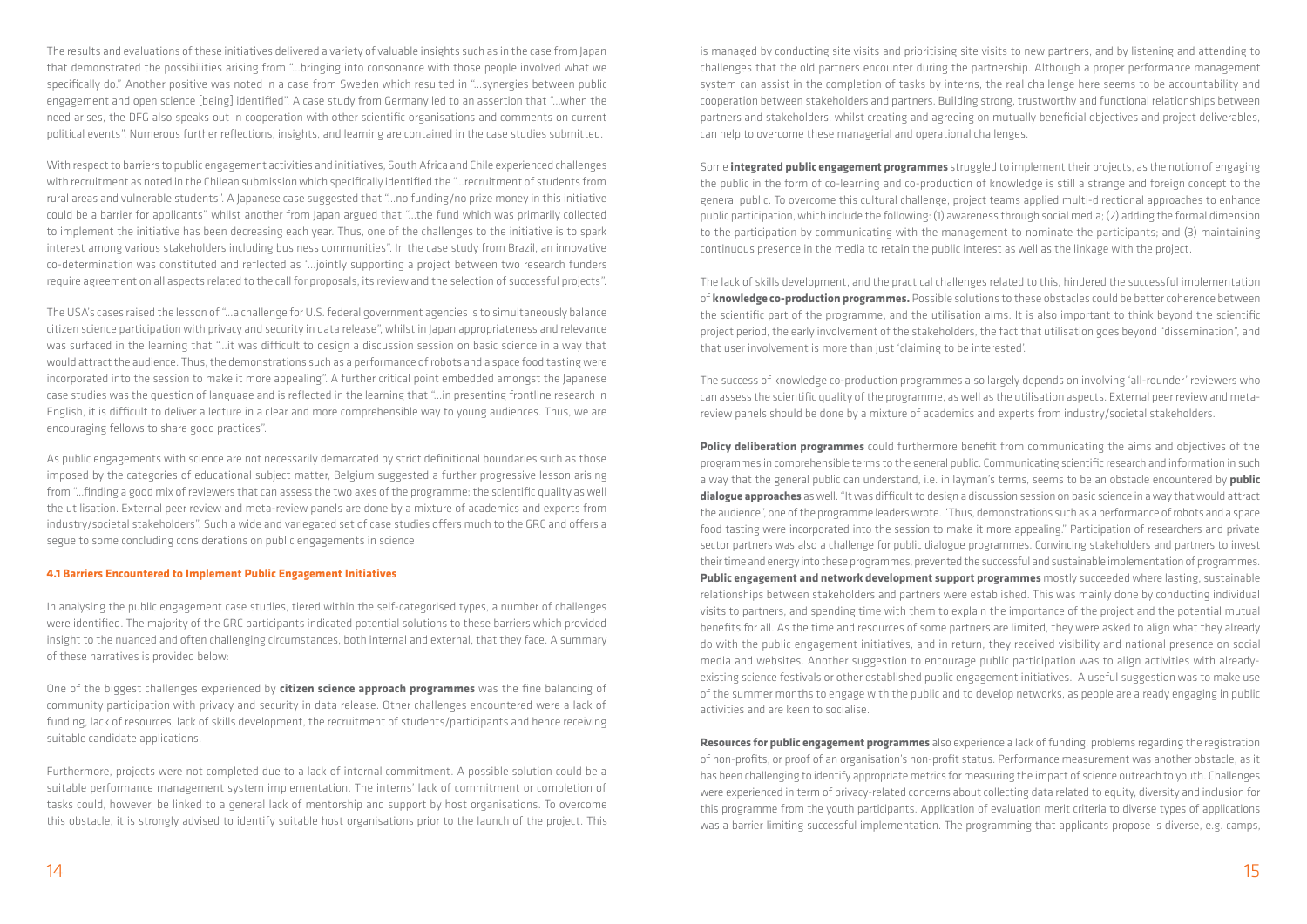workshops, mentoring programmes, teacher training, competitions, etc. Ensuring that the committee members evaluate each application based on its merits prior to considering the funding recommendation has helped overcome this barrier. Additionally, combining intensity and reach within the same criterion has helped support programmes with large reach and a low intensity as well as programmes with a more limited reach and a higher intensity.

Language barriers and/or the communication of complex scientific concepts in layman's terms are challenges that were also experienced in **science education and career awareness initiatives.** Furthermore, one of the main challenges is to attract young people's interest in the fields of science and technology versus other options that are presented in the era of information technology, such as video games or social networking programmes. Initiatives are trying to work around this obstacle by adopting IT solutions in developing, presenting and delivering contents.

Funding, furthermore, was also experienced as a hinderance. A suggestion was made that projects should adapt to the financial limitations of the project, i.e. make use of the funds actually available, and do what is realistically possible with the project funds. Another important consideration is to assess and rationalise each public engagement intervention in terms of its impact and to make funding choices based on this assessment. Working together to overcome obstacles has additionally proven to be one of the most valuable resources in science education initiatives. In this way, past experiences were leveraged to overcome obstacles together.

Most public engagement initiatives moreover experienced challenges of continuation and sustainability; Continuation, programme completion and sustainability of initiative after the support implementation period are general and serious challenges in this section. A crucial question seems to relate to how the implementing agency continues with activities independently after the support phase ended.

Another challenge is the measurability of impact of a policy; In order to measure the impact of the policy, it is necessary to conduct follow-up surveys to determine whether the programme participants have selected a scientific course when entering university. But it is difficult to retain personal information at the executing institution for a long period of time, and also it is costly to do such surveys. It is also difficult to set integrated indicators for student evaluation. Furthermore, research ethics and privacy concerns make it difficult to follow up on the activities of students at universities and in society. Programmes find it challenging to get information via follow-up surveys.

The success and sustainability of science education programmes largely depends on the quality of relationships between partnerships and stakeholders. Establishing sustainable, trustworthy and productive relationships among communities, teachers and schools are hence imperative for these initiatives, as well as most public engagement initiatives, to succeed.

#### **5. CONCLUSION**

Research councils remain essential components of all states in world systems. Research councils are accountable to the public at large and especially through the governments that are constituted with temporal mandates from the citizenry of the various national systems. Governments collect revenues from the societies they govern for the purposes of advancing socio-economic and political development of their citizens. It is these public resources that are entrusted to research councils for the purposes of advancing knowledge frontiers and addressing bio-physical and social challenges of the conjuncture.

Thus, whilst research councils are accountable to the State for the agency afforded to them, many are also accountable to the communities of scientists that they support in the advancement of knowledge and the derivation of applications which improve their material lives; and to various publics that are ultimately beneficiaries of the investments made on their behalf. Research councils are, therefore, in perpetual processes of performing boundary-spanning activities

to ensure that they execute their multiple obligations efficiently and effectively while making sure that the needs of each constituency are met in a way that does not compromise that of other publics.

Public engagement is an increasingly explicit expectation demanded of research councils. Public engagement also allocates to research councils a key role in realising potential impacts of publicly funded research and in the outcomes resulting from scientific enquiries. By ensuring sufficient consultation and widening the dialogue to the various publics in the different regions and countries, public engagements with the sciences can also serve as mechanisms for legitimising scientific praxis and re-enabling the public's trust in sciences. As noted by Pham, "…even though the societal impact of the science community's public engagement has been difficult to measure, available studies show a general positive correlation between high-quality community engagement and positive public attitudes towards science research" (2016). As further acknowledged by Mazzucato, "…all available and proven channels of communication with citizens should be explored so citizens can feel enthusiasm and trust in the process of change" (2018: 22) .

In responding to the challenges of the contemporary conjuncture, research councils can expect further demands on the performance of science and technology agencies. By engaging with the public on, and with, science, research councils can also influence the course of human history and encourage the building of resilience and sustainability of humanity on the planet. Realising such progressive ambitions requires that research councils are themselves properly resourced, capacitated, and competent in the deployment of public engagement approaches for the purposes of mutual learning and socio-economic and political development for all.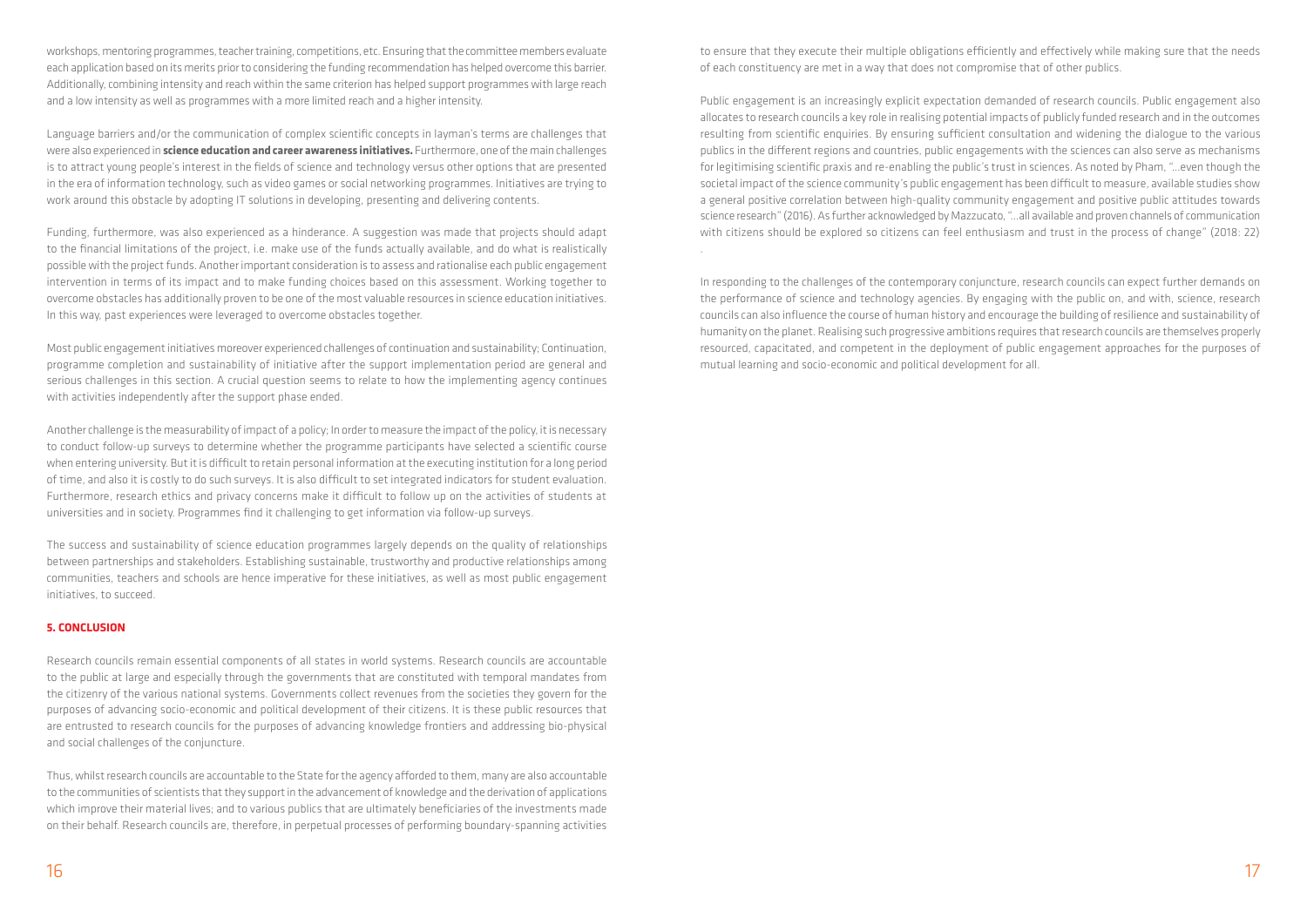#### **1. INTRODUCTION**

Mission-orientated research funding is growing in prevalence in many national and international contexts. These frequently place emphasis on creating change in – or impact on – society and reflect ambitions which are best realised in collaboration and consultation with societal actors. Mission-oriented research, therefore, seeks to provide systemic approaches towards achieving specific goals and utilising a solution-based, outcome-oriented approach. Mazzucato cited Ergas who defined missions as "…big science deployed to meet big problems" (1987). Mission-orientated innovation is a model whereby designing and implementing research initiatives is increasingly seen as the means towards harnessing the capabilities and interest of the global research community, to work together towards an agreed and evidence-based set of endpoints, or missions.

A focus on mission-oriented research funding is linked to the objective of positioning science granting councils in closer proximity to global science policymaking through how research agendas are set and prioritised by GRC participating organisations to support these global policy frameworks. It is also linked to the importance of justifying the use of public funds to support research and innovation that addresses the socio-political, economic and sustainability questions; and the use of strategic partnerships and internationalisation to support collaborative research efforts, which must inform the implementation of these policy frameworks.

There is a wide range of global 'grand challenges' where mission-oriented research would provide an appropriate approach. These include exploiting new technologies, materials, and understandings – such as artificial intelligence and quantum technologies – to stimulate the next industrial revolution; and harnessing big data to provide a datadriven understanding and organisation of an increasingly connected global community. It is also crucial that these missions are designed to ensure the economic and social development of the world's population, as well as provide an effective response to the major challenges facing the world today, such as climate change, growing inequalities, and urbanisation.

To that end, and building on the momentum of previous discussions and ambitions within the GRC's participants, the United Nations' Sustainable Development Goals (SDGs) provide an example of a framework for developing and refining such missions around a common set of overarching objectives to achieve a better and more sustainable future for all, and ensuring such missions effectively respond to the global challenges we face. The SDGs, initially launched in 2015, also underpin the UN's broader 2030 Agenda for Sustainable Development, which covers a wide range of interrelated goals, including poverty eradication and economic growth, social inclusion, environmental sustainability and peace for all people by 2030. The impact of such a solution-based approach towards advancing the attainment of the SDGs – and its adoption by the international research community – has the potential to be both far reaching and transformative in how we understand and address today's global challenges.

The UN convened its first Sustainable Development Goal Summit which brought together Heads of State and Government to comprehensively review progress in the implementation of its adopted Agenda and SDGs in September 2019. The political declaration entitled *Gearing Up for a Decade of Action and Delivery for Sustainable Development* proposed the launching of a more ambitious and accelerated response to reach the 2030 Agenda, with a pledge to make the coming decade one of action and delivery. While recognising many of the efforts since 2015, including the response from academia, the declaration noted that progress has been slow in many areas. Vulnerabilities and deprivation have become more entrenched, and assessments have showed that there is a risk of missing the

# CHAPTER 4: **Mission-orientated Research** *Benjamin Sharman and Dorothy Ngila*

poverty eradication target. Inequalities in wealth, incomes and opportunities have been increasing in many countries. Biodiversity loss and green-house gas emissions have continued at rates that could bring disastrous consequences for humanity. Global health threats, more frequent and intense natural disasters, spiralling conflict, violent extremism, terrorism and the related humanitarian crisis and forced displacement of people, threaten to reverse much of the development progress in recent decades.

The declaration recognised the specific challenges and vulnerabilities faced by African countries, least developed countries, landlocked developing countries, small island developing states and countries in conflict and postconflict situations, in pursuing sustainable development. Therefore, as part of the decade of action and delivery, the declaration committed to solving challenges through international cooperation and enhancing global partnerships. It also committed to investing in data for SDGs, encouraging international cooperation to support the most vulnerable countries who face the greatest challenges in generating data and statistics. Specifically, and of most relevance to GRC participants, the UN commits to harnessing science, technology and innovation with a greater focus on digital transformation for sustainable development. It states "…we will promote research, capacity-building initiatives, innovation and technologies towards advancing the SDGs and promote the use of scientific evidence from all fields to enable the transformation to sustainable development. We will foster international cooperation to support developing countries in addressing their constraints in access to technologies".

Looking further than the SDGs, Agenda 2063 is the African Union's blueprint for delivery of inclusive and sustainable development. Agenda 2063 envisages a long-term 50-year development trajectory for Africa that is able to adapt in response to ongoing structural transformations; increased peace and reduction in the number of conflicts; renewed economic growth and social progress. The Priority Areas of Agenda 2063 can be linked to all 17 UN SDGs. The Science, Technology and Innovation Strategy for Africa (STISA 2024) places science, technology and innovation at the epicentre of Africa's socio-economic development and growth. It is anchored on six distinct priority areas that contribute to the achievement of the Agenda 2063 Vision. These priority areas are: Eradication of Hunger and Achieving Food Security; Prevention and Control of Diseases; Communication (Physical and Intellectual Mobility); Protection of Our Space; Live-Together-Build the Society; and Wealth Creation.

STISA 2024 further defines four mutually reinforcing pillars which are prerequisite conditions for its success: building and/or upgrading research infrastructures; enhancing professional and technical competencies; promoting entrepreneurship and innovation; and providing an enabling environment for STI development in the Africa continent. The strategy recognises the importance of international cooperation and therefore promotes mutually beneficial South-South and North- South cooperation.

# **2. RESEARCH AND INNOVATION TO ADDRESS GLOBAL GRAND CHALLENGES**

Policy decisions on mission-oriented research to meet today's grand challenges need to be informed by policy-relevant evidence co-designed and co-produced with the pertinent stakeholders, taking into consideration local and political contexts. Universities and researchers are well placed to play a leading role in the cross-sectoral effort needed to address the grand challenges, providing valuable expertise, but also as they are considered as neutral, trusted and influential players by stakeholders and the public at large. Worldwide, such stakeholders have already begun to address these challenges, encouraged by initiatives of the United Nations, the not-for-profit sector, as well as national and international research and innovation funders.

The global research community potentially has the capacity and capability to generate, translate and disseminate knowledge relevant to achieving the grand challenges, working with policy-makers and other stakeholders to identify policy priorities/problems, assess options, implement solutions and evaluate their effectiveness, and translating the specific challenges, such as the SDGs, into measurable and country specific targets. However, while researchers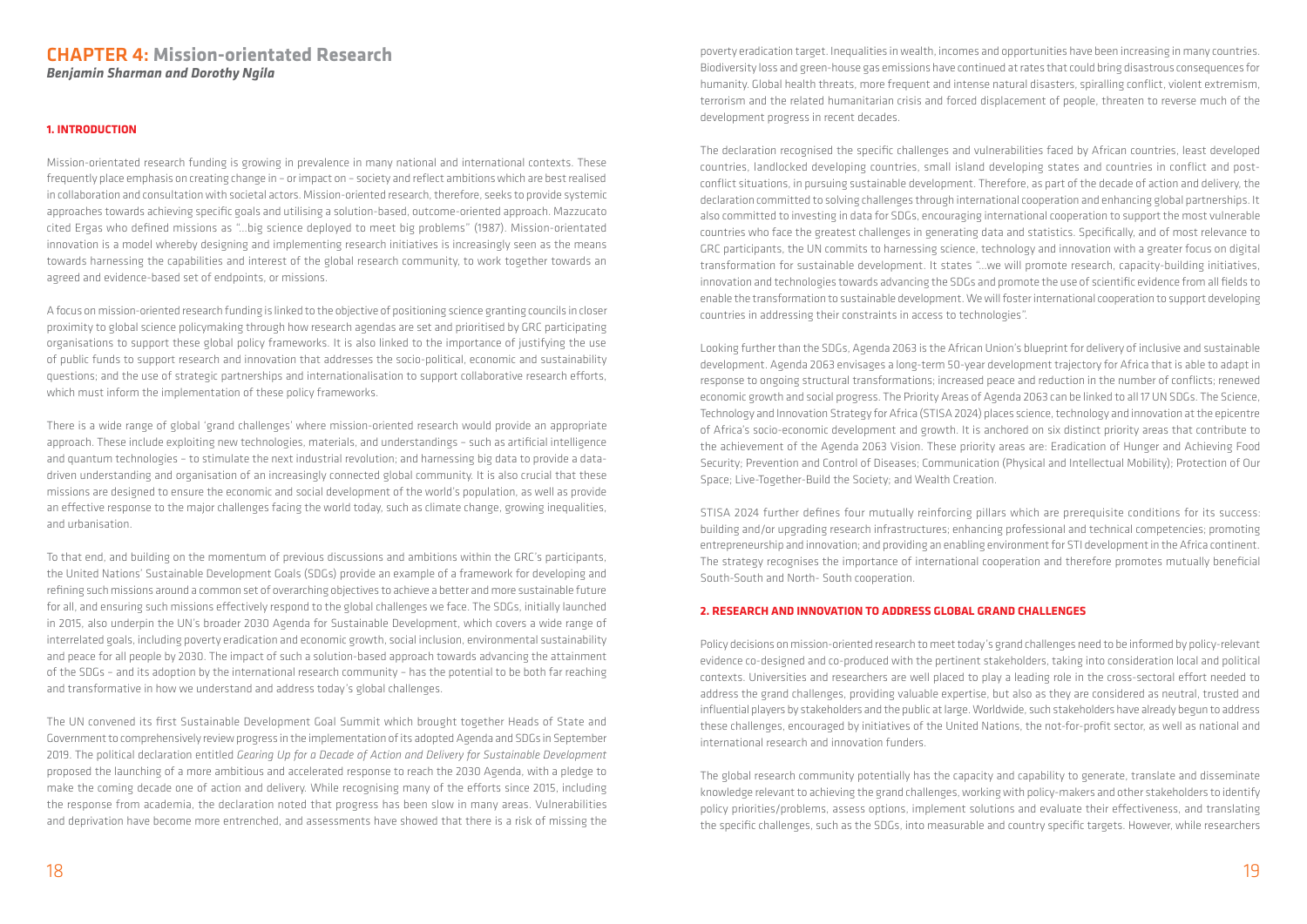already foster partnerships with international colleagues, government and local communities, in order to achieve scientific and societal impact, these interactions can often be *ad hoc,* short-lived (for a project), or unsustainable. Longer-term and sustainable strategic partnerships are, therefore, needed to address these grand challenges, but this is non-trivial and requires more long-term investment and maintenance.

A significant challenge remains as to how researchers, especially those in low- and middle-income countries, can play a proactive and leading role in addressing grand challenges. These countries are often grappling with the challenges of expanding research capacity and fostering quality, while striving to maintain equitable access and relevance to the economy and to policy making. In many instances, governments are not aware of the large and relevant knowledge base and expertise potentially available to them, and researchers do not always perceive governments as partners for their knowledge. Consequently, the potential of each partner is not being harnessed to the fullest.

#### **3. MISSION-ORIENTATED RESEARCH AND THE SDGs**

The SDGs themselves are too broad to be achieved through funding any one research project, in one grant cycle by one agency. Conversely, research projects will remain isolated in their impacts if funders are not clearly linking projects to their ability to contribute to an SDG and sharing that information. Therefore, in order to harness the power of research and innovation to address the SDGs' transformative approaches are required.

- **The diffusion of results** is a central goal and is actively encouraged;
- O The mission is defined in terms of **economically feasible technical solutions** to particular societal problems;
- O The direction of technical change is **influenced by a wide range of actors** including Government, private firms and consumer groups;
- **O Decentralised control** with a large number of agents involved;
- O Emphasis on the **development of both radical and incremental innovations** in order to permit a large number of firms to participate;
- **Complementary policies** vital for success and close attention is paid to coherence with other goals;
- O Missions should be **well defined.** More granular definition of the technological challenge facilitates the establishment of intermediate goals and deliverables, and processes of monitoring and accountability.

Mission-oriented research is an approach which can be used to inject urgency into the development of solutions for societal challenges like climate change, as well as the provision of global public goods, such as clean drinking water, public education and public health services. The goal of a mission is to be ambitious, aim high, be innovative and move fast. The European Commission, for example, views research missions as a link between broad challenges and concrete projects. Missions set clear and ambitious objectives that can only be achieved by a portfolio of research projects with supportive measures, such as policy interventions, and involvement of all stakeholders and users of research.

There are a number of key characteristics of mission-oriented approaches, which can be summarised as:

According to Mazzucato (2018), "…missions should be broad enough to engage the public and attract crosssectoral investment; and remain focussed enough to involve industry and achieve measurable success. By setting the direction for a solution, missions do not specify how to achieve success. Rather, they stimulate the development of a range of different solutions to achieve the objective." With this definition, mission-orientated research approaches could be used to make an important contribution to addressing today's grand challenges, and specifically the UN's SDGs. As illustrated in Figure 1, Mazzucato's vision for the SDGs is that they will form grand challenges which can be broken down into various missions, and further broken down into particular 'projects' as demonstrated in Figure 2.

Missions must also enable bottom-up solutions and experimentation, as well as stimulating cross-discipline academic work, with a strong focus on the intersection between the natural sciences, formal sciences, social sciences and humanities.

The trajectory taken to reach a mission will not follow a single, linear path and iterative learning across projects and funders should be part of the process. Missions, therefore, need a timeframe which enables this engagement,



*Figure 1. Mazzucato's vision of the movement from broad challenges to specific missions*



*Figure 2. An example of how SDG can be broken down into 'Missions' and 'Projects'*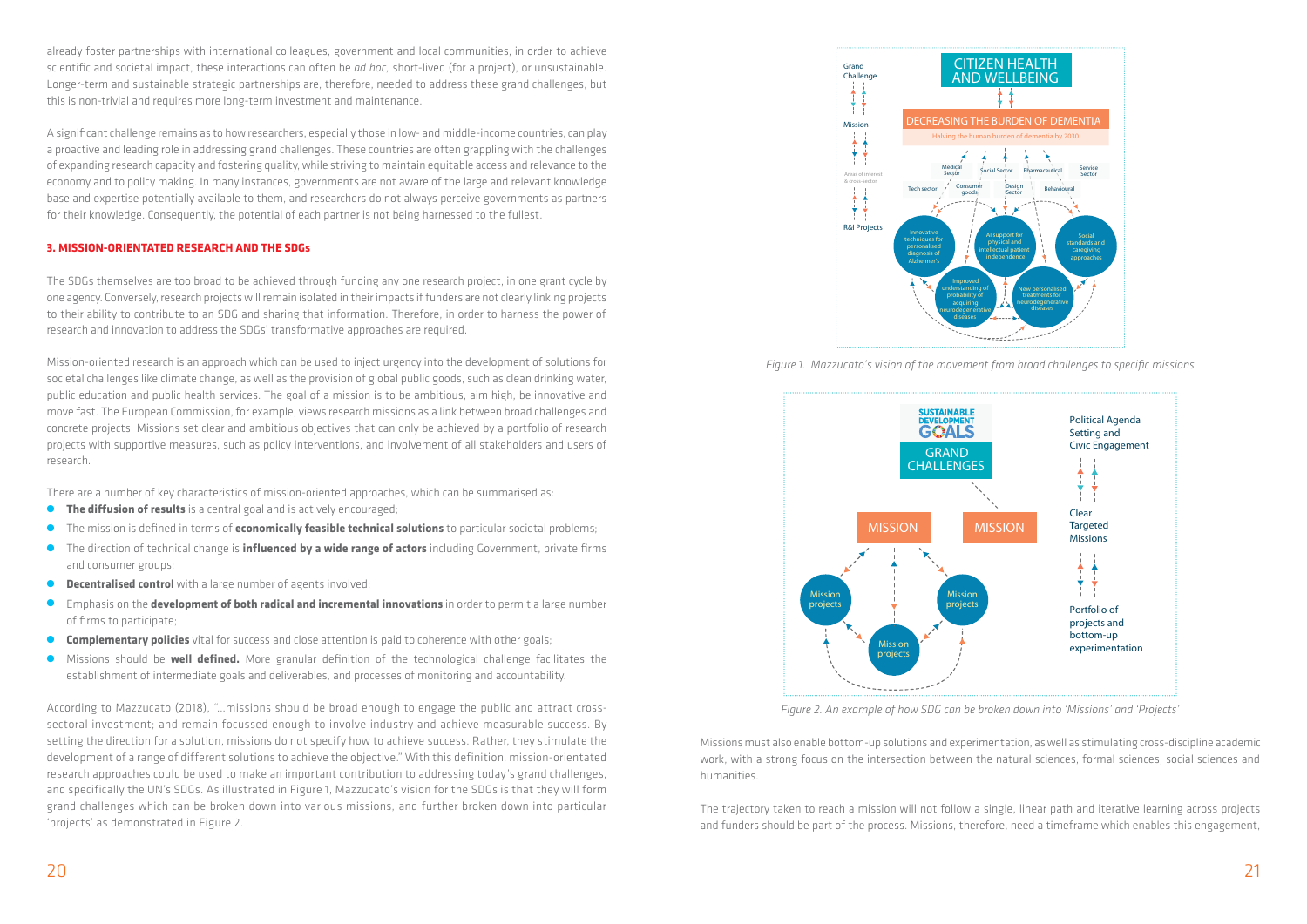learning and impact, while at the same time having a delivery date. Crucially, it must be possible to say definitively whether the mission has been achieved or not.

#### **4. APPROACHES TO IDENTIFYING MISSIONS**

Missions should be determined through a fine-tuned participatory diagnosis of a problem, including the potential solutions available. Who decides the mission is, therefore, a key issue.

The selection of missions should also incite broad public engagement as well as a wide interest from broader stakeholders in the civil, not-for-profit, and business sectors. This will in turn spur further political and financial commitment.

Through such participatory dialogue, the selection of co-designed missions should also fulfil the following criteria:

- O Missions should engage the public. To do this, missions must outline exciting opportunities for bold and inspirational research and innovation, whilst aligning with broader social and developmental agendas and goals.
- O Missions need to be very clearly framed, with a clear direction which is targeted, measurable and time bound.
- O Mission objectives should be ambitious, but realistic, research and innovation actions.
- O Missions should be framed in such a way as to spark activity across and among multiple scientific disciplines (including the social sciences and humanities), across different industrial sectors, and different types of actors.
- O Missions should not be achievable by a single development plan, but rather should be open to being addressed by different types of solution, with a clear expected outcome.
- O Missions should also engage as much as possible with regional- and country-level strategies, in order to help guide research and innovation initiatives across multiple actors and sectors.
- O Acknowledging and incorporating national- and regional-level comparative advantages in particular scientific domains, such as Chile's geographical and climatic strengths in supporting astronomical observatory (see Case Study), to ensure appropriate expertise and capabilities are fully utilised in the attainment of missions, as well as sufficient buy-in from local stakeholders is present.

#### **5. BENEFITS AND CHALLENGES OF MISSION-ORIENTATED APPROACHES TO RESEARCH**

There are a **number of benefits** in adopting a mission-oriented approach to research framed around the SDGs or other grand challenges.

Such research has the potential to generate more immediate and visible impact on society and the economy. Highlighting potential impacts at the proposal stage will encourage researchers to think about how their research will benefit society and the economy. In turn, researchers may become aware earlier of how their research could be translated into application.

Earlier engagement with relevant societal stakeholders will also improve the researchers' understanding of what is relevant and of interest to stakeholders and thus shape both the research questions and ultimately the research results towards more immediate impact. In return, societal stakeholders might show more interest in and understanding of the research outcome than can usually be expected from post-research communication. Moreover, such initiatives can also assist research funding organisations as an advocacy tool in budget negotiations. At the same time, it will help political decision-makers to better justify research expenses to society.

Coupled with these benefits, there are a number of challenges associated with mission-oriented research that should be acknowledged and, where possible, mitigated in order to maximise the benefit and inclusivity of such approaches.

Primarily, ensuring an appropriate balance between the affirmation of scientific excellence as the primary evaluation criteria for use-oriented research against the potential societal and economic impact of research in effectively addressing grand challenges is crucial. This includes the recognition that one way to ensure this could be to separate evaluation procedures for excellence and impact.

Caution should also be exercised when using societal and economic impact as funding criteria for curiosity-driven research. Such impact is often unexpected, unintended and materialises much later. Societal or economic impact assessment, which can take both these uncertainties as well as the long-term nature of impact into account, still need to be further developed and refined. In 2019, the GRC endorsed at its Annual Meeting a *Statement of Principles on Addressing Expectations of Societal and Economic Impact*. The Statement called for research to 'address the increased expectations of societal and economic impact', whilst highlighting 'the value of both investing in research that advances and transcends the boundaries of knowledge as well as supporting research that may deliver more immediate and measurable societal and economic impact'.

# **6. THE NEED FOR INTERNATIONAL COOPERATION ON MISSION-ORIENTED RESEARCH**

The challenges facing today's world are intrinsically global in nature and, therefore, require global responses to help mitigate their consequences. Development challenges also cross borders, regions and continents, and are often invariably linked to wider global challenges such as climate change. The solutions to these challenges, therefore, must also transcend national boundaries. A total of 193 countries that have signed up to the SDGs, for example, and as such they provide a common framework for engagement across a range of funders, countries and governments.

Research specifically targeting these challenges – from effectively identifying the problem to developing and implementing an appropriate pathway for their resolution – is crucial to addressing these challenges. Whilst modern research partnerships are increasingly international, they are often bilateral and sometimes even multinational, but rarely on the supranational scale needed to address inherently global issues such as climate change, with the Belmont Forum offering an almost unique example of such scale in approach towards global challenges being achieved effectively. As research funding organisations, we can provide the global researcher community with the tools and wider support to effectively address these challenges through international research activities.

Researchers can rapidly and effectively work across borders in a way that many policy-makers are unable to achieve. Researchers are also less restricted than policy-makers in what they can say publicly and are, therefore, well placed to highlight concerns or priorities that policymakers may feel unable to actively promote. It is paramount, therefore, to bridge the divide between researchers conducting these missions and the policy-makers who will direct how the outcomes and benefits of the research are realised. Influencing decision-makers will require a concerted approach under one unified voice from the research community. Such a framework of support by research funding bodies will help support researchers to connect and collaborate internationally; access new knowledge produced outside of their current research communities; and join forces to address global challenges under a unified mission-oriented approach.

# **7. BUILDING MOMENTUM TOWARDS AN INTERNATIONAL APPROACH FOR MISSION-ORIENTED RESEARCH ON SDGs**

Whilst collaborative approaches towards mission-oriented research and grand challenges have been discussed and tested in various forms in recent years, there is an increasing interest from the research funding community to combine these approaches with a coherent plan for addressing the SDGs through mission-oriented research. Previous discussions and initiatives, such as the International Science Council-led Global Forum of Funders and a Research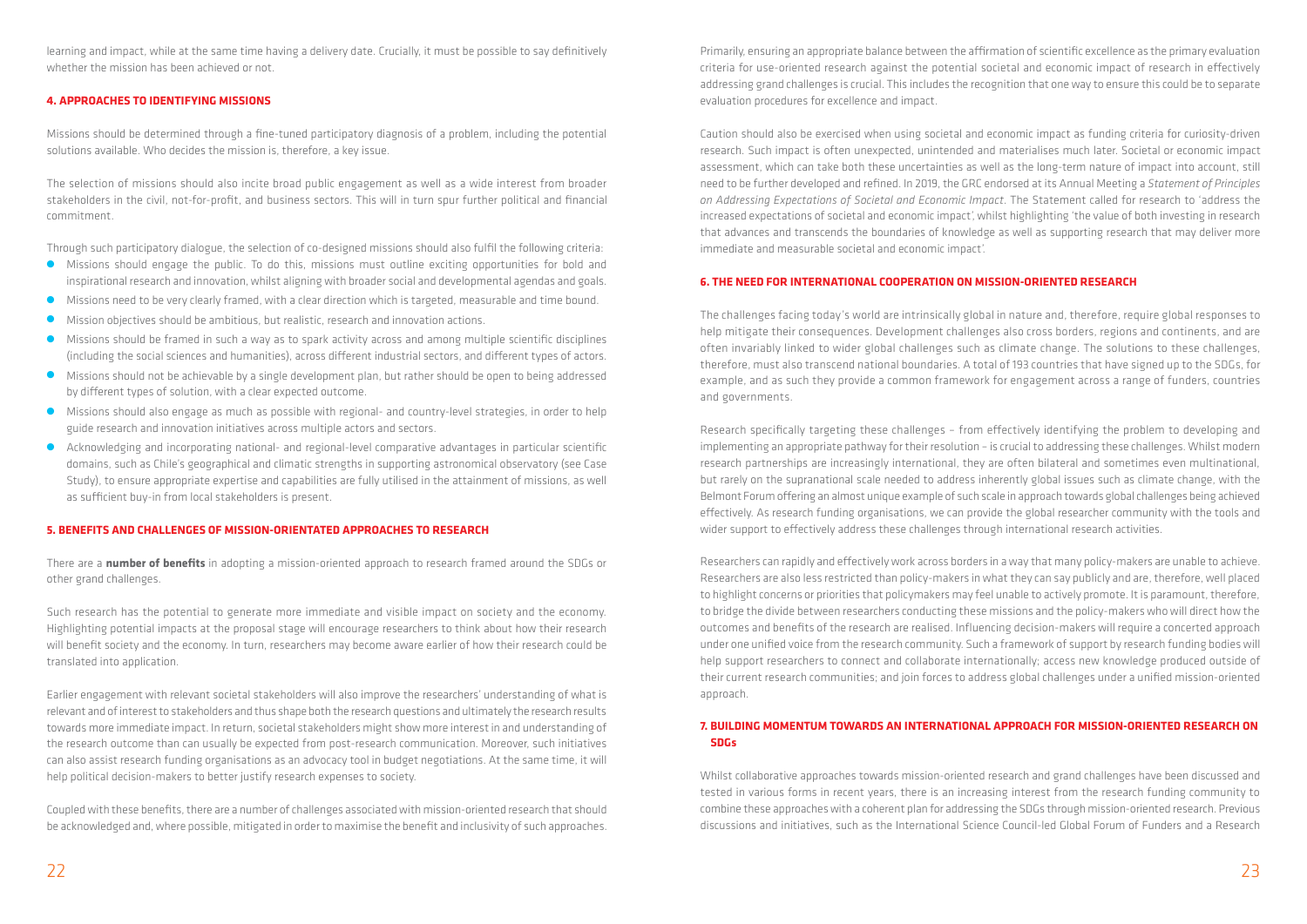Council of Norway (RCN)/OECD CSTP workshop on Global Public Goods<sup>28</sup>, have identified a number of priorities to achieve this, including the need for:

- O Greater collaboration among science funders and the research community to address the world's most pressing challenges, as exemplified by the SDGs;
- O More effective cooperation and coordination between national research funding agencies including development research funders – to achieve coherence and impact in developing and emerging countries and communities receiving Official Development Assistance (ODA) funding;
- O Increasing public investment in research and innovation that can deliver global public goods, including the use of mission-oriented research and innovation policies;
- O Developing robust internationally harmonized indicators for financing such initiatives;
- O Stronger international collaboration on research infrastructures to better exploit the STI resources available in these infrastructures;
- O More effective governance models that exploit flexibility and innovation, including addressing the complex relationships between partners in a multitude of bilateral and multilateral networks.

The Inter Academy Partnership – a global partnership of over 140 science, engineering and medical academies – has also, in May 2019, published a report entitled *[Improving the Scientific Input](https://www.interacademies.org/36061/Improving-Scientific-Input-to-Global-Policymaking-with-a-focus-on-the-UN-Sustainable-Development-Goals) in Global Policymaking*29. The report called for an increase in evidence-informed policy-making and mutual learning, and to use the global science community to help understand and account for interactions between the SDGs. The UN's Global Sustainable Development Report for 2019 is the only comprehensive global report on sustainable development and brings together a broad range of existing scientific assessments and reviews global progress and future sustainable development pathways in an integrated way. The report concludes that scientific rigor and active engagement with the 2030 Agenda are indispensable, complementary cornerstones of current science in the service of international development, and by adopting different modes of research and interaction with explicit societal goals like the SDGs – such as taking them either as an endpoint, a starting point, or a means of designing research – scientists can collaboratively address diverse development challenges and expand the scope for concrete policy action. Additionally, UK Research and Innovation (UKRI) has commissioned seven UK leading universities, research centres and the United Nations Development Programme (UNDP) to work together to better understand the ways in which science, technology and innovation contribute to the SDGs. The two-year initiative was announced in July 2019 and a full report was expected to be published in the course of 2021.

#### **8. CASE STUDIES: CURRENT MISSION-ORIENTATED APPROACHES TOWARDS GRAND CHALLENGES**

A number of GRC participants are currently using mission-oriented research initiatives in relation to address global grand challenges. The call for Mission-oriented Research Case Studies generated 27 submissions from GRC participating organisations, contained in Annexure 3.

The case studies were self-classified by the GRC organisations into possible defined types and an open-ended 'other' category, indicated in Table 4 below:

# **Table 4. Categorisation of Mission-oriented Research Case Studies**

| <b>Type of Activity</b>         | # of Cases |
|---------------------------------|------------|
| Research Funding Programme      | 14         |
| Capacity Building Initiative    | b          |
| Policy Deliberation Approaches  |            |
| Centres or Other Infrastructure |            |
| Mobility and Exchanges          |            |

As is clear in the tabled data, the overwhelming majority of cases were classified as research funding programmes. This is unsurprising because of the core mandate of the GRC participating organisations. The 'Other' category included innovation, dissemination, and the promotion of accessibility of research as types of mission-orientated objectives being pursued.

All of the cases include an incredible amount of useful and relevant lessons. The submission from the Peoples Republic of China provided explicit lessons gleaned from their experiences in the administration of mission-orientated programmes, whilst some others incorporated the partnerships between their respective productive sectors, research system, and an orientation towards the achievement of national development objectives such as Saudi Arabia 2030 and Oman 2040. The following five cases provide overall summary learning from the case studies on missionorientated research programmes.

### *1. Chile: Astronomical Observatories*

The geographical conditions in the north of Chile make the skies in these latitudes exceptional for astronomical observations. Therefore, it is no coincidence that for half a century now, the largest and most modern observatories in the world have settled in Chile. This comparative advantage over other countries provides an opportunity to focus on astronomy as mission-oriented research that develops not only science, but also technology, education and innovation in the industry. In order to achieve all this, it is necessary to generate a long-term strategy that involves different levels of public-private interaction. Funds for research, telescope time reserved for the local scientific community, a regulation that protects the darkness of the skies, a State Office that coordinates synergies with the different stakeholders and the administration of lands reserved for the installation of astronomical projects, are some of the initiatives implemented that point to gain benefits from this natural laboratory.

# *2. European Commission: Horizon 2020 Societal Challenges*

Under Horizon 2020, the European Commission introduced the concept of Societal Challenges where they defined cross-cutting areas of activity for research. The initiative saw seven Societal Challenges included within the Horizon 2020 Framework Programme, which brought together resources and knowledge across different fields, technologies and disciplines, as well as covered activities from basic research to market-oriented activities. This approach increased coherence and coordination and led to a move away from traditional sectoral research programming. However, impact was still assessed at the level of individual projects whilst the broader impact on society was not assessed.

The interim evaluation of Horizon 2020 and the high-level group chaired by Pascal Lamy found that the next framework for research and innovation would need to make it easier for citizens to understand the value of investments in research and innovation; and maximise the impact of investments by setting clearer targets and expect impact when addressing global challenges. Taking a mission-orientated approach was, therefore, seen as one way this could be done.

*<sup>28</sup> Cf.<https://council.science/current/news/funding-science-for-sustainability/>*

*<sup>29</sup> Cf.<https://www.interacademies.org/node/49792>*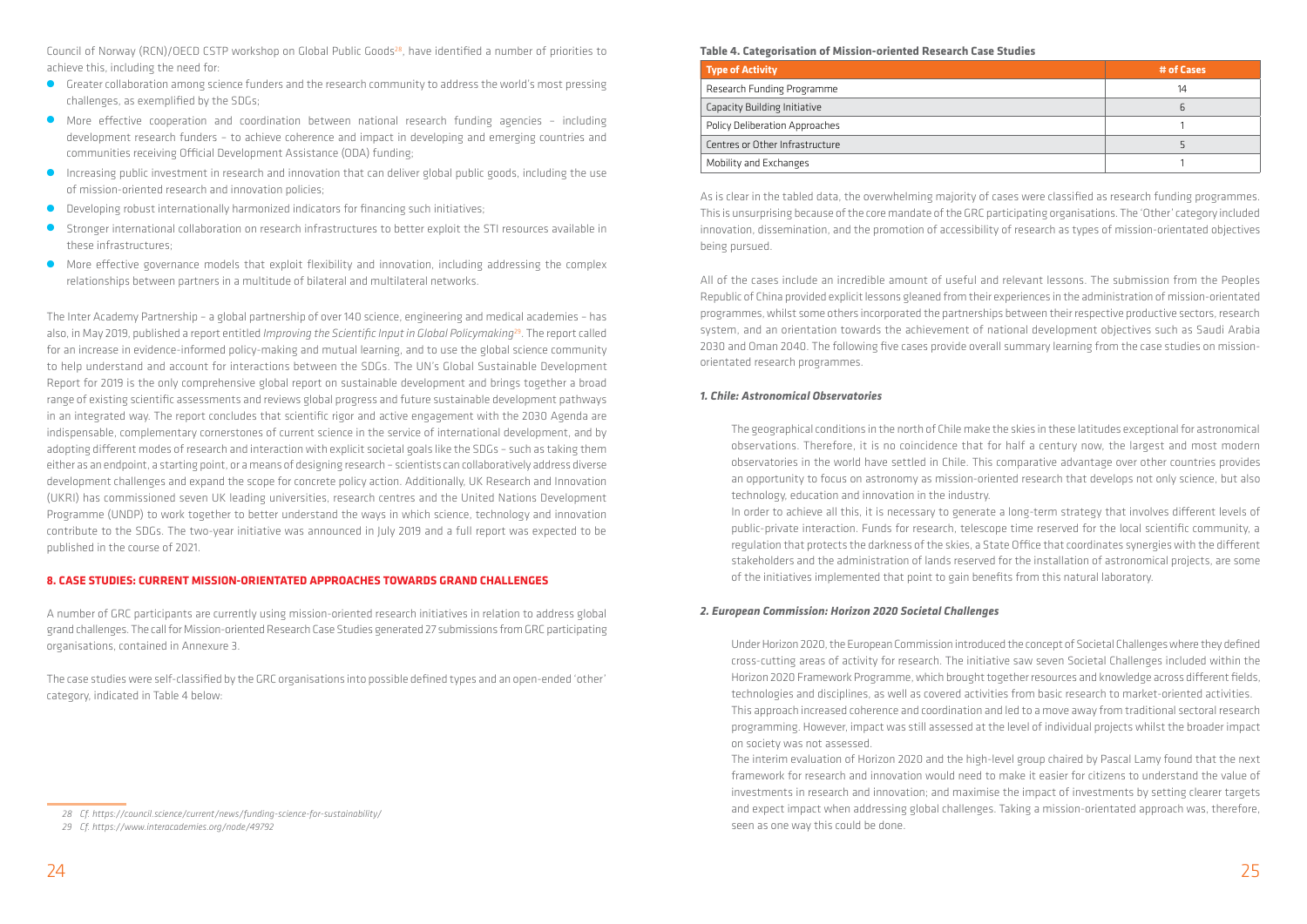#### *3. South Africa: DSI-NRF Centres of Excellence*

Established in 2008 and with a combined investment of USD 82 million thus far, the Department of Science and Innovation (DSI)-NRF Centres of Excellence (CoEs) are physical and virtual centres of research committed to developing novel ideas that focus on critical matters facing South Africa. The CoEs concentrate existing capacity and resources to enable researchers to collaborate on projects that are locally relevant and internationally competitive. There are fourteen CoEs, as well as the National Institute for Theoretical Physics and the Centre for Indigenous Knowledge Systems, both of which are implemented aligned to the CoE modalities.

The CoEs are specifically designed to accelerate delivery of appropriate human resources and knowledge capacity as well as raising international competitiveness, visibility and esteem of South African science. They are considered national assets for societal benefit, promoting collaborative inter- and transdisciplinary research, and the diffusion of knowledge to where it is needed. They fulfil three key aspects, also critical in the delivery of the SDGs: innovation, excellence, and relevance. This strategic investment is contributing to South Africa's National Development Plan 2030 and the country's attainment of the SDGs. In their collective, the CoEs contribute to SDG 1, 2, 4 and 5.

The CoE in Strong Materials has developed a diamond sensor for radiography measurements for mammography, thereby increasing the efficiency and effectiveness of such testing for women. The CoE in Biomedical Tuberculosis Research has developed a TB Screening Kit. The CoE in HIV Prevention developed an antibody (CAP256- VR26.25. LS) which neutralizes HIV-1. Finally, the CoE in Tree Health Biotechnology contributed to a saving of R1.2billion in forestry biocontrol of pathogens in the period 2008 to 2014.

The CoEs' long-term strategic research and human capital development platforms offer evidence-based outputs and outcomes and are aligned to the objectives of mission-driven research in the South African science landscape.

#### *4. United Kingdom: Global Challenge Research Fund Interdisciplinary Research Hub Programme*

The Global Challenge Research Fund (GCRF) is a £1.5 billion fund to support cutting edge research that addresses the challenges faced by developing countries. GCRF promotes challenge-led, disciplinary and interdisciplinary research initiatives to address the problems faced by developing countries. The SDGs provide a broader framework from which the solution-based approaches of the GCRF's approach is defined.

The GCRF's Interdisciplinary Research Hub programme supports transformative research and innovation at scale to address intractable development challenges. There are 12 Hubs which address the breadth of the SDGs and involve 550 researchers, 400 unique partner organisations in 85 countries.

One example is the 'GCRF Accelerating Achievement for Africa's Adolescents Hub' which seeks to address the cycle of poverty, violence, low education and poor health that affects many young people in Africa. This Hub will work with policymakers, NGOs and adolescents themselves to discover which combination of services can most efficiently and cost effectively help adolescents reach their potential. By testing different combinations such as malaria prevention, business skills and violence prevention, this Hub will identify 'accelerator' packages to boost nutrition, health, schooling, employment, gender equality and safety for teenagers across Africa. This Hub involves 15 partner countries and 56 partner organisations, highlighting the value of multiple researchers in multiple countries linking projects to shared missions framed in the SDG's. The initiative will in turn contribute towards SDGs 1, 2, 3, 4, 5, 6, 8, 16 and 17.

#### *5. United States of America: 10 Big Ideas*

Since 2017, the U.S. National Science Foundation (NSF) has been building a foundation to spur bold, interdisciplinary questions that will frame the NSF's long-term research priorities. These 10 Big Ideas include navigating and mapping the rapid changes of the Arctic; understanding the genetic code and rules that predict

an organism's observable characteristics and interactions with its environment; using powerful new syntheses of observational approaches to provide insights into the nature and behaviour of matter and energy; and similar other grand scientific challenges.

Funding these interdisciplinary ideas will push forwards the frontiers of U.S. research, lead to discoveries as yet unpredictable, and provide innovative approaches to solving some of the most pressing problems the world faces. They will also require collaborations among academia, industry, private foundations, other agencies, science academies, and society.

# **8.1 Barriers Encountered to Implement Mission-oriented Research Initiatives**

In analysing the mission-orientated research case studies, tiered within the self-categorised types, a number of challenges were identified. The majority of the GRC Participants indicated potential solutions to these barriers which provided insight to the nuanced and often challenging circumstances, both internal and external, that they face. A summary of these narratives is provided below:

Some mission-oriented **research funding programmes** did not receive enough applications that propose projects that adequately engage with partners and stakeholders in the countries where the challenges are relevant. This includes academics and non-academics (NGOs, governments, industry). To overcome this challenge, improved proposal guidelines for research projects were developed and a series of engagement events were launched to inform the applicant community about best-practice.

In general, research funding programmes have difficulty building a peer review community that can give applicants' research proposals the right level of scrutiny. This can be overcome by creating an international development peer review college of academics and users who are able to give the proposals the level of assessment they require. Similarly, bringing together a research community with disparate research interests around a common goal or challenge is no easy task. This can be overcome by creating focused challenge areas to align research calls to increase the mission focus of the fund. Furthermore, jointly supporting a project between two research funders requires agreement on all aspects related to the call for proposals, its review and the selection of successful projects. Fortunately, this can be resolved through proper dialogue and communication between funders.

One of the most crucial concerns or barriers experienced in this section, was how to utilise research outcomes (newly obtained knowledge and technologies through projects) for real life improvements (government services, new products in the local/universal market). Similarly, the question of how to balance newly developed S&T findings and developing societal implementation was mentioned in the case studies.

Furthermore, the fact that project teams tend to be formulated through already existing ties might be a drawback for some research initiatives, as often innovation and the diversification of approach might be affected. Consequently, some mechanisms might be needed to promote brand new partnerships. Additionally, differences in organisational culture and communication are aspects that can influence the success of a research initiative. Different administrative procedures can often inhibit of a project with great potential. No clear solutions to these administrative obstacles were provided in the case studies.

Project coordinators working with/in **centres or other infrastructure** reported that it takes time and culture shifts to establish the high-functioning governance structure needed to operate large scale networks. These challenges can be overcome by sharing best practices among research networks, publishing a best practice guide for governance and operations of networks, whilst also providing regular staff support and orientation sessions for newly funding networks. The implementation and/or development of centres and infrastructure are complex initiatives; one of the challenges is the engagement with industry – all the projects have non-academic partners, but only some of the relationships are strong.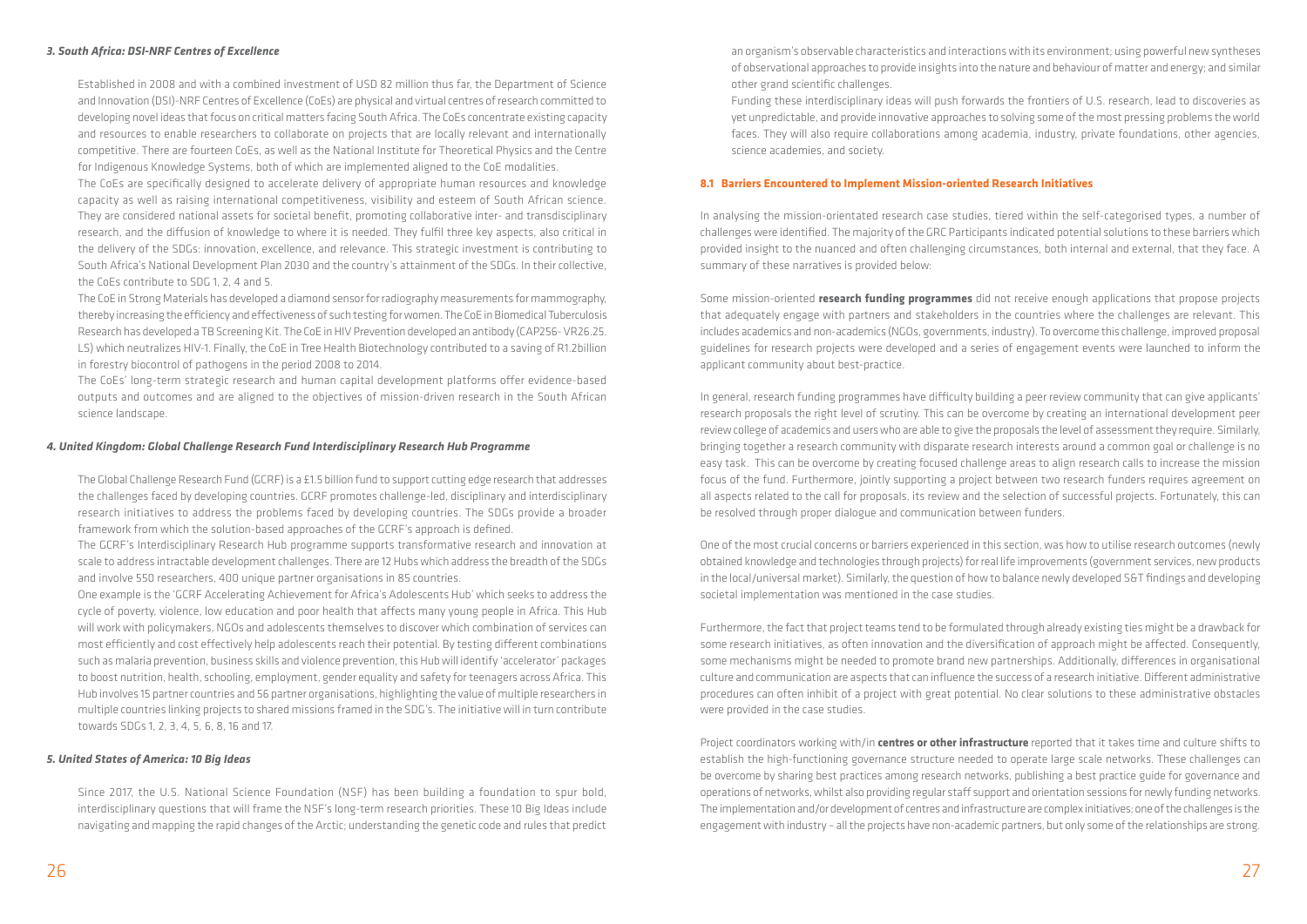**Capacity building initiatives** encountered challenges related to funding and administrative matters. One project coordinator reported that "…high-level challenge missions were set by Cabinet, after which the science community worked together to create a focused programme of inter-disciplinary research which would address each mission. This took considerable time and several iterations of the assessment process for all 11 Challenges. The move to a collaborative funding model that required multidisciplinary approaches was a shift that required substantial relationship building and a change in scientists' mind sets from competition to collaboration. This process could be more efficient if Government takes a more active role in setting the specific strategic direction and facilitates the collaborations. Independent governance helps manage institutional bias and competition. Challenges initially operated under interim governance groups, with the permanent governance groups only appointed once strategies were set. Earlier appointment of permanent governance and independent leaders focused on the outcome of the challenge (not institutional funding) would shorten the set-up phase. With a focus on achieving the mission, it is also critical that the leaders appointed not only have science credibility but also can work relationships with a broad range of stakeholders."

Public engagement carries a natural symbiosis to considerations around mission-oriented research. Missions of great scientific endeavour have often captured the imagination and engagement of the wider public, from millions of citizens watching the first humans land on the moon, to active participation in national and international biomass surveys. Ensuring public involvement in the identification and participation of, as well as ultimate benefit from such missions is essential to their overall success. Missions must, therefore, be framed within challenges that are broadly agreed to be of high social importance and provide for a range of opportunities for engagement by wider society (Mazzucato, 2018).

#### **9. CONCLUSION**

# CHAPTER 5: **Mobilising Public Engagements and Mission- orientated Research to Achieve the Sustainable Development Goals** *Rasigan Maharajh*

This chapter presents data about the current state of global inequalities; describes the contemporary conjuncture emergent from the four megatrends identified by the UN and its multilateral agencies; and the global state of research and development. The economic, social, political, and ecological circumstances of world systems have been indelibly altered by the emergence of a global syndemic at the beginning of 2020. Richard Horton, the editor in chief of The Lancet defined syndemics as being "…characterised by biological and social interactions between conditions and states, interactions that increase a person's susceptibility to harm or worsen their health outcomes" (2020: 874). It is within such deep contextualisation acknowledging the wider array of co-dependencies the world has had to appreciate the global phenomena whilst gazing at the inner workings of scientific research praxis. The virus has helped convey important lessons about the enterprise of science, accentuated the importance of the precautionary principle, and further contributed to improving public engagements whilst also encouraging mission-orientated research.

Empirical evidence continues to confirm the iniquitous distribution of the disease amongst the population and has served to intensify and amplify the debate about the determination of research priorities, the allocation of public resources, the praxis of science, the generation and accessibility of the research results, and the capacities of society and governments to absorb and utilise the findings of research in the responding to the global syndemic. Thus, debates about the relationship between science and society have intensified and expanded within countries and amongst them too. The Secretary General of the United Nations (UN), argued that "…inequality defines our time," in delivering the 18th Nelson Mandela Annual Lecture. It is exposing fallacies and falsehoods everywhere: The lie that free markets can deliver healthcare for all; the fiction that unpaid care work is not work; the delusion that we live in a post-racist world; the myth that we are all in the same boat. Because while we are all floating on the same sea, it's clear that some of us are in superyachts while others are clinging to the floating debris" (Guterres, 2020).

The Department of Economic and Social Affairs of the United Nations Secretariat subtitled its annual World Social Report 2020, as *'Inequality in a rapidly changing world'* (UN, 2020). The Report acknowledges that its earlier incarnation [UN. 2005. World Social Situation] had presciently warmed a decade and a half earlier that "…growing inequality could jeopardise the achievement of internationally agreed development goals" (UN, 2020:2). For 2020, the UN focused on four major megatrends or global forces driving inequality: "technological innovation, climate change, urbanisation, and international migration" (ibid.).

### **TECHNOLOGICAL INNOVATION**

As outlined by the UN, "…the potential of new technologies cannot be realized if entire segments of the population lack access to them" (UN, 2020: 150). This provides further support for domestic research efforts to be advanced so as to ensure that technological innovation does not leave any one behind. Disparities between and within the countries of the world clearly indicate an unevenness of access based on the UN's finding that "…new technologies are reinforcing various forms of inequality and creating new 'digital divides'" (UN, 2020:6). Based on the rapid pace at which the technologies are advancing, the UN remains concerned and warns that "…many of the benefits from new technologies that developing countries could realize may not materialize if Governments and leading firms, which are often located in developed countries, fail to reduce barriers to the entry and diffusion of such technologies" (UN, 2020: 6-7). In summary, the UN recognises that technological innovation is potentially disruptive and is currently contributing to processes of rapid structural change. The UN does not however embrace an inevitability of impending catastrophe approach, but rather suggests that "…proactive policies and supportive institutions can help ensure that technological dividends are broadly shared" (UN, 2020:7).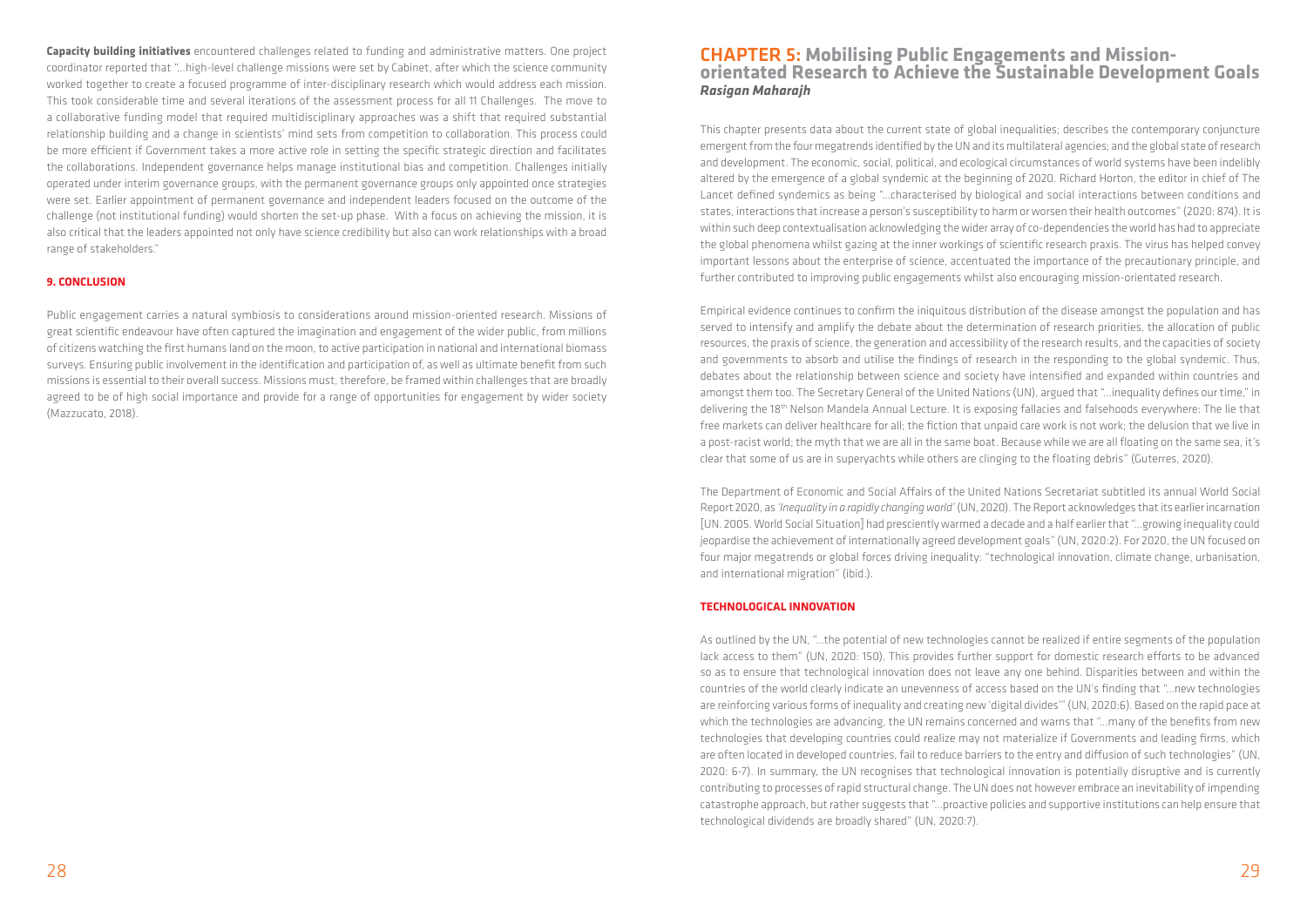#### **CLIMATE CHANGE**

The UN recognises that climate change is a megatrend of significant importance. According to the UN, "…climate change is affecting both the prevalence and depth of poverty, thereby contributing to inequality. It is making it harder for people to escape poverty and is increasing their vulnerability to falling into poverty, due to price shocks caused by sudden changes in agricultural production, natural disasters and environmentally triggered health problems" (UN, 2020: 8). The dynamics of climate change also contribute to weakening inter-generational solidarity as "…the disruptions caused by climate change are likely to reduce the livelihood opportunities of future generations, especially in countries hardest hit, and exacerbate downward intergenerational mobility" (ibid.).

The UN does however acknowledge that "…a just, equality-enhancing transition towards green economies calls for the integration of climate action with macroeconomic, labour and social policies aimed at job creation, skills development and adequate support for those who will be harmed. Policies aimed at reducing poverty and inequality, in turn, can help reduce the negative effects of climate change and provide the means for low-income households to engage in environmentally sustainable livelihoods" (UN, 2020: 8). Such an approach, of course, demands that national contexts are embellished within global compacts. Rather than merely seeking generic one-size-fits-all solutions, each situation requires significant amounts of local data which itself demands domestic investments in the capacities, capabilities, and competences for monitoring climate change.

#### **URBANISATION**

The majority of the world's population currently reside in urban agglomerations. This situation represents a massive change in the evolutionary history of humanity. Since 2007, 50.2% of peoples of the planet were counted as living in urban areas by their respective national statistical agencies. The shift from largely rural locations to urban complexes has been accompanied and facilitated by significant transformations in the organisation of everyday life and especially in securing the material means for survival across systems.

As noted by the UN, "…rapid urbanization has led to growing concerns about deteriorating health conditions. Even if maternal and child health are generally better in urban than in rural areas, they are at times worse in urban slums and other poor neighbourhoods of cities than in rural areas. Unregulated land and housing markets as well as poor urban planning can concentrate disadvantages in specific locations and lead to a vicious cycle of exclusion and marginalization. Slums are the most visible symptom of exclusion in divided cities. In 2016, one in four urban residents, or over one billion people, lived in slums" (UN, 2020: 9). Thus, whilst acknowledging that "…in most cities and towns, areas characterized by high levels of wealth and modern infrastructure coexist with pockets of severe deprivation, often side by side," the UN suggests that "…the current speed of urbanization, especially in poor countries, makes urban governance and appropriate urban design and planning increasingly urgent" (UN, 2020: 9 & 10). Such an approach, whilst obviously necessary, may not fully appreciate the state of local governance and the resources available to tackle the escalating and accelerating challenges.

#### **INTERNATIONAL MIGRATION**

Human mobility and the occupation of the planet by humanity has been a long-running phenomenon that is as old as our species-being. Whilst migration within national boundaries leads to unevenness and provides difficulties for sub-national planning agencies, international migration is now considered as elements of the international crisis of our contemporary conjuncture.

Notwithstanding its importance across time, current world systems are seized by the impacts of migration on the economy. Source countries tend to lose capacities and capabilities, whilst host territories gain skills and associated

With respect to R&D Intensity<sup>30</sup>, the NSF identified South Korea as achieving the highest GERD indicator of 4.6% in 2017 (NSF, 2020: 9). According to the African Science, Technology, and Innovation Indicators Initiative (ASTIII), "…a big challenge with collecting and, above all, analysing R&D data in Africa is that data supplied by countries are often not complete usually because the data do not cover all four sectors: business, government, higher education and private non-profit institutions. An incomplete coverage of all sectors is a real challenge to the calculation of GERD intensity that are progressively being addressed by further training sessions, the well-known 1% target, nor is it possible to calculate the number of R&D personnel in a country. In fact, reliable GERD data only exist for 11 countries: Botswana (0.54% of GDP), Egypt (0.80%), Eswatini (0.32%), Ethiopia (0.62%), Ghana (0.38%), Kenya (98%), Mozambique (0.38%), Namibia (0.40%), Senegal (0.54%), South Africa (0.82%, latest figure), and Uganda (0.18%)" (ASTIII, 2020). Such data is indicative of a dynamic world system of research and development and the persistence of unevenness in both the capacity and capabilities to collate data about Science as well as in the differential spending in the various countries that constitute contemporary world systems. The data shows how the building of domestic capacities, capabilities, and competences in science, technology, and innovation serve to bolster the general development of the countries that invest in pathways that improve the performance of their respective national systems of research and development.

As humanity heads further into the 21<sup>st</sup> Century of the Common Era, research and development remains of critical importance. The advent of the COVID-19 syndemic has demonstrated the absolute importance of high-quality science

benefits. This inequity tends to advantage higher income level countries and disadvantage those that are less developed. Thus, and according to the UN, "…international migration generally benefits most migrants and their countries of origin and destination. Yet its costs and benefits are not shared evenly across countries or within countries" (2020: 10).

For the UN, countries of origin benefit from the accrual of remittances and other transfers by migrant communities abroad, whilst destination countries ensure that their labour market requirements are fulfilled. The UN also points to the high costs of transferring monies between national jurisdictions as an inhibitor of a more mutually beneficial relationship between the two sets of countries. A better appreciation for the mobility of humanity and its importance in the evolution of contemporary world systems could, therefore, definitely assist in lowering internal strife over contentious and conflicted social, economic, political, and ecological phenomena.

#### **CONTEMPORARY GLOBAL RESEARCH AND DEVELOPMENT**

According to the National Science Foundation (NSF), the world spent \$2.153 trillion (current purchasing power parity dollars) on research and development in 2017 (NSF, 2020: 8). This huge amount of expenditure represented an increase of approximately 300% since 2000 and was very unevenly distributed across world systems. Just the combined total of the United States of America (USA) with the Peoples Republic of China (PRC) accounted for nearly half (48%) of all R&D expenditures in 2017 (ibid.). In assessing the trendline since 2000, the NSF determined that the PRC contributed approximately 32% of the overall global increases whereas the combined USA and the European Union's (EU) share amounted to just 37% of R&D expenditures in 2017 (op. cite.). This differential growth rate is the key reason identified to explain the decline in overall global share of research and development by the USA (from 37% to 25%) and the EU (from 25% to 20%) notwithstanding their respective national increases of 4.3% and 5.1% over the period. In zerosum terms, the loss of share by the USA and EU was taken by Asia where "…China, Japan, Malaysia, Singapore, South Korea, Taiwan, and India increased their combined global share from 25% to 42%" (NSF, 2020: 8-9).

#### **CONCLUSION**

*<sup>30</sup>* An indicator based on the ratio of R&D Expenditures to Gross Domestic Product (GDP).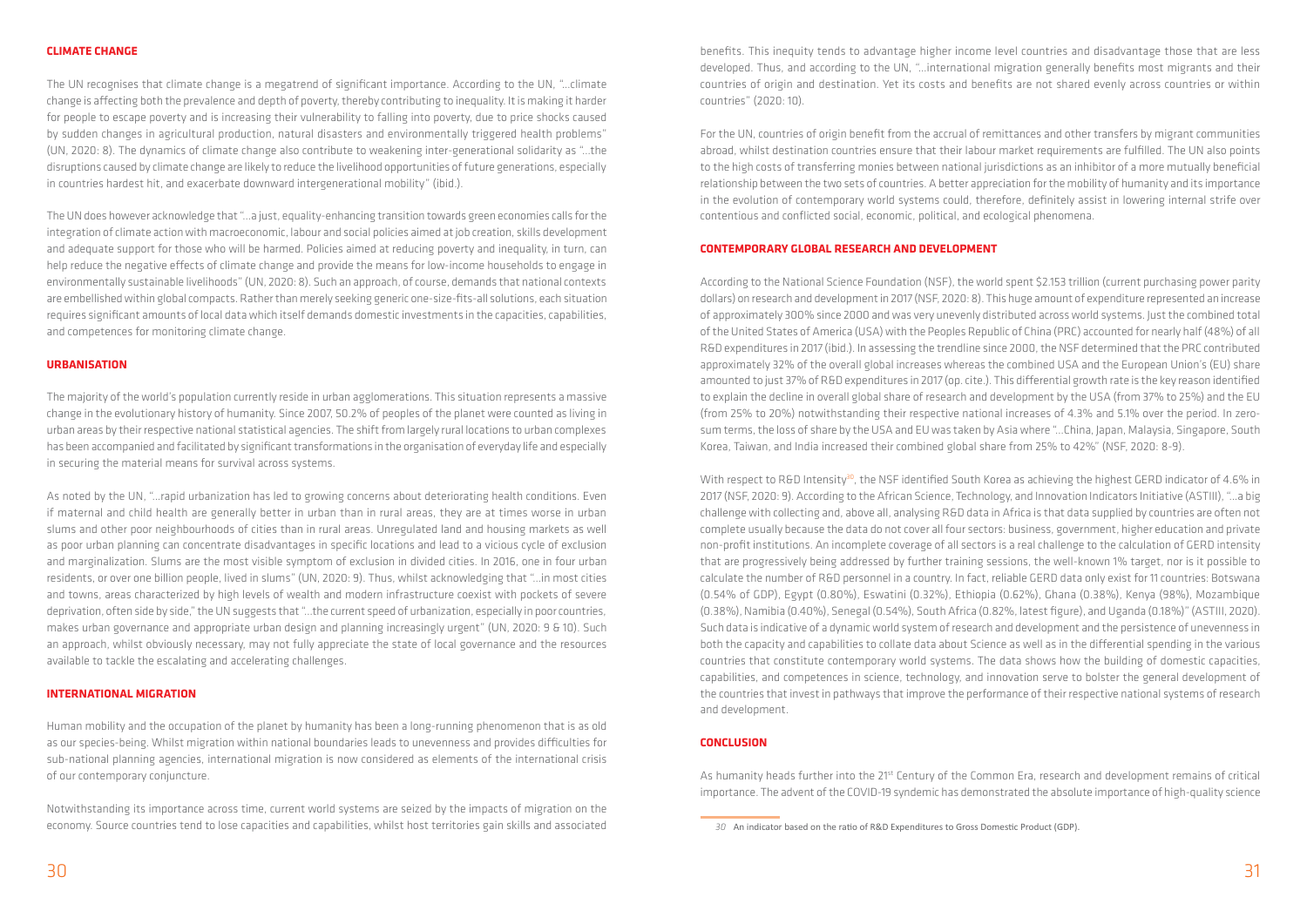and technology competences in all the countries of contemporary world systems. As advanced by Mazzucato and in citing a recent UK's Industrial Strategy Council report, "…effective, 'mission-oriented' government coordination – from industrial policy to investment in life sciences, strategic public procurement and public-private partnerships – has been key to the success story of Covid-19 vaccines" (2021). The distinct domestic systems that have evolved based on national circumstances and international dynamics are clearly not independent of each other and need to be effectively coordinated. The set of megatrends identified by the UN are illustrative of disruptive changes and challenges on the horizon of all of humanity notwithstanding country locations. Advances in science and technology hold much potential for redressing systemic and structural constraints. Encouraging public engagements with scientists and the whole enterprise of science provides a progressive pathway for increasing social and political support. As noted by Cesnulaityte, "…where governments, citizens, and stakeholders meet and work together to solve a pressing issue, can offer a starting point for a renewed relationship amongst them. One that is based on trust, openness, and cooperation, and has the potential to inspire a social contract based on these same principles" (2021). Mission-orientated research has demonstrated how resource mobilisation can also be directed towards the achievement of collective objectives in world systems. Taken together, these two principles of public engagement and mission-orientation afford humanity better prospects in combination with deliberative actions that redress inequalities and genuinely advancing a better life for all.

# **BIBLIOGRAPHY**

Althusser, Louis. 1971. Ideology and Ideological State Apparatuses (Notes towards an Investigation), in Lenin and

of Public Engagement by Scientists. Working paper prepared for the Science for All Working Group, London.

- AAAS. 2016. Theory of Change for Public Engagement with Science, American Association for the Advancement of Science, Washington DC.
- AAAS. 2019. Many Approaches to Public Engagement, American Association for the Advancement of Science, Washington DC.
- Alisic, Eva; & Jinghai Li. 2019. Improving Scientific Input to Global Policymaking with a Focus on the UN Sustainable Development Goals, Inter-Academy Partnership, May.
- Philosophy and Other Essays, Monthly Review Press, New York.
- ASTIII. 2020. African Innovation Outlook 2019, African Science, Technology and Innovation Indicators Initiative, AUDA-NEPAD, Johannesburg.
- Bai, Z. G; D. L. Dent; L. Olsson; and M. E. Schaepman. 2008. Global Assessment of Land Degradation and Improvement, Report 2008/01, ISRIC – World Soil Information, Wageningen.
- Ball, Philip. 2021. The lightning-fast quest for COVID vaccines and what it means for other diseases, Nature 589(7840): 16-18.
- Bauwens, Michel and Vasilis Kostakis. 2014. From the Communism of Capital to Capital for the Commons: Towards an Open Co-operativism, Triple-C: Communication, Capitalism & Critique, 12(1): 356-361.
- Benneworth, P. 2009. The Challenges for 21st Century Science: A Review of the Evidence Base Surrounding the Value
- Bitsch, Lise. 2020. The Landscape of Science, Ethics and Public Engagement and its Potential for the Future, Danish Board of Technology Foundation and Kavli Foundation, Hvidovre
- Böschen, S. and Peter Wehling. 2010. Advisory and Regulatory Science between Uncertainty, Normative Disagreement and Policymaking, Science, Technology & Innovation Studies, 6(2): 93-100.
- CAC. 2011. 4 Degrees Hotter, Climate Action Centre, Melbourne, February.
- CAISE. 2009. Many Experts, Many Audiences: Public Engagement with Science and Informal Science Education. A CAISE Inquiry Group Report,
- Cesnulaityte, Ieva. 2021. A Deliberative Wave for Development? OECD Development Matters Blog, 16 March.
- Childe, Vere Gordon. 1936. Man Makes Himself, Coronet Books, Philadelphia, [2003].
- CoA. 2010. Inspiring Australia: A National Strategy for Engagement with the Sciences: A Report to the Minister for Innovation, Industry, Science and Research, Commonwealth of Australia, Kingston.
- CPEST. 2019. Many Approaches to Public Engagement, Center for Public Engagement with Science and Technology, American Association for the Advancement of Science, Washington DC.
- Credit Suisse. 2020. Global Wealth Report 2020, Credit Suisse Research Institute, Zurich.
- Dai, Qian; Eunjung Shin and Carthage Smith. 2018. Open and Inclusive Collaboration in Science: A Framework, OECD Development, Paris.
- Dalrymple, G. B. 1991. The Age of the Earth, Stanford University Press, San Francisco.

Science, Technology and Industry Working Papers 2018/07, Organisation for Economic Co-operation and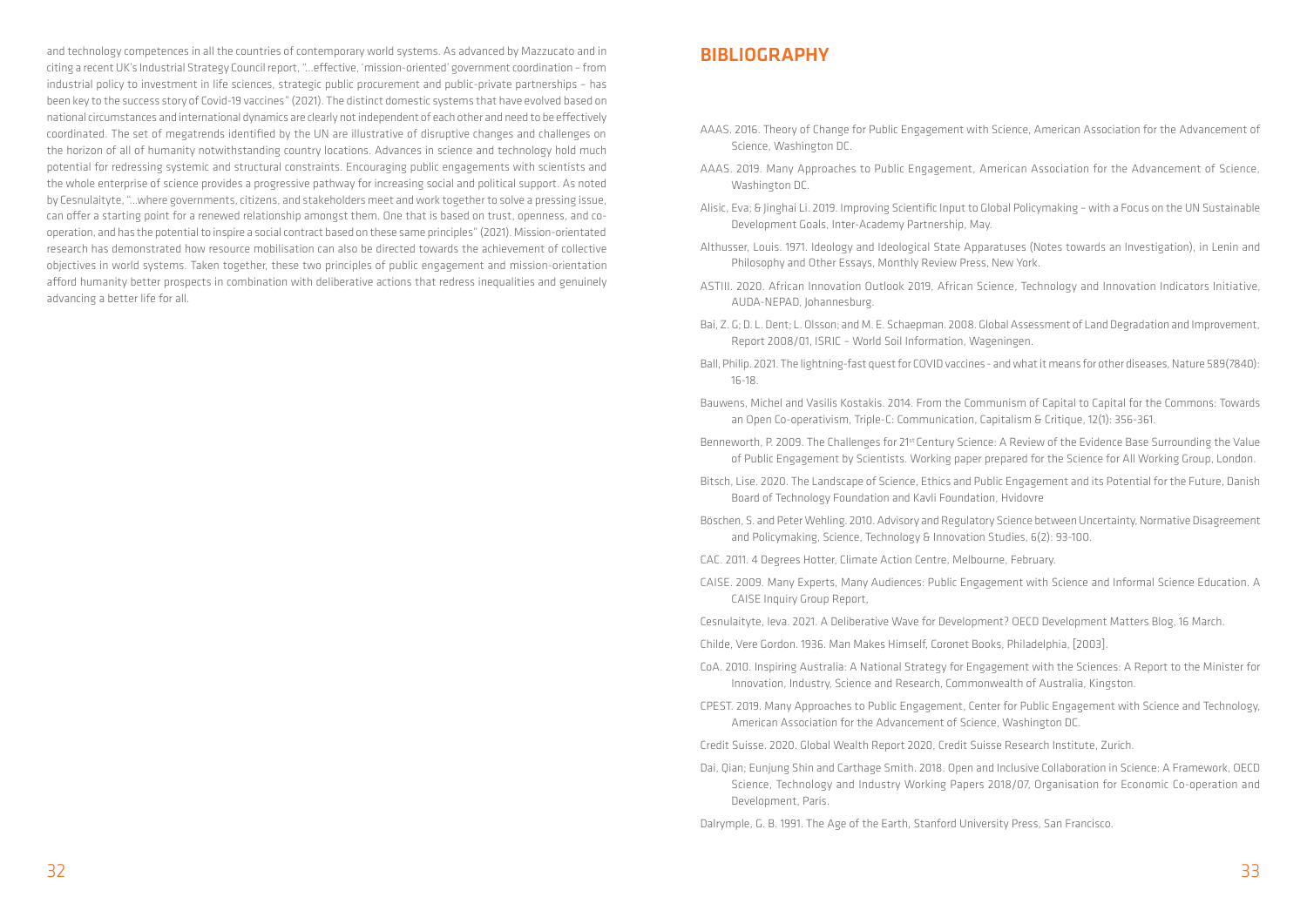- Deleidi, Matteo and Mariana Mazzucato. 2021. Directed Innovation Policies and the Super-multiplier: An Empirical Assessment of Mission-oriented Policies in the US Economy, Research Policy 50(2): 104151.
- EC. 2008. Public Engagement in Science: Report of the Science in Society Session, European Commission, Brussels.
- Edwards, Marc A; & Siddhartha Roy. 2017. Academic Research in the 21st Century: Maintaining Scientific Integrity in a Climate of Perverse Incentives and Hypercompetition, Environmental Engineering Science 34 (1): 51-61.
- Editorial. 2019. Scientists must rise above politics and restate their value to society, Nature 572(7768): 153.
- El-Jardali, F.; Nour Ataya, Racha Fadlallah. 2018. Changing roles of universities in the era of the SDGs: rising up to the global challenge through institutionalising partnerships with governments and communities, Health Research Policy and Systems.
- Ellis, Erle C; and Navin Ramankutty. 2008. Putting People in the Map: Anthropogenic Biomes of the World, Frontiers in Ecology and the Environment, 6(8):439-447.
- Ellis, Erle C; Kees Klein Goldewijk; Stefan Siebert; Deborah Lightman; and Navin Ramankutty. 2010. Anthropogenic Transformation of the Biomes, 1700 to 2000, Global Ecology and Biogeography 19(5):589-606.
- Emmelhainz, Roger; Alan Zarychta, Tara Grillos, & Krister Andersson. 2020. Linking Knowledge to Action when Engagement is Out of Reach, SSRN Working Paper.
- Engage 2020 Consortium. 2015. Science, Society and Engagement: An e-anthology, The Involve Foundation, London.
- Ergas, H. 1987. Does Technology Policy Matter, in Technology and Global Industry: Companies and Nations in the World Economy: 191—245.
- Fadi, Nour Ataya; Racha Fadlallah. 2018. 'Changing roles of universities in the era of El-Jardali the SDGs: rising up to the global challenge through institutionalising partnerships with governments and communities', Health Research Policy and Systems.
- Frérot, Mathilde. 2018. What is Epidemiology? Changing Definitions of Epidemiology 1978-2017, PLoS One13(12): e0208442.
- Gascoigne, Toss; Bernard Schiele, Joan Leach, Michelle Riedlinger, Bruce V. Lewenstein, Luisa Massarani, & Peter Broks. 2020. Communicating Science: A Global Perspective, Australian National University Press, Acton.
- Ghosh, Jayati. 2021. Lessons from the Moonshot for Fixing Global Problems, Nature 589(7842): 349-350.
- GRC. 2018. Statement of Principles on Peer/Merit Review, Global Research Council, London.
- GRC. 2019. Statement of Principles Addressing Expectations of Societal and Economic Impact, Global Research Council, London.
- GTI. 2011. Imagine All the People: Advancing a Global Citizens Movement, Great Transition Initiative, Boston.
- Guterres, A. 2020. Tackling the Inequality Pandemic: A New Social Contract for a New Era, 18th Nelson Mandela Annual Lecture, 18 July, New York.
- Guterres, António. 2021. Remarks to the Security Council Open Meeting on Ensuring Equitable Access to COVID-19 Vaccines in Contexts Affected by Conflict and Insecurity, United Nations, New York, 17 February.
- Harben, P.W. 2006. World Distribution of Industrial Minerals Deposits, in Jessica Elzea Kogel, Nikhil C. Trivedi, James M. Barker, Stanley T. Krukowski [editors] Industrial Minerals & Rocks, Society for Mining, Metallurgy, and Exploration, E-Book, 7th Edition.
- Heinke; Georgina M. Mace; Linn M. Persson; Veerabhadran Ramanathan; Belinda Reyers; and Sverker Sörlin. 2015. Planetary Boundaries: Guiding Human Development on a Changing Planet, Science, 247(6223): 1259855-1 - 1259855-10.

Horton, R. 2020. Offline: COVID-19 is not a pandemic, The Lancet 396(10255): 874, 26 September.

IBES. 2019. Global Assessment on Biodiversity and Ecosystem Services: Summary for Policymakers, Intergovernmental

Krishna, Venni V. 2019. Universities in the National Innovation Systems: Emerging Innovation Landscapes in Asia-

Leyser, Ottoline. 2020. We Must Reshape the System, so it Genuinely Values and Supports Difference, Viewpoint,

Lupia, A.; S. Soroka; & A. Beatty. 2020. What does Congress want from the National Science Foundation? A content

Mace, Georgina M.; Belinda Reyers; Rob Alkemade; Reinette Biggs; F. Stuart Chapin III; Sarah E. Cornell; Sandra Díaz; Simon Jennings; Paul Leadley; Peter J. Mumby; Andy Purvis; Robert J. Scholes; Alistair W.R. Seddon; Martin Solan; Will Steffen; and Guy Woodward. 2014. Approaches to Defining a Planetary Boundary for Biodiversity,

- Science-Policy Platform on Biodiversity and Ecosystem Services, Bonn.
- IPCC. 2021. Various Reports, Intergovernmental Panel on Climate Change, Geneva.
- Kharas, H. 2016. Changing Views of How to Change the World, Future Development Blog, Brookings Institute.
- Krammer, Florian. 2020. SARS-CoV-2 Vaccines in Development, Nature 586(7830): 516-527.
- Pacific, Journal of Open Innovation: Technology, Market, and Complexity 5(43): 1-21.
- Krishna, Venni V. 2020. Open Science and Its Enemies: Challenges for a Sustainable Science–Society Social Contract, Journal of Open Innovation: Technology, Market, and Complexity 6(61): 1-15.
- Krishnan, Vidya. 2020. Where Pseudoscience Is Spreading, The Atlantic, 18 August.
- UK Research and Innovation, London.
- Little, Andrew; & Matthew Backus. 2020. Confidence Tricks, Aeon Essay, 7 August.
- analysis of remarks from 1995 to 2018, Science Advances 6(33): 1-8.
- Global Environmental Change 28: 289-297.
- and Development, E-Papers, Rio de Janeiro, pp. 59 86.
- $6(1): 1-10.$
- Lima [editor] Global Governance: Crossed Perceptions, Fundação Alexandre de Gusmão, Brasília.
- Massimi, Michela. 2019. Getting It Right: Truth is Neither Absolute nor Timeless, Aeon Essay, 28 January.
- Mazzucato, Mariana. 2014. A Mission-Oriented Approach to Building the Entrepreneurial State, UK, London.
- approach to fuel innovation-led growth', European Commission.
- Change 27(5):803-815.
- Article, The Guardian,27 March.
- Priority Setting: A Scoping Review, Health Policy 91: 219–228.
- Monitor, 31 July.

Maharajh, R. 2015a. Being Well in the Early 21st Century: Contemporary Dynamics in the Political Economy of Health, Chapter 1 in Jose Eduardo Cassiolato, and Maria Clara C. Soares [editors] Health Innovation Systems, Equity

Maharajh, Rasigan. 2015b. The Metabolic Rift, Anachronistic Institutions and the Anthropocene, Spanda Journal,

Maharajh, Rasigan. 2015c. Betwixt Now and Then: Travails in the Interregnum, Chapter 7 in Sérgio Eduardo Moreira

Mazzucato, Mariana. 2018. 'Mission-Orientated Research and Innovation in the European Union, a problem-solving

Mazzucato, Mariana. 2018. Mission-oriented Innovation Policies: Challenges and Opportunities, Industrial and Corporate

Mazzucato, Mariana. 2021. Capitalism won't save us from Covid, no matter what Boris Johnson might think, Opinion

Mitton, Craig; Neale Smith, Stuart Peacock, Brian Evoy and Julia Abelson. 2009. Public Participation in Health Care

Mollenkamp, Daniel. 2020. Tracking the Anti-Science Wave: Commentary on the Roots of Distrust, Christian Science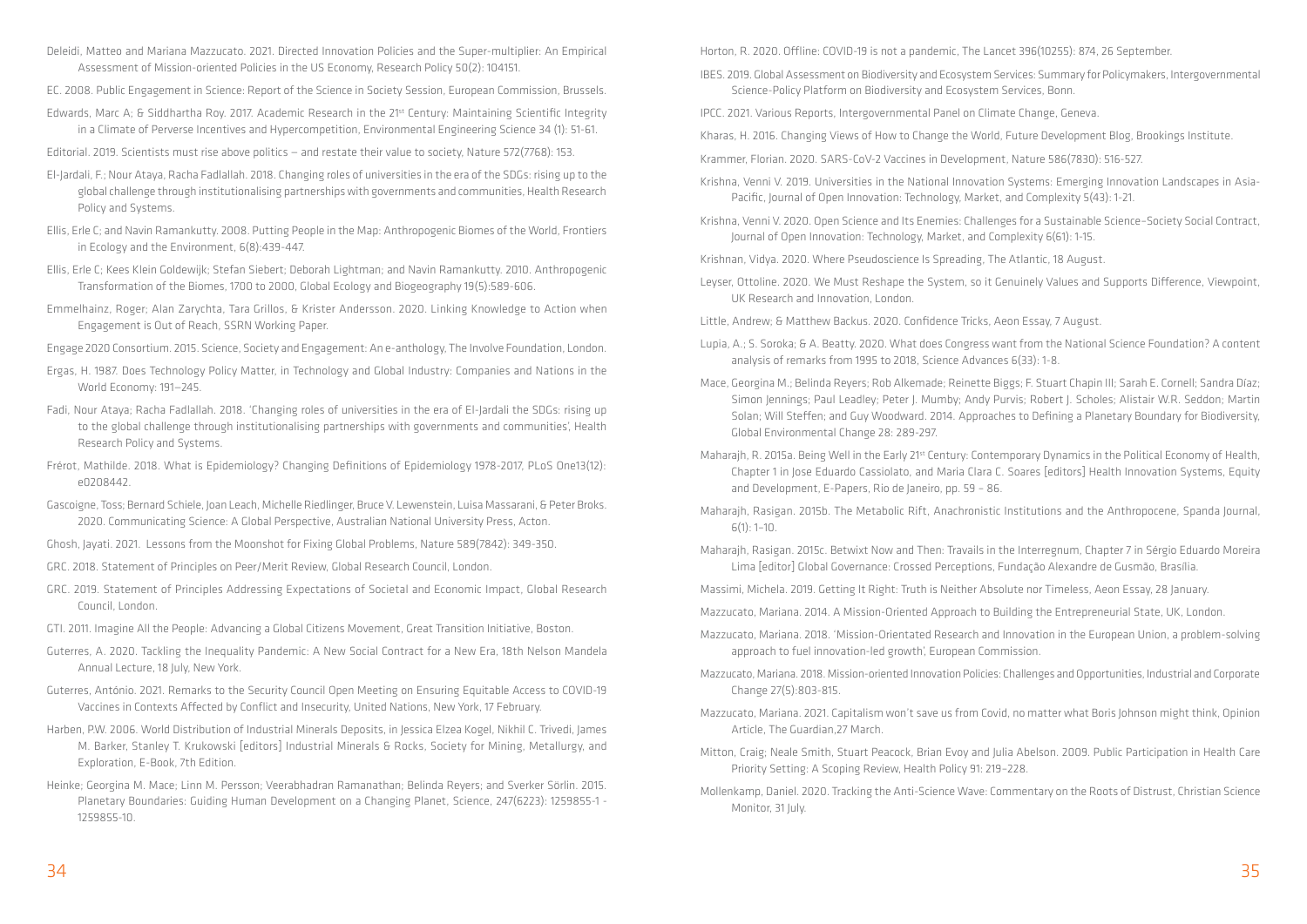- Mora, Camilo; Derek P. Tittensor; Sina Adl; Alastair G. B. Simpson; and Boris Worm. 2011. How Many Species Are There on Earth and in the Ocean? PLoS Biology, 9(8): e1001127 - e1001127.
- Motala, Enver. 2014. Public Scholarship, Democracy and Scholarly Engagement, Education Policy Consortium, Department of Higher Education and Training, Tshwane.
- Mouton, Johann; Jacques Gaillard; and Milandré van Lill. 2014. Final Report: Study on Strategic Priorities, Objectives and Practices of Science Granting Councils in Seventeen Countries in Sub-Saharan Africa, Centre for Research on Evaluation, Science and Technology, Stellenbosch University, Stellenbosch.
- Murdock, J. 2010. The Climate of Climate Change, in The New Atlantis, Number 29(Fall): 102-110.
- Myslikova, Zdenka; & Kelly Sims Gallagher. 2020. Mission Innovation is Mission Critical, Nature Energy 5: 732–734.
- Novitzky, Peter; Michael J. Bernstein. Vincent Blok. Robert Braun. Tung Tung Chan. Wout Lamers. Anne Loeber. Ingeborg Meijer. Ralf Lindner; & Erich Griessler. 2020. Improve Alignment of Research Policy and Societal Values, Science 369 (6499): 39-41.
- NSF. 2020. Science and Engineering Indicators 2020, National Science Board, National Science Foundation, Washington DC.
- Olson, David M; Eric Dinerstein; Eric D. Wikramanayake; Neil D. Burgess; George V. N. Powell; Emma C. Underwood; Jennifer A. D'amico; Illanga Itoua; Holly E. Strand; John C. Morrison; Colby J. Loucks; Thomas F. Allnutt; Taylor H. Ricketts; Yumiko Kura; John F. Lamoreux; Wesley W. Wettengel; Prashant Hedao; and Kenneth R. Kassem. 2001. Terrestrial Ecoregions of the World: A New Map of Life on Earth, Bioscience, 51(11):933-938.
- OUP. 2016. Word of the Year. Oxford University Press, Oxford.
- Pelletier, François. 2020. Census Counts, Undercounts and Population Estimates: The Importance of Data Quality Evaluation, Population Division Technical Paper No. 2020/02, United Nations, New York.
- PERFORM. 2018. Understanding Current Practices of Science Communication in Serbia and Albania: Recommendations for Enhancing Effectiveness, Swiss Agency for Development and Cooperation, Belgrade.
- Pew. 2015. Public and Scientists' Views on Science and Society, Pew Research and American Association for the Advancement of Science, 29 January.
- Pham, Daniel. 2016. Public Engagement is Key for the Future of Science Research, NPJ: Science of Learning 1(June):16010.
- Radaelli, Claudio. 2020. The Right to Science: Between Innovation and Precaution, Science for Democracy Platform, 3 November.
- Ray, Rohan. 2018. 'Latest Information on Mission-Orientated Challenges in the Future Framework Programme', White Rose University Consortium, March.
- Rochman, Chelsea; Priya Shukla, Susan Williams, & Tessa M. Hill. 2018. Stand up for science: More researchers now see engagement as a crucial part of their job, The Conversation, 11 April.
- Rockström, J., W. Steffen, K. Noone, Å. Persson, F. S. Chapin, III, E. Lambin, T. M. Lenton, M. Scheffer, C. Folke, H. Schellnhuber, B. Nykvist, C. A. De Wit, T. Hughes, S. van der Leeuw, H. Rodhe, S. Sörlin, P. K. Snyder, R. Costanza, U. Svedin, M. Falkenmark, L. Karlberg, R. W. Corell, V. J. Fabry, J. Hansen, B. Walker, D. Liverman, K. Richardson, P. Crutzen, and J. Foley. 2009. Planetary Boundaries: Exploring the Safe Operating Space for Humanity, Ecology and Society, 14 (2): 32 [online].
- Rowe, Gene; & Lynn J. Frewer. 2005. A Typology of Public Engagement Mechanisms, Science, Technology, and Human Values 30 (2): 251-290.
- RSA. 2015. Science Engagement Framework, Department of Science and Technology, Tshwane.

Matthew Minarchek, Bruce V. Lewenstein, Marianne E. Krasny, & Rick Bonney. 2012. Public Participation in

Pathways to More Equitable and Meaningful Public-Scientist Partnerships, Citizen Science: Theory and Practice,

Summerhayes; Anthony D. Barnosky; Sarah E. Cornell; Michel Crucifix; Jonathan F. Donges; Ingo Fetzer; Steven J. Lade; Marten Scheffer; Ricarda Winkelmann; and Hans Joachim Schellnhuber. 2018. Trajectories of the Earth

- Salmon, Rhian A; Rebecca K. Priestley, & Joanna Goven. 2015. The Reflexive Scientist: An Approach to Transforming Public Engagement, Journal of Environmental Studies and Sciences 7 (1): 53 – 68.
- Schaffer, Scott. 2002. The Engagement of Social Theory: The relationship between critical social theory and daily life, International Social Theory Consortium, Dubrovnik.
- Shirk, Jennifer L; Heidi L. Ballard, Candie C. Wilderman, Tina Phillips, Andrea Wiggins, Rebecca Jordan, Ellen McCallie, Scientific Research: A Framework for Deliberate Design, Ecology and Society 17(2): 29.
- Siroli, Gian Piero; Götz Neuneck, & Paolo Cotta Ramusino. 2020. Risks to Peace and Stability from the Cyber Domain, Pugwash Working Paper 15.10.20.
- Soleri, Daniela; Jonathan W. Long, Mónica D. Ramirez-Andreotta, Rose Eitemiller, & Rajul Pandya. 2016. Finding  $1(1): 1-11.$
- Steffen, Will; Johan Rockström; Katherine Richardson; Timothy M. Lenton; Carl Folk; Diana Liverman; Colin P. System in the Anthropocene, PNAS 115(33): 8252–8259.
- Stilgoe, Jack; Simon J. Lock; & James Wilsdon. 2014. Why should we promote public engagement with science? Public Understanding of Science 23(1): 4-15.
- Thomas, Geoffrey; and John Durant. 1987. Why should we promote the public understanding of science? Scientific Literacy Papers (Summer): 1-14.
- Turney, Jo. 1996. Public Understanding of Science, Lancet 347: 1087-90.
- UK Parliament. 2010. Low Carbon Technologies in a Green Economy, Fourth Report of Session 2009–10, Volume 1, Energy and Climate Change Committee, House of Commons, The Stationery Office Limited, London.
- UN. 1992. Outcomes of the Earth Summit, United Nations Conference on Environment and Development, Rio de Janeiro.
- UN. 2000. Millennium Development Goals, United Nations Millennium Declaration, Millennium Summit, United Nations, New York.
- UN. 2000. United Nations Millennium Declaration, Resolution adopted by the General Assembly A/55/L.2, United Nations, New York.
- UN. 2002. Outcomes of the World Summit on Sustainable Development, United Nations, Johannesburg.
- UN. 2012. The World that We Want, Outcome Document of the United Nations Conference on Sustainable Development, Rio de Janeiro.
- UN. 2014. Review of Millennium Development Goals, United Nations, New York.
- UN. 2014. Science, Technology and Innovation, Knowledge-sharing and Capacity-building, Technical Support Team, United Nations, New York City.
- UN. 2014. The Road to Dignity By 2030: Ending Poverty, Transforming All Lives and Protecting the Planet: Synthesis York City.
- UN. 2015. The 2030 Agenda for Sustainable Development, Resolution 70/1, United Nations General Assembly, New York.
- UN. 2019a. World Population Prospects, Volume I: Comprehensive Tables (ST/ESA/SER.A/426), Population Division, Department of Economic and Social Affairs, United Nations, New York.

Report of the Secretary-General on the post-2015 Sustainable Development Agenda, United Nations, New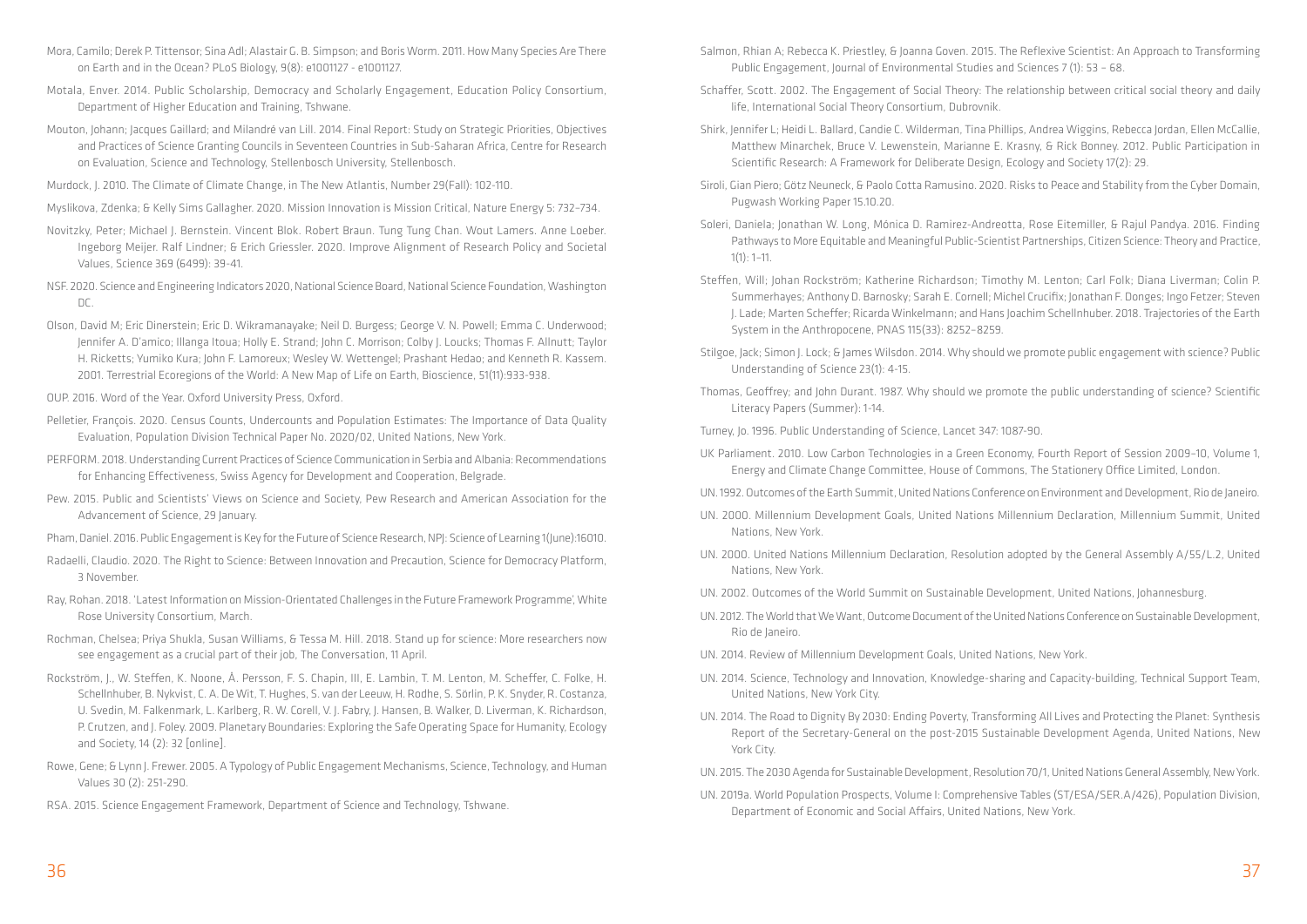- UN. 2019b. World Population Prospects, Highlights (ST/ESA/SER.A/423), Population Division, Department of Economic and Social Affairs, United Nations, New York.
- UN. 2019c. Global Sustainable Development Report 2019, United Nations, September.
- UN. 2020. World Social Report 2020: Inequality in a Rapidly Changing World, Department of Economic and Social Affairs, United Nations, New York.
- UNCTAD. 2013. (United Nations Conference on Trade and Development). World Investment Report. United Nations.
- UNEP. 2009. Global Green New Deal: Policy Brief, United Nations Environment Programme, Nairobi.
- UNEP. 2011a. Decoupling Natural Resource Use and Environmental Impacts from Economic Growth, United Nations Environment Programme, Nairobi.
- UNEP. 2011b. Global Trends in Renewable Energy Investment 2011: Analysis of Trends and Issues in the Financing of Renewable Energy, United Nations Environment Programme and Bloomberg New Energy Finance, Frankfurt.
- UNEP. 2011c. Universal Ownership: Why Environmental Externalities Matter to Institutional Investors, Principles for Responsible Investments and United Nations Environment Programme Finance Initiative, London.
- UNGA. 2015. The 2030 Agenda for Sustainable Development, Resolution 70/1, United Nations General Assembly, New York.
- Vincent, Bernadette Bensaude. 2014. The Politics of Buzzwords at the Interface of Technoscience, Market and Society: The Case of 'Public Engagement in Science', Public Understanding of Science 23(3) 238 – 253.
- WB. 2014. A Decade of Development in Sub-Saharan African Science, Technology, Engineering & Mathematics Research, World Bank. Washington DC.
- Weber Shandwick. 2012. The Science of Engagement, Weber Shandwick & Canvas8, London.
- WHO Africa. 2020. Landmark alliance launches in Africa to fight COVID-19 misinformation, World Health Organization, Africa Region, Brazzaville.
- WHO. 2008. International Health Regulations (2005), World Health Organisation, Geneva, 2nd Edition.
- WHO. 2020a. Pneumonia of Unknown Cause China, Disease Outbreak News, World Health Organisation, Geneva, 5 January.
- WHO. 2020b. Transcript of WHO Director-General's opening remarks at the Media Briefing on COVID-19, World Health Organisation, Geneva, 11 March.
- Zyoud, S.H., and Al-Jabi, S.W. 2020. Mapping the Situation of Research on Coronavirus disease-19 (COVID-19): A Preliminary Bibliometric Analysis during the Early Stage of the Outbreak, BMC Infectious Diseases 20 (561): 1-8.

4. Public engagement takes a variety of forms and practices that include the involvement of a diverse range of publics in knowledge-sharing, the setting of research priorities, advising on resource allocations, and determining

# ANNEXURES

- 1. Knowledge emanating from publicly funded research belongs to the public.
- 2. Public engagement expands education and training across society whilst also fostering inclusivity and critical thinking amongst all participants.
- **3.** Public engagement widens meaningful participation and improves trust in the enterprises of science.
- the outcomes and impacts of science.
- 5. Whilst all fields and domains of science benefit from public engagement, practical emphases may vary between more fundamental and more applied research activities.
- **6.** Funding agencies constitute a main intermediary between the sciences and publics in supporting research, the investment of public resources.

# **ANNEXURE 1: 2020 GRC STATEMENT OF PRINCIPLES ON PUBLIC ENGAGEMENT**

#### *Preamble*

Humankind is increasingly confronted by escalating and interdependent social, economic, political, and ecological challenges at an accelerated pace and on an historically unprecedented scale. Whilst global integration and digitalisation expands access to information within and across countries, society should always be able to critically examine scientific research, its presuppositions and assumptions, together with its methodological choices. Public engagement offers the possibility of reducing the distance between society and the enterprises of science, through enabling inclusion, facilitating participation, improving the integrity of research, and obviating unwarranted attacks against science.

National funding agencies are essential actors in their respective knowledge eco-systems, and are expected to mediate between society, its multiplicities of publics (including various civil society formations, the variety of branches of the state, the private and public enterprise sectors, and a myriad of scholarly and academic organisations), and the various domains of science in defining research priorities, securing resources, and setting agendas.

Through the process of regional consultations, the GRC participating organisations recognise the critical importance of public engagement whilst acknowledging the wide variety of forms and practices associated therewith.

#### *Overarching Considerations*

expanding the capacities and capabilities of knowledge ecosystems, and ensuring improved accountability for

#### *Principles*

researchers and their various 'publics', whereby the co-construction of knowledge is enhanced, and mutual

- 1. GRC participants recognise public engagement as purposeful and meaningful activities facilitated between learning generates benefits for all.
- 2. GRC participants agree that specifically targeted, and nuanced approaches are required to maximise critical engagement with science by the various publics within their respective knowledge ecosystems.
- 3. GRC participants recognise changes in the mandates of public funding agencies, from their historical roles in exclusively, yet narrowly, funding research towards including the funding of public engagement.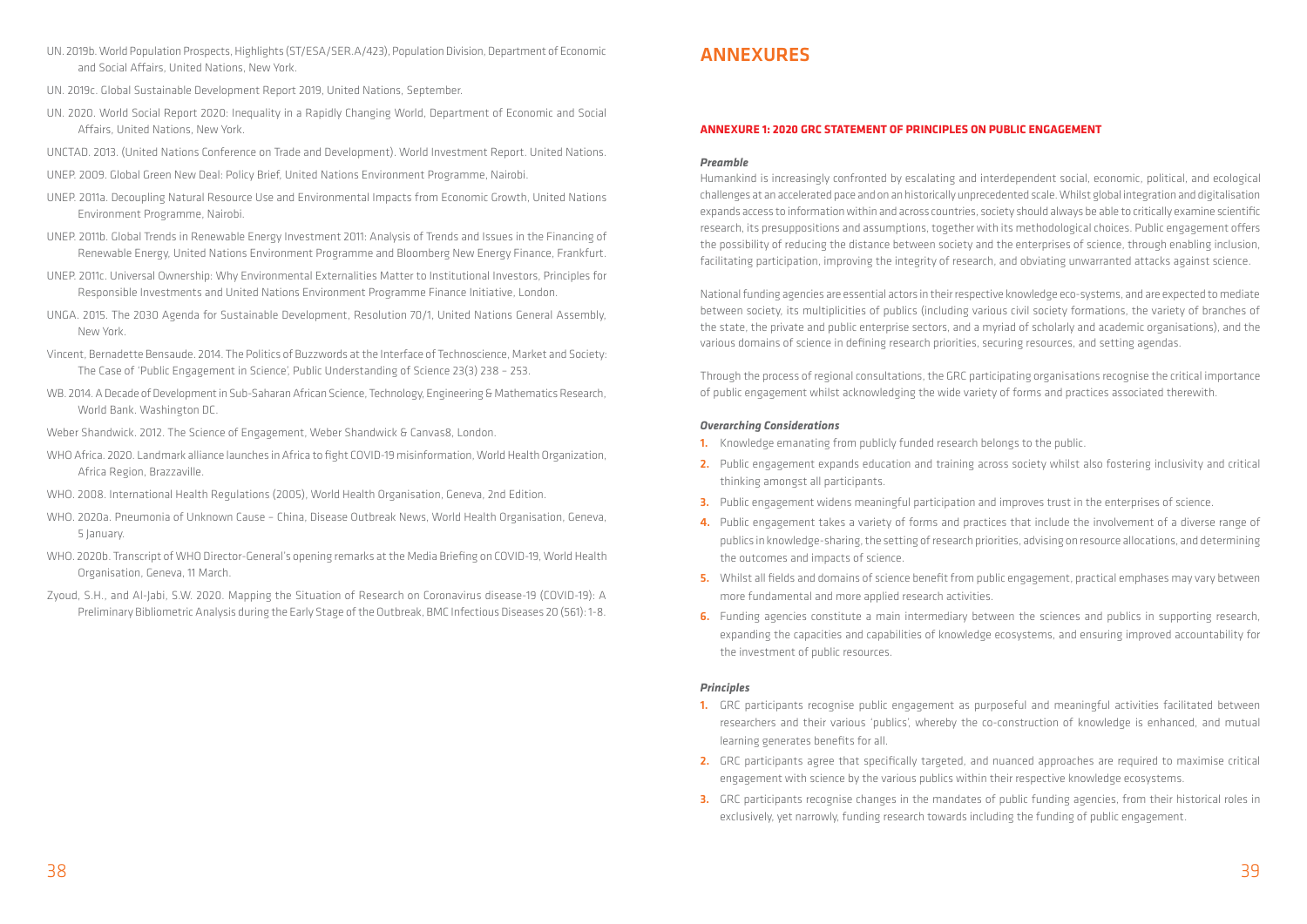- 4. GRC participants agree that knowledge co-creation with various publics takes place at all stages of the research process, including upstream: through the identification and development of research priorities and strategies; midstream: through the involvement of publics in research; and downstream: through the public's benefit from, and understanding of the impact and scientific output of research.
- 5. GRC participants acknowledge that an appropriate leveraging of resources is required to further support and facilitate wider public engagements with science.
- 6. GRC participants acknowledge that the sharing of monitoring, evaluating, and learning metrics for public engagement will assist national funding agencies in improving their organisational capabilities, encouraging inter-institutional partnerships, and promoting increased public investments in the enterprises of science.

#### **ANNEXURE 2: 2020 GRC STATEMENT OF PRINCIPLES ON MISSION-ORIENTED RESEARCH**

#### *Preamble*

Mission-oriented research is an emerging model for addressing a variety of modern global grand challenges, which are increasingly complex and interconnected, and therefore require a broad and global multidisciplinary and multisectoral response. Mission-oriented research, therefore, provides an effective mechanism for creating change in, or impact on, society's ambitions for addressing these challenges. These ambitions are best realised in collaboration and consultation with a range of societal actors, from identifying the priorities through to delivering the solutions.

Mission-oriented research seeks to provide a systemic and broad approach towards achieving a specific goal, using solution-based, outcome-oriented approaches - 'Big science deployed to meet big problems'. Such an approach for designing and implementing research initiatives has emerged as a model that can harness the capabilities and interest of the global research community to work together towards an agreed and evidence-based set of end points, or 'missions'.

GRC participants recognise, respect, and value the diversity and pluralism of the global research and innovation ecosystem, and the subsequent variety in understandings, approaches and priorities towards the attainment of global grand challenges.

#### *Principles for the Model and Approach of Mission-oriented Research*

GRC participants agree that:

- 1. Missions should be broad, long-term and outcome-oriented commitments which allow for a range of potential approaches and solutions in addressing a particular challenge. Missions should, therefore, be flexible and allow for the reprioritisation and/or expansion of the missions' scope as required.
- 2. Missions will require new, innovative and inclusive models for research funding across national funding agencies, which integrate capacities from a broad range of stakeholders, scientific disciplines and sectors, adopting new modalities and developing new capacities, underpinned by effective and mutually reciprocal knowledge exchange practices.
- 3. A broad approach to accomplishing missions one that encompasses the full spectrum of scientific disciplines and encompass both the fundamental sciences as well as applied sciences – is required. The role of the social sciences and humanities, as well as multidisciplinary research, is, therefore, crucial in providing an effective and holistic approach towards missions.
- 4. Missions should also provide opportunities for discovery science as well as strategic research.
- 5. National and local priorities, contexts, capabilities and strategies must also be appropriately recognised and
- **9.** There is a strong and mutually inclusive relationship between the mission-oriented research and public engagement themes, with public engagement recognised as an important component to the design and implementation of missions that are responsive to the needs and interests of the global citizenry.
- 10. As such, ensuring that a wide range of stakeholders (publics), including business, decision-makers and citizens, are effectively engaged in the identification, development and delivery of missions, as well as benefit from their outcomes, is essential to ensuring consensus and public engagement with the missions.
- 11. While research can make contributions towards specific goals, it cannot solve societal and global grand challenges alone, and therefore mission-oriented research must be connected to policy-making, education, governance, and dialogue with society.
- 12. GRC participants strongly reaffirm that capacity-building and knowledge exchange initiatives, including those engaging underserved communities (such as women or indigenous populations), would help further bolster the quality and investment to the missions.

- 13. Whilst it is important to recognise the limits of national research funding agencies in delivering these ambitions, they can support the continuing development and use of mission-oriented research by providing long-term, sustainable mechanisms for the funding of these missions, as well as shorter-term mechanisms which are flexible and responsive to the dynamic and fast-changing nature of global grand challenges.
- 14. Fostering increasing international collaboration between GRC participants is also crucial in enabling countries to better respond to emerging challenges through mission-oriented research frameworks.
- 15. By bringing together a wide range of unique skills, expertise and resources to help address global grand challenges.
- **16.** The role of the GRC in supporting and promoting mission-oriented research is to provide a strong, collective voice in discussions with wider stakeholders as well as by fostering a common understanding and framework for developing effective missions through the publication and endorsement of Statements of Principles.

integrated into the scope and approaches of the missions alongside the broader regional and global frameworks.

- 6. Using broader global frameworks, such the UN's Sustainable Development Goals, as well as regional frameworks such as the African Union's Agenda 2063, can help steer the strategic approach and direction of missions by providing possible frameworks from which to develop and cluster these missions around.
- 7. Whilst the Sustainable Development Goals represent one particular framework that can be utilised for missionoriented research, a range of frameworks exist that could be adapted to serve as a foundation for such missions, 8. Monitoring and evaluation of missions, as well as effective communication of their impacts, is needed to effectively demonstrate the benefit and value of these missions to wider stakeholders as well as garner their
- wider support of, and collaboration with.

#### *Principles for Mission-oriented Research and Public Engagement*

GRC participants recognise that:

# *Principles for the Role of the GRC and its Participating Organisations*

GRC participants affirm that: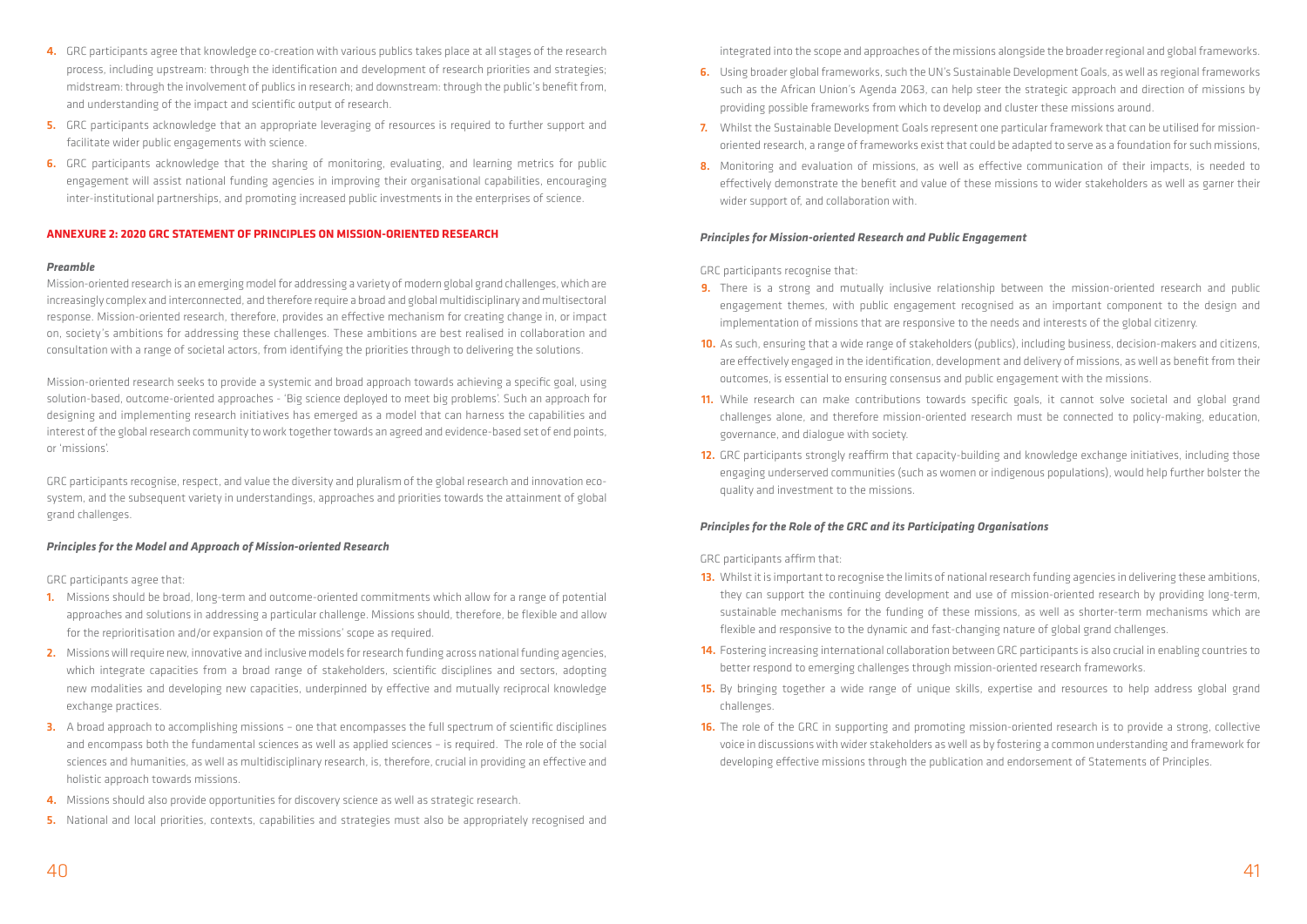### *Considerations for the Desire and Need for a Collaborative Approach by GRC Participants in Addressing Global Grand Challenges*

GRC participants acknowledge:

- 1. The need for national funding agencies to work together in support of the accomplishment of missions that seek the attainment of global grand challenges.
- 2. The United Nations 2030 Agenda for Sustainable Development underpinned through the Sustainable Development Goals (SDGs) framework – offers a timely and important opportunity from which to develop a common understanding and approach towards collaborative activity between the GRC's participants.
- 3. The desire to harness the opportunity presented by Agenda 2030 and work together, either through the GRC or outside of it, to identify and develop opportunities for a concerted collaborative action towards the attainment of the SDGs.

#### **ANNEXURE 3: LIST OF PUBLIC ENGAGEMENT & MISSION-ORIENTATED RESEARCH CASE STUDIES**

**Extended Case Studies are available at:** *[https://www.globalresearchcouncil.org/fileadmin//documents/GRC\\_](https://www.globalresearchcouncil.org/fileadmin/documents/GRC_Publications/Expanded_Case_Studies.pdf) [Publications/Expanded\\_Case\\_Studies.pdf](https://www.globalresearchcouncil.org/fileadmin/documents/GRC_Publications/Expanded_Case_Studies.pdf)*

#### **3.1 - Public Engagement**

HIRAMEKI☆TOKIMEKI SCIENCE (Welcome to a University Research Lab - Science that Inspires and Inspirits)

International Prize for Biology

Nobel Prize Dialogue

Science Dialogue Programme

Fine Particle Control and Management R&D Programme

National Research Agenda

The National Strategy for Research and Development 2040

Engaging Stakeholders in Setting Research Priorities

| <b>Public Engagement Case Study Name</b>                                            | <b>GRC Participant</b>                                                    | <b>Country</b> |
|-------------------------------------------------------------------------------------|---------------------------------------------------------------------------|----------------|
| Strategic Basic Research                                                            | <b>Research Foundation Flanders</b>                                       | Belgium        |
| Little Inventors                                                                    | Natural Sciences and Engineering Research<br>Council of Canada            | Canada         |
| PromoScience (Science, Technology, Engineering, and Math<br>Learning)               | Natural Sciences and Engineering Research<br>Council of Canada            | Canada         |
| Science Exposed - Research Image Contest                                            | Natural Sciences and Engineering Research<br>Council of Canada            | Canada         |
| Science Literacy Week                                                               | Natural Sciences and Engineering Research<br>Council of Canada            | Canada         |
| Science Odyssey (repurposed National Science and Technology<br>Week)                | Natural Sciences and Engineering Research<br>Council of Canada            | Canada         |
| EXPLORA Programme (Scientific Research at Schools)                                  | National Commission for Scientific and<br>Technological Research of Chile | Chile          |
| European Research Council Public Engagement with Research<br>Award 2020             | European Research Council                                                 | European Union |
| Exkurs (Excursus - Insights into the World of Science), and<br>Leibniz Lecture      | Deutsche Forschungsgemeinschaft                                           | Germany        |
| <b>Science Communication Module</b>                                                 | Deutsche Forschungsgemeinschaft                                           | Germany        |
| Science On (Public debate series)                                                   | Deutsche Forschungsgemeinschaft                                           | Germany        |
| Citizen Science Projects and Initiatives                                            | Leibniz Association                                                       | Germany        |
| Fridays for Future - Dialogue between FfF Activists and<br>Scientists               | Leibniz Association                                                       | Germany        |
| Senate Commissions (as policy advisors)/Alliance of German<br>Science Organizations | Leibniz Association                                                       | Germany        |
| SFI Discover Primary Science and Maths Programme                                    | Science Foundation Ireland                                                | Ireland        |
| SFI Discover Programme                                                              | Science Foundation Ireland                                                | Ireland        |
| SFI Science Week                                                                    | Science Foundation Ireland                                                | Ireland        |
| SFI/IRTE Joint Initiative                                                           | Science Foundation Ireland                                                | Ireland        |

# **Public Engagement Case Study Name**

CHAllenge-driveN Convergence Engine (CHANCE)

Fostering Next-Generation Scientists Programme

Global Science Campus

Science Agora and Satellite Events

Solution-Driven Co-creative R&D Programme for SDGs (SOLVE for SDGs)

STI for SDGs Award

Super Science Highschool

Support for Female Students in Choosing Science Courses

Grants-in-Aid for Scientific Research Database (KAKEN)

| <b>GRC Participant</b>                           | <b>Country</b>              |
|--------------------------------------------------|-----------------------------|
| Japan Science and Technology Agency              | Japan                       |
| Japan Science and Technology Agency              | Japan                       |
| Japan Science and Technology Agency              | Japan                       |
| Japan Science and Technology Agency              | Japan                       |
| Japan Science and Technology Agency              | Japan                       |
| Japan Science and Technology Agency              | Japan                       |
| Japan Science and Technology Agency              | Japan                       |
| Japan Science and Technology Agency              | Japan                       |
| Japan Society for the Promotion of Science       | Japan                       |
| Japan Society for the Promotion of Science       | Japan                       |
| Japan Society for the Promotion of Science       | Japan                       |
| Japan Society for the Promotion of Science       | Japan                       |
| Japan Society for the Promotion of Science       | Japan                       |
| National Research Foundation of Korea            | Korea                       |
| Dutch Research Council                           | Netherlands,<br>The         |
| The Research Council of the Sultanate of<br>Oman | Oman                        |
| Qatar National Research Fund                     | Qatar                       |
| Qatar National Research Fund                     | Qatar                       |
| King Abdulaziz for Science and Technology        | Saudi Arabia                |
| National Research Foundation                     | South Africa                |
| Vetenskapsrådet                                  | Sweden                      |
| UK Research and Innovation                       | United Kingdom              |
| UK Research and Innovation                       | United Kingdom              |
| National Science Foundation                      | United States of<br>America |

Monitoring the Dissemination of Research Outcome to the Public

Motivate the Younger Generation to Engage in Science and Technology Fields

Youth Science and Technology Journalism Programme

Swedish Research Council initiatives

Trans.MISSION (Natural Environment Research Council and Hay Festival)

UK School Seismology Project

Public Participation in Science (Citizen Science and Crowdsourcing Projects)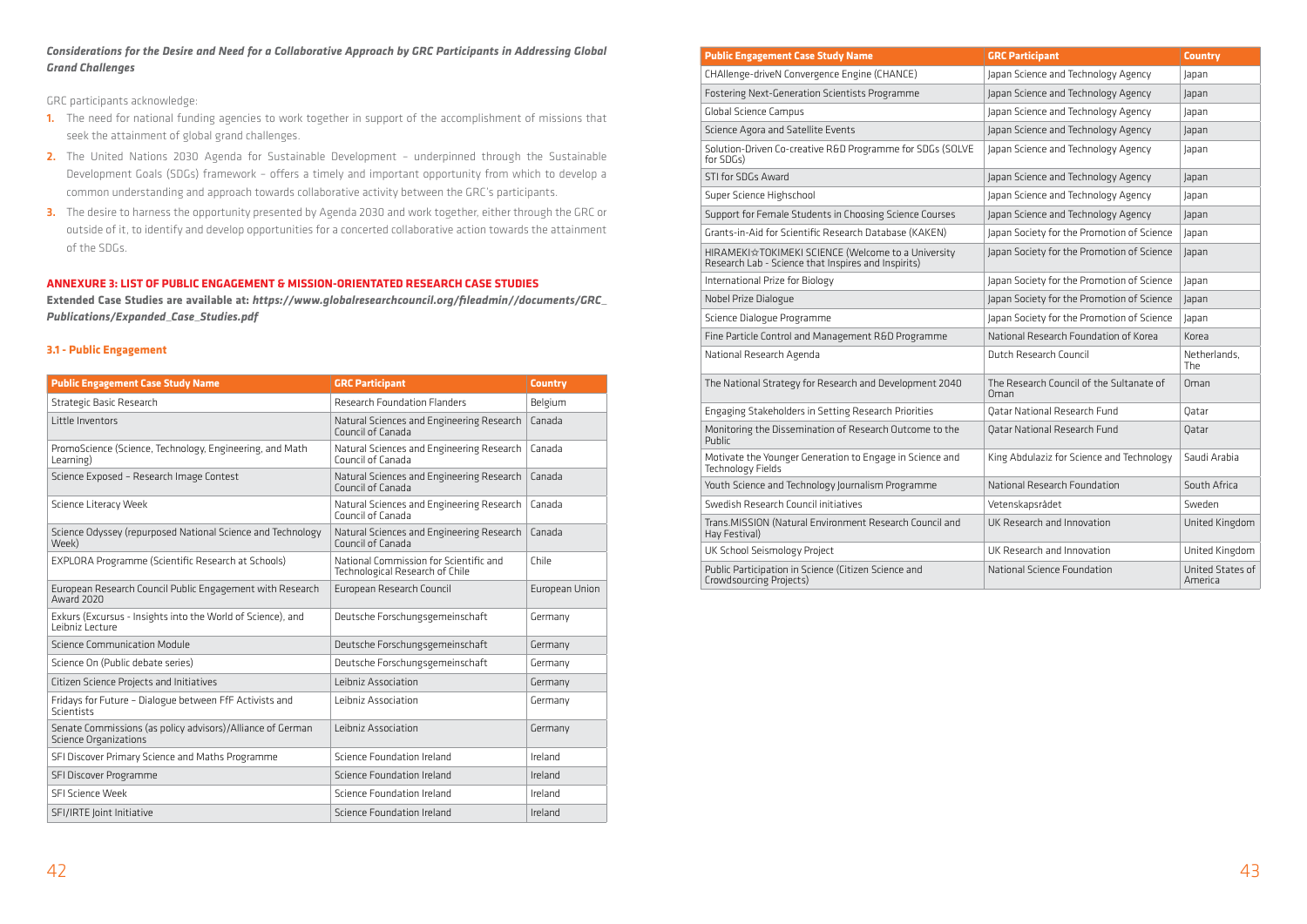#### **3.2 - Mission-orientated Research**

| <b>Mission-Oriented Research Case Study Name</b>                                                                                  | <b>GRC Participant</b>                                                                                                 | <b>Country</b>              |
|-----------------------------------------------------------------------------------------------------------------------------------|------------------------------------------------------------------------------------------------------------------------|-----------------------------|
| Strategic Basic Research - Selection Advantage for SDG Focus                                                                      | <b>Research Foundation Flanders</b>                                                                                    | Belgium                     |
| FAPESP and Canada's International Development Research<br>Centre (IDRC): Innovations for Marginalized Youth Economic<br>Inclusion | São Paulo Research Foundation &<br>International Development Research Centre                                           | <b>Brazil</b>               |
| ArcticNet (Networks of Centres of Excellence)                                                                                     | Natural Sciences and Engineering Research<br>Council of Canada                                                         | Canada                      |
| PrioNet (Networks of Centres of Excellence)                                                                                       | Natural Sciences and Engineering Research<br>Council of Canada                                                         | Canada                      |
| MEOPAR (Networks of Centres of Excellence)                                                                                        | Natural Sciences and Engineering Research<br>Council of Canada                                                         | Canada                      |
| IC-IMPACTS Canada-India Research Centre of Excellence<br>(Networks of Centres of Excellence)                                      | Natural Sciences and Engineering Research<br>Council of Canada                                                         | Canada & India              |
| Mission-Oriented Research: Experience of National Natural<br>Science Foundation of China                                          | National Natural Science Foundation of<br>China                                                                        | China                       |
| Leibniz Research Alliances                                                                                                        | Leibniz Association                                                                                                    | Germany                     |
| SFI Industry Fellowship award                                                                                                     | Science Foundation Ireland                                                                                             | Ireland                     |
| SFI Strategic Partnerships                                                                                                        | Science Foundation Ireland                                                                                             | Ireland                     |
| Challenge-Based Funding Models                                                                                                    | Science Foundation Ireland                                                                                             | Ireland                     |
| SFI Research Centres Programme                                                                                                    | Science Foundation Ireland                                                                                             | Ireland                     |
| Spokes Programme                                                                                                                  | Science Foundation Ireland                                                                                             | Ireland                     |
| Science and Technology Research Partnership for Sustainable<br>Development (SATREPS)                                              | Japan Science and Technology Agency                                                                                    | Japan                       |
| Solution-Driven Co-creative R&D Programme for SDGs (SOLVE<br>for SDGs)                                                            | Japan Science and Technology Agency                                                                                    | Japan                       |
| Science & Technology support Programme                                                                                            | National Research Foundation of Korea                                                                                  | Korea                       |
| National Science Challenges                                                                                                       | Ministry of Business, Innovation and<br>Employment (MBIE)                                                              | New Zealand                 |
| PILOT-E                                                                                                                           | Research Council of Norway, Enova and<br>Innovation Norway - collaborative initiative                                  | Norway                      |
| EJAAD                                                                                                                             | The Research Council                                                                                                   | Oman                        |
| Grant Programme for Universities and Research Centres                                                                             | King Abdulaziz City for Science and<br>Technology                                                                      | Saudi Arabia                |
| Department of Science and Innovation (DSI)-National<br>Research Foundation (NRF) Centres of Excellence (CoEs)                     | National Research Foundation, South<br>Africa                                                                          | South Africa                |
| The Strategic Innovation Programmes (SIP)                                                                                         | Swedish Research Council for Sustainable<br>Development; Vinnova, Sweden's<br>innovation agency; Swedish Energy Agency | Sweden                      |
| National Research Programmes                                                                                                      | Vetenskapsrådet, Swedish Research<br>Council                                                                           | Sweden                      |
| National Research Priority Programme (NPRP) - Cluster Track,<br>NPRP-C                                                            | <b>Qatar National Research Fund</b>                                                                                    | Qatar                       |
| Thematic Grand Challenge Research Programme, TGRP                                                                                 | <b>Qatar National Research Fund</b>                                                                                    | Qatar                       |
| Global Challenges Research Fund                                                                                                   | UK Research and Innovation                                                                                             | United Kingdom              |
| NSF Convergence Accelerator                                                                                                       | National Science Foundation                                                                                            | United States of<br>America |

#### **Annexure 4: Summarised Case Studies**

#### **4.1 - Public Engagement Case Studies**

| <b>Type of Activity</b>                                                | # of cases |
|------------------------------------------------------------------------|------------|
| Science education and career awareness approaches                      | 15         |
| Public dialogue approaches                                             |            |
| Public engagement network development and support                      |            |
| Integrated public engagement initiatives                               |            |
| Resourcing (including funding) for public engagement                   | 4          |
| Knowledge co-production approaches                                     |            |
| Citizen science approaches                                             |            |
| Human capital and skills development initiatives for public engagement |            |
| Policy deliberation approaches                                         |            |

# **A. SCIENCE EDUCATION AND CAREER AWARENESS APPROACHES**

#### **Canada**

#### *1. Science Exposed, Research Image Contest*

Science Exposed/La preuve par l'image is an annual contest devoted exclusively to images of scientific research in all fields of study except the arts. Canadian researchers in both the public and private sectors submit research images along with a catchy title and a brief, accessible description of their research. Introduced in 2016, the contest is hosted every year by the Association francophone pour le savoir (Acfas) in Quebec and the Natural Sciences and Engineering Research Council (NSERC), a federal research funding agency. It showcases images of Canadian research, fosters interest in science across all audiences, builds a database of scientific images of Canadian research, advances knowledge and provides new uses for scientific images.

Each year, 40 finalists' research images are selected by a jury. From that selection, the general public votes for their favourite images. Jury and People's Choice awards are given to the individual researchers or the group. Throughout the years, partnerships have been created with Radio-Canada and science museums to showcase the images to larger audiences. Research images are published online and can be used as wallpaper for cell phones, desktop computers and tablets.

Finalists' images have been assembled in a travelling exhibition, a digital exhibition and fun guessing game all hosted in a variety of institutions (universities, museums, science centres, libraries, festivals, etc.) across the country. These public engagement initiatives are excellent opportunities to reach out to the public, including the youth. Through this contest and associated products, Canadian researchers have a unique avenue to showcase their work in a creative way and tell their story to a broader audience.

Every year, there are a growing number of research images submitted to the contest from a wider variety of research labs. When possible, winners are invited to present their research at science festivals where their research images are shown. The travelling exhibition is often displayed at a winner's host institution.

#### *2. Little Inventors*

The Little Inventors programme was founded in the UK in 2015 and brought to Canada by the Natural Sciences and Engineering Research Council of Canada (NSERC) in 2016. This programme inspires students to think up and draw invention ideas that are ingenious, funny, and often fantastical. It offers a creative way to explore STEAM topics in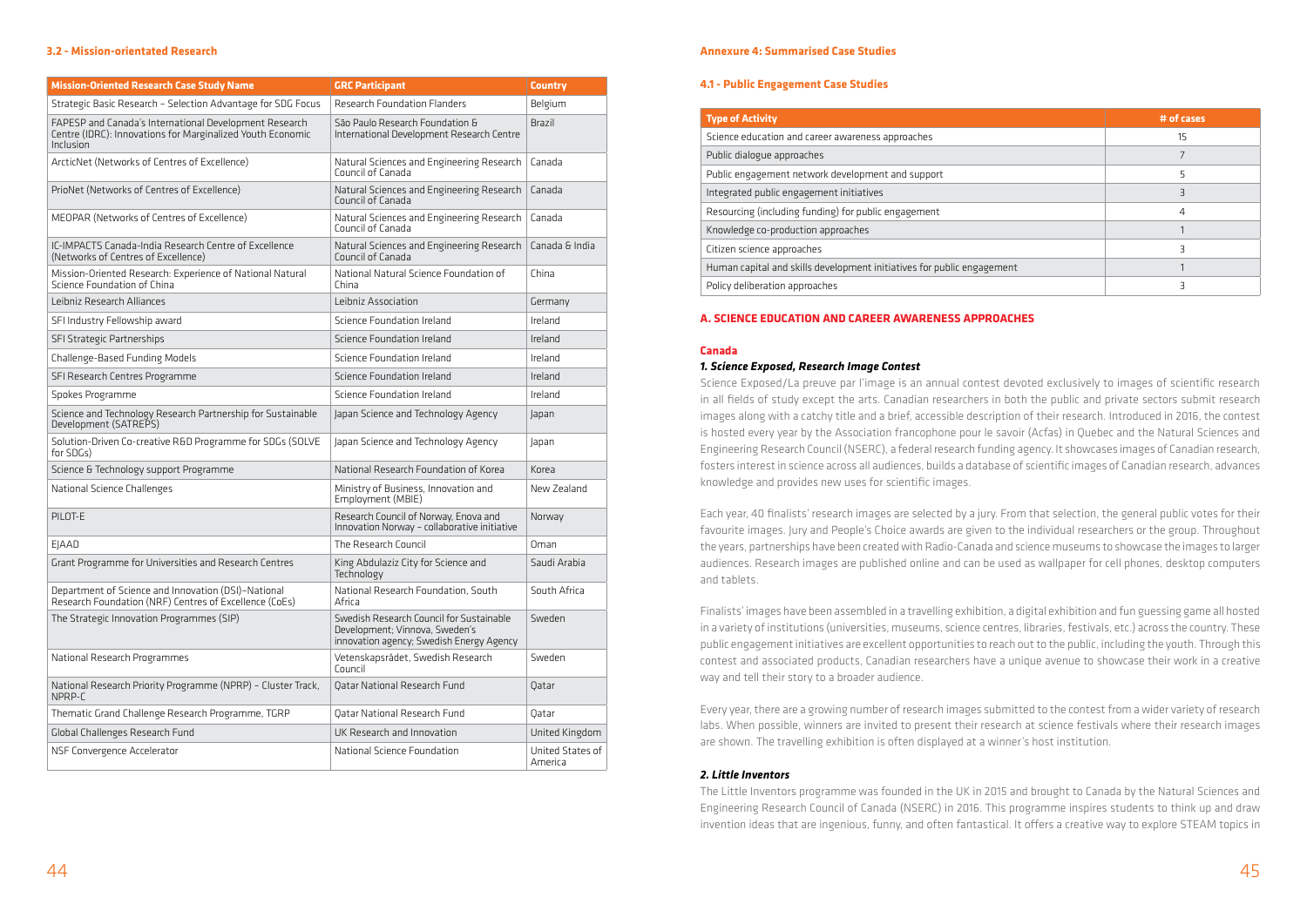the classroom by encouraging children to explore their own creativity and become the inventive thinkers of the future.

Students are invited to think up invention ideas that will help solve a particular issue and make the world a better place. Teachers are supplied with online tools and a full resource pack to support the idea-generation phase with their students. Selected students work with a maker or artisan to develop their invention idea into a concrete object. Little Inventors ideas have been showcased at exhibitions in prestigious museums including Ontario Science Centre, Canada Aviation and Space Museum, Montreal Science Centre, and Little Canada Museum (Toronto), and at events such as the Canada Wide Science Fair. The Canadian Commission for UNESCO has signed up as NSERC's global partner.

The Little Inventors programme reaches children and youth (ages 5 to 15) through workshops with lessons delivered by teachers and partner organisations including libraries, museums, and science centres. Makers and artisans from across the country are matched with students (either in person or virtually) to turn the invention ideas into concrete objects, with the students' input. NSERC relies on three basic indicators to measure impact: the number of children exposed to Little Inventors, the number of idea submissions, and the number of participating schools. To date, over 600 children were reached across all provinces, whilst close to 600 invention ideas submitted. The Little Inventors space challenge (2017) reached over 83 000 children, whilst close to 3 000 invention ideas were submitted.

#### *3 Science Literacy Week*

Established in 2016, Science Literacy Week is a week-long celebration of science-based activities that showcase the excellence and diversity of Canadian science, whilst showing how exciting science is. Through this initiative, Natural Sciences and Engineering Research Council of Canada (NSERC) encourages science literacy and culture amongst both younger and older audiences. Science Literacy Week is open to a wide variety of partners across the country, such as government departments, museums, science centres, universities, schools, educators, parents, and libraries. These organisations and individuals host science activities for the public reflecting their own strategic goals and interests.

Some of the notable partnerships include: NSERC partners with Science pour tous to lead la Semaine de la culture scientifique with Quebec-based organisations. NSERC partners with Microfiches and an organisation closely linked to the identified theme of each edition to develop educational posters (English and French) available for distribution. NSERC partners with science magazines Les Explorateurs, Les Débrouillards, Curium and Owl Kids to celebrate National Science Reading Day. These magazines organise national contests (French and English) that encourage classrooms and individuals to dedicate part of their day to read a science book.

The partner organisations benefit from the exposure provided by Science Literacy Week and their participation in a nation-wide event, which allows them to showcase their work and accomplishments. Members of the general public who participate in events benefit from a greater understanding of the societal and economic role of science in the world and increase their curiosity and interest in science. NSERC relies on three basic indicators: the number of events, the number of organisations and the number of cities and communities hosting an event. A survey is conducted to gather feedback and areas of improvement from the partner organisations who registered an event. In 2019, 300 partners joined the initiative, whilst 650 events were launched in 250 cities.

#### **Ireland**

#### *1. SFI Discover Programme*

In support of its mission to have the most engaged and scientifically informed public, the purpose of the Science Foundation Ireland (SFI) Discover Programme is to support and develop the STEM education and public engagement sector in Ireland by investing in, developing and extending activity and ability in this area, whilst exploring and encouraging novel means of engaging the public in STEM.

The SFI Discover Programme funds education and public engagement projects through a competitive process which is internationally peer-reviewed. The programme includes two annual calls: the key programme which supports a range of activity and a specific call for Science Week Festivals and Events. The type of projects supported include formal and informal education activity, STEM festivals, theatre productions, competitions, online and live events and capacity building in the education and public engagement sector, etc. The annual call is open to a wide variety of applicants from academic institutions to private companies, industry associations, city/county councils etc. Funding of up to €50 000 can be awarded to one-year projects, while funding of up to €300 000 can be awarded to Projects of Regional or National Impact which are typically two years in duration. Funding above this threshold is available if the applicant can demonstrate matched cash funding for the full amount requested.

The Science Week Festival and Events Call funds a range of regional festivals that occur during National Science Week (November) each year. Support is also given to events in areas where no festival is funded. This call is also open to a variety of applicants and funding is typically for a maximum of €35 000 for a festival and €8 000 for an event. Approximately 15 festivals and 15 events are funded on an annual basis.

Over 400 awards totalling almost €25 million have been funded under the SFI Discover Programme Call between 2013 and 2019. A key aim of the programme is to engage with communities that are underrepresented in STEM and this has been achieved across the projects previously awarded funding.

#### *2. Science Week*

Science Week is an annual week-long event which takes place each November across Ireland. This nationwide event celebrates the science in our everyday lives. Science Week is an initiative of Science Foundation Ireland, and brings together significant partners from across industry, higher education institutes, schools, libraries and other organisations. It acts as a key engine to bring together different role models and champions from the world of TV and comedy, to writers, to renowned experts, many of whom volunteer their time to support the ethos of Science Week. The aim of this effort is to contribute to Ireland having the most engaged and scientifically informed public.

Science Week is the largest science festival in the country, engaging hundreds of thousands of the general public in workshops, talks, regional festivals, as well as through media such as podcasts and radio, and television programming with RTÉ, Ireland's national broadcaster. 2020 will mark the 25th anniversary of Science Week in Ireland.

Science Week is designed to stimulate interest, excitement and debate about STEM through accessible and entertaining interactions with the public to engage and inspire people of all ages and backgrounds. Science Week specifically aims to reach communities that are less engaged or that have less access to STEM engagements than others. This is enabled through a collaborative approach between the national coordination by SFI and the significant output by local event organisers. In support of this, Science Foundation Ireland provides financial and other supports to several regional Science Week festivals and events that reach, and are co-created with, communities at a local and regional level.

Science Week 2019 focused on climate action, seeking to help people understand climate change; how science and technology can help us create a positive climate future; and the impact we as individuals can have on climate change. Over 1 300 events took place nationwide as well as 13 regional festivals offering a range of opportunities for the public to engage with Science, Technology, Engineering, and Maths.

#### *3. SFI/RTE Joint Initiative*

Science Foundation Ireland (SFI) provides funding for broadcast programmes through a joint initiative with RTE – the national broadcaster in Ireland. The initiative has been in place since mid-2015 and is subject to annual review. The aim of the initiative is to weave scientific content into lifestyle and documentary type programming that is topical and relevant to the Irish public. Since its inception the initiative has supported programming that specifically targets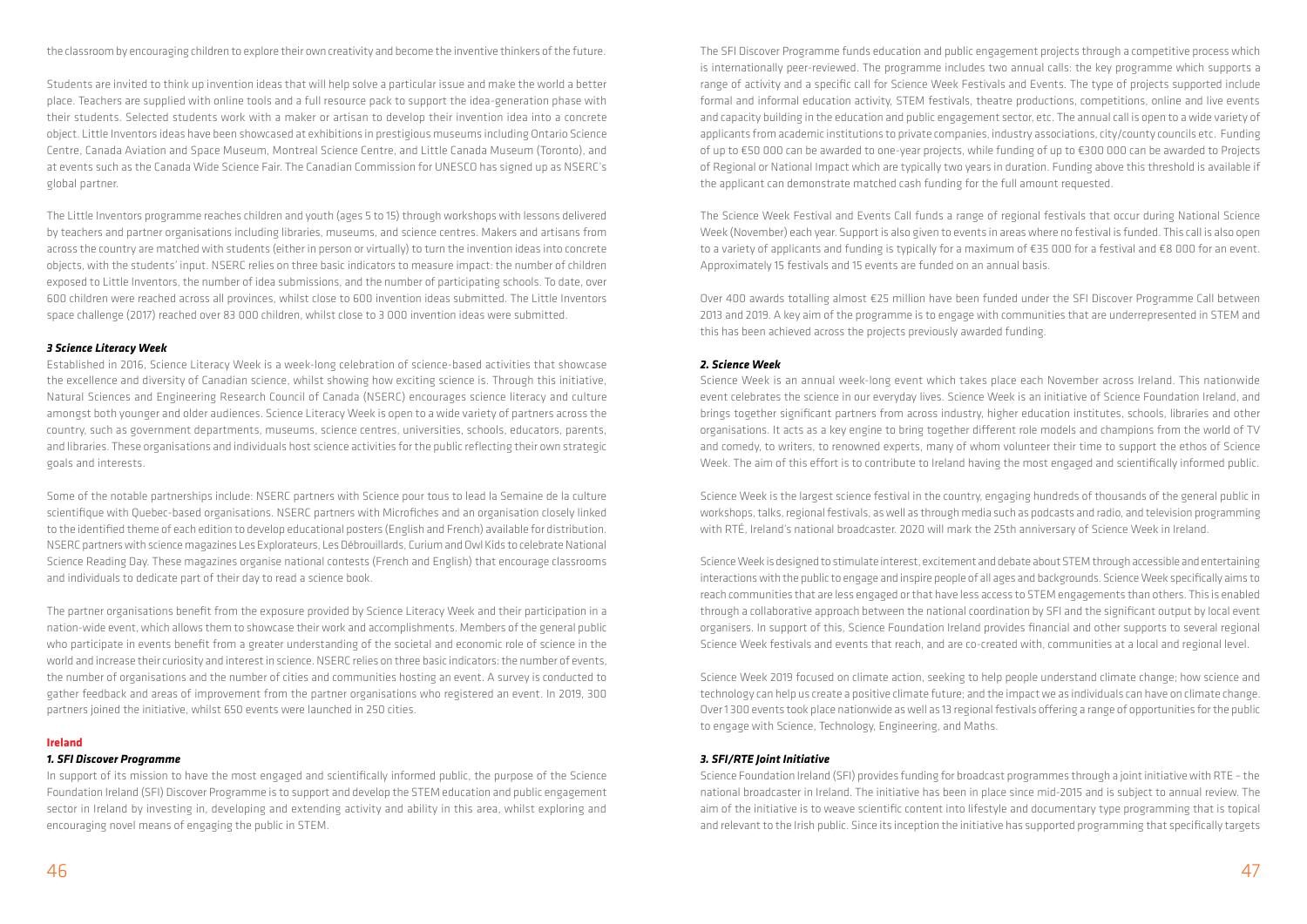peak schedule slots, with content that engages with those audiences not easily accessed through face-to-face STEM engagements.

A range of science-related programming has been funded under the initiative including documentaries on the effects of stress in our lives (Stressed), data (Hacked And Cloud Control), why humans like to win (Henry Shefflin – Winning), commemoration of the 50th anniversary of the Moon landings (50 Years To The Moon And Back), and the role of robots in relation to jobs currently undertaken by humans (Will A Robot Steal My Job?).

Ireland has a large rural and agricultural community. SFI supported four series of Big Week On The Farm through the initiative. These week-long live event series looked at the role of science and technology in agriculture and rural life and the future of farming – the first three examined springtime on the farm with the final series taking place at harvest time in September.

Another live series which was broadcast during Science Week 2018 looked at the development of human beings at various stages of the life cycle (Growing Up Live). In November 2019, a series related to sustainable living was broadcast (What Planet Are You On?) to complement the Climate Action theme for Science Week 2019. This programme was very successful in a peak schedule slot, competing against the highest performing TV broadcasts.

### *4. SFI Discover Primary Science and Maths Programme*

The Science Foundation Ireland (SFI) Discover Primary Science and Maths (DPSM) programme originated in 2003 with the aim of introducing primary school students to science in a practical, hands-on, enjoyable, and interactive way, and to support the roll out of a new primary school science curriculum in Ireland. Since 2010 the programme has been run in conjunction with the European Space Education Resource Office (ESERO) Ireland which uses space as a theme to inspire and engage young people in science and technology in the world around them. The key elements of the programme include CPD for teachers, in partnership with ESERO Ireland; the SFI Discover Science and Maths Awards; a network of SFI Discover Centres offering SFI- accredited primary STEM workshops and outreach programmes; and resources to support teaching STEM through inquiry.

To date 7 003 SFI Discover Science and Maths Awards have been presented to 1 733 primary schools across Ireland (52% of total), with 600+ schools participating annually. Furthermore in 2018, 43 403 pupils from 1 229 primary schools across Ireland attended a DPSM-accredited workshop in one of the 59 SFI Discover Centres, indicating that this network is a key resource for SFI to support informal STEM learning. DSPM has undergone annual external evaluation since 2015 (with the assistance of St Patrick›s College, DCU and the National STEM Centre, UK) which has repeatedly shown that participation in the programme is having a positive impact on teachers› approaches to, and confidence in, teaching STEM.

Through DPSM, SFI has a strong working relationship with the Department of Education and Skills (DES) and related support services. This engagement with the DES has led to SFI's intrinsic involvement in the development of the first STEM Education Policy Statement. SFI is recognised in the policy as a key partner in terms of funding and promoting public engagement and SFI has been specifically mentioned in the delivery of key actions from the Government's STEM Education Implementation Plan published in 2017.

Up to ¥3 million per institution/year for two years has been made available for this initiative. In addition to efforts aimed at female junior and senior high school students in all prefectures, the programme promotes close collaboration with junior high schools, accelerates activities at local school sites, and strengthens the approach to the junior high school stage. In 2019, 15 organisations were participating in this programme, whilst 10 531 students participated in this initiative in 2018.

#### **Japan**

#### *1. Hirameki Tokimeki Science Initiative*

Launched by the Japan Society for the Promotion of Science (JSPS) in 2005, the Hirameki Tokimeki Science initiative is committed to the communication of the results achieved in KAKENHI-funded research by researchers themselves to elementary, middle, and high school students in an easy-to-understand way. The aim is to promote science by offering opportunities for students to experience the cultural value and social significance of science, as well as

strengthening their understanding of the meanings of science and its application in their everyday lives.

Partnerships and collaborations are formed by researchers supported by KAKENHI as well as and research institutions with which the researchers are affiliated. The upper grades of elementary, and middle and high school students are those who can participate in and benefit from this initiative. The programme is evaluated by external experts and the Minister of Education, Culture, Sports, Science and Technology every year as a part of the annual JSPS project evaluation.

# *2. Science Dialogue Programme*

The Science Dialogue programme has been designed to provide Japanese high school students with the opportunities to listen to lectures (in English) given by international research fellows affiliated with the Japan Society for the Promotion of Science (JSPS) Overseas Fellows. Launched in 2004, the goal of the programme is to stimulate young students' interest in research and deepen their understanding of science through interacting with fellows. This programme furthermore offers fellows a great chance to communicate with local communities and strengthen their ties with Japan.

# *3. Support for Female Students in Science Courses*

The Japan Science and Technology Agency (JST) launched the Support for Female Students in Science Courses programme in 2006 specifically to encourage female high school students to become scientists. The programme aims to provide opportunities for female students to interact with female researchers who are also engineers, and university students who are active in the field of science and technology. In addition, the initiative supports universities and other organisations that carry out initiatives in cooperation with local communities and companies.

For women to lead the next generation of scholars, and to play an active role in the future of science and technology innovation, more efforts are required to understand the career interest and motivations for junior and senior high school girls. We must encourage girls, parents, and teachers to increase awareness about the merits of choosing science and engineering, understand the contents of work in the science and engineering field, work styles, and careers of those who are working in science and engineering.

# *4. Global Science Campus (GSC)*

The Japan Science and Technology Agency (JST) provides support for projects launched at universities which develop advanced, systematic and educational programmes in the sciences. The programme exposes students to international scholarly activities whilst allowing students to attend educational programmes. High school students from local areas close to each university, who display talent and potential, are selected and recruited to participate in these programmes.

The programme was launched in 2014 to develop capable personnel in the fields of science and technology. The programme aims to introduce students to research matters.

Parameters for these projects will include papers published in international journals, research presentations at international conferences, as well as participations in international science and technology contests. Universities aim to promote projects that integrate multiple different fields and utilise the unique characteristics of the local area.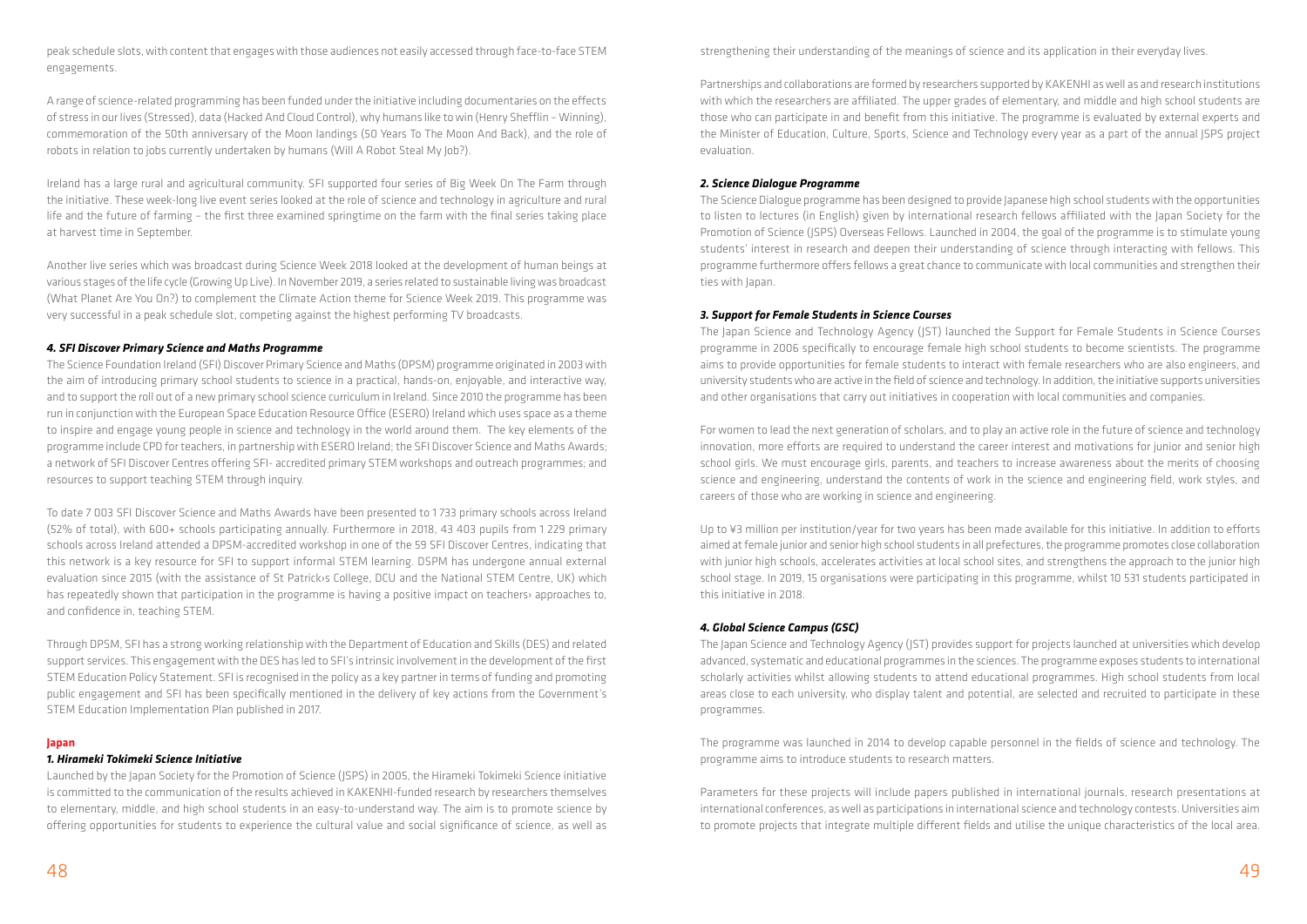#### JST provides support for four years and funding of ¥30 million per institution/year.

As a result of this initiative, many research results have been published in overseas journals. Many students who participated in the Global Science Campus programme (GSC) also participated as representatives in domestic and international science contests such as the International Science Olympics and the International Student Science and Technology Fair (ISEF). The participating students furthermore entered major universities in Japan and overseas universities such as the Massachusetts Institute of Technology. After the end of support, the programme will be funded by the university whilst also branching out to the Faculty of Humanities.

### *5. Fostering Next-Generation Scientists Programme*

The Japan Science and Technology Agency (JST) initiated the Fostering Next-generation Scientists Programme in 2017 to support promising elementary and junior high school students interested in science and technology. The programme consists of lectures, conducting experiments, and tours of research facilities whilst encouraging students to explore their fields of interest. Each institution also selects about 10 students out of 40, assigning them to a specific laboratory. The students then receive individual guidance on how to write academic papers and conduct research.

Furthermore, students present their research annually during the 'Student Presentations' sessions. In addition, a 'liaison council' is held once a year where representatives of the executing institutions share their good practices and discuss common issues. For the graduates, JST actively promotes connections to 'Super Science High Schools' and 'Global Science Campuses' in the high school to support the continuation of students' efforts.

According to a questionnaire survey of participating students, 98% of the students answered "interest in the unknown (curiosity) has increased"; 95% are "willing to work actively"; 93% have "the desire to create something with their own ideas (creativity)"; and 89% "want to get a job related to science and technology in the future". Students have participated in various contests in Japan and obtained excellent results.

# *6. Super Science Highschool (SSH)*

With a specific focus on the development of future international science and technology professionals, the Ministry of Education, Culture, Sports, Science and Technology (MEXT) has, since 2002, designated high schools to carry out advanced science and mathematics education. These schools, known as Super Science High Schools (SSH), provide the necessary support to promote developmental activities.

A total of 212 schools have been designated in 2019, (about 4% of high schools in Japan). A wide range of initiatives are implemented in SSH schools such as curriculum development, experiential learning, the promotion of subject research, science classes in English, presentation training, the development of teaching methods and teaching materials and the dissemination of the results to other schools.

During 2018, 114 061 students participated in SSH programmes. The Japan Science and Technology Agency (JST) furthermore organises student research presentations and information exchange meetings whilst supporting various SSH initiatives. Results indicate the programmes are successful. During 2017, for example, 50% of students participating in the International Research Contest were from SSH designated schools. In a survey conducted for graduates who were the main target of SSH activities, about 80% of the respondents majored in the science field of universities whilst the rate of graduates attending graduate school is twice that of science university students nationwide. The importance of 'study research', which is a unique initiative of SSH, is widely recognised, and 'Science and Mathematics' has been proposed as a new subject that will be implemented from 2022. 'Exploration of Mathematics' and 'Basics of Science and Mathematics Exploration', which are exploratory subjects covering mathematics and science, will furthermore be newly established.

#### **Saudi Arabia**

# *Motivate the Younger Generation to Engage in Science and Technology Fields*

The Motivate the Younger Generation to Engage in Science and Technology Fields initiative was introduced in 2017 by King Abdulaziz for Science and Technology (KACST) in order to achieve one of the national strategic goals aimed at 'increasing qualified national competencies to support the development of local content'. This initiative is aligned with one of the Saudi Vision 2030 goals related to 'providing quality knowledge to the distinguished students in priority areas', through launching several projects that contribute to involving the younger generation in the fields of science, technology, and scientific research.

The initiative includes 18 programmes divided into five groups: scientific multimedia; scientific books, journals, magazines and reports; students' skills; scientific events; and programmes and websites. The main target audience for the initiative is students between 12 and 18 years, although some of the programmes also target the general public. The main stakeholders for the initiative are the Ministry of Education, King Abdulaziz and his Companions Foundation for Giftedness and Creativity (Mawhiba), the Ministry of Media, the Ministry of Communications and Information Technology and Mishkat Interactive Centre.

# **United Kingdom**

#### *UK School Seismology Project*

The UK's British Geological Survey (BGS) introduced an active schools engagement programme in 2007. The UK Schools Seismology Project is one of these programmes, enabling schools to detect signals from large earthquakes happening anywhere in the world.

The sheer destructive power of earthquakes has always held a fascination for children. This long-term project capitalises on this natural interest by making use of earthquakes and seismology as a unifying theme in a set of simple classroom activities that teach a range of basic science concepts. The project also creates a 'wow' moment in the classroom by enabling schools to operate their own seismic recording station which is sensitive enough to record signals from large earthquakes that have happened on the other side of the world. Detecting signals from events of global significance has a dramatic effect on school children, making them realise that science is not a set of abstract ideas but rather a way of understanding how the real world actually works.

It is one of several projects that aims to improve science education in the UK. It aims to make science more interesting for students aged 11-16; improve the participation rates in physical sciences for students aged 16+; influence curriculum development in the UK; and raise awareness of geoscience as a scientific discipline for pre-university students.

The project has developed a simple seismometer system that can be used by schools to detect and record signals from distant large earthquakes. The project website includes teaching resources and data from recent earthquakes that schools have recorded. The project has promoted the installation of over 500 seismometers in schools across the UK and around the world.

The project also promotes and facilitates links between UK schools and schools in other countries that are also recording signals from large earthquakes (or even experiencing the actual earthquakes).

#### **B. PUBLIC DIALOGUE APPROACHES**

#### **Germany**

### *1. Public Debate Series: Science On*

Science On is a public debate series organised by the Deutsche Forschungsgemeinschaft (DFG, German Research Foundation) in cooperation with the Art and Exhibition Hall of the Federal Republic of Germany, otherwise known as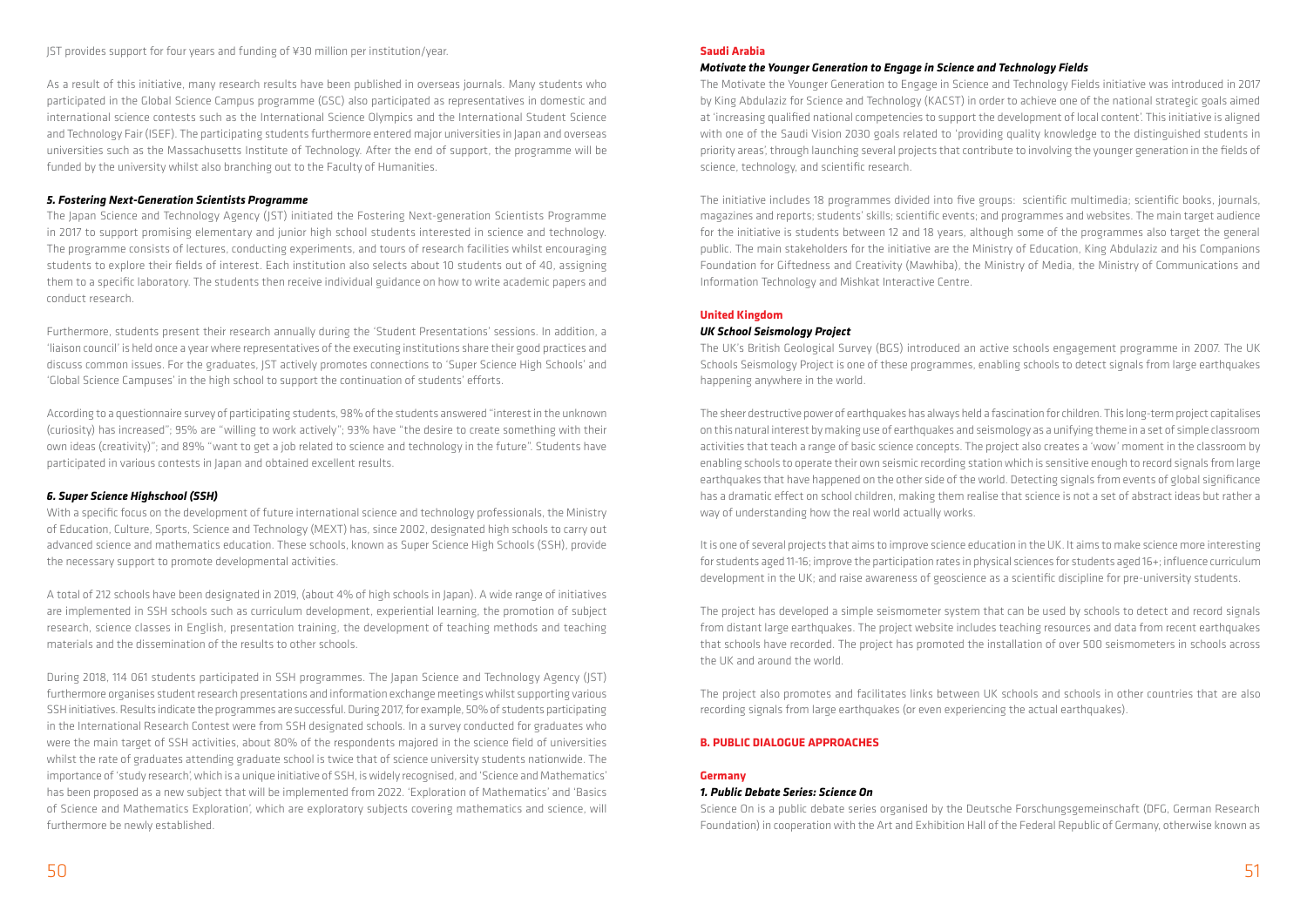the Bundeskunsthalle. This biannual event focuses on topics that are of high societal importance and are widely (and sometimes controversially) discussed in the public sphere. The series focuses on the scientific perspective of these topics and aims to shed light on the background of an issue, make wider contexts understandable whilst enriching societal debates with scientific findings and assessments. The format of the programme is designed to involve the audience in as many ways as possible. Electronic voting also takes place among the audience in the hall on specific questions.

Topics that have been discussed between 2017 and 2019 on the programme thus far include antibiotic resistance, artificial intelligence, genome editing, the future of democracy, brain research, and freedom of art and science. These topics required a discussion with depth of content but at the same time the events had to be comprehensible and attractive to a large and diverse audience. The public debate series engages with the public in the Cologne/Bonn region whilst focusing specifically on a younger university audience, including school pupils with their teachers. So far, all events have been well attended or even fully booked (300-500 visitors). Approximately 50% of the audience were students. Video recordings are made available via YouTube, thus making the debates accessible to a larger audience. Through this debate series, the DFG and the *Bundeskunsthalle* aim to emphasise their commitment to making Bonn a strong centre for science.

#### *2. Leibniz Lecture and Exkurs*

In the Deutsche Forschungsgemeinschaft (DFG, German Research Foundation) lecture series "exkurs - Einblick in die Welt Wissenschaft" (Excursus - Insights into the World of Science), DFG-funded researchers present their work to a lay audience in easily understandable terms and concepts. The *exkurs* series currently comprises approximately eight events per year in three different German cities and consists of 50-minute lectures followed by a moderated Q&A. Topics of recent talks included microplastics in the environment, digital language assistants, restitution research, risk research, the development of super telescopes and robots as helpers in everyday life. The lectures are recorded, and the audio files are distributed via the DFG Media Library.

The Leibniz Lectures, which the DFG organises at different international venues, are similarly structured. The lecturers are not only top researchers but also recipients of the DFG's renowned research award known as the Gottfried Wilhelm Leibniz Prize, which comes with a large prize fund. They act as 'ambassadors' for German science and research.

With the Nobel Prize Dialogue initiative, The Japan Society for the Promotion of Science (JSPS) invites the world's leading scientists, including Nobel laureates, to participate in a dialogue via open lectures and panel discussions with the general public, students and young researchers. The initiative was launched in 2015 to foster public interest in science and technology whilst contributing to the advancement of science and technology.

#### *3. Fridays for Future – Dialogue Between FfF Activists and Scientists*

As the 'Fridays for Future' protests attracted more and more interest among Berlin pupils in early 2019, the Museum für Naturkunde – Leibniz Institute for Evolution and Biodiversity Science invited activists to the museum to discuss different aspects of climate change with scientific experts from Leibniz institutes. The initiative has evolved into a standing invitation, gathering up to hundreds of pupils on a weekly basis and achieving great public awareness.

The activity informs pupils about current research on climate change, covering different aspects (mitigation, adaptation, biodiversity impacts, climate economics, food production, etc.). It taps into their commitment and enthusiasm, allowing them to draw informed conclusions on which to base their policy demands. Furthermore, it acquaints pupils with the scientific process and the fact that scientific results may vary depending on the approaches or assumptions they are based upon.

Pupils are invited to the museum free of charge to meet with numerous experts, with an emphasis on interactive discussions, Q&A sessions and workshops rather than on lectures. The invitation to a research institution bestows activists with recognition from an 'established' institution while the formats of debate contribute to lower the burden of hierarchy between scientists and laypersons. The inclusion of various disciplinary perspectives as well as Leibniz institutes involved in policy advice familiarises activists with the diversity of scientific assessments and the process by which these can influence actual policy. Participants gain awareness for scientifically sound approaches and arguments.

The museum invites experts from various thematically-related Leibniz institutes (economic research, climate impact research, agricultural research, biodiversity) and other research institutions. The initiative has gained significant public and political recognition while upholding science's role as a provider of sound expertise. The museum presents itself as an accessible, open research institution that serves as a platform and marketplace for debate.

# **Japan**

#### *1. Nobel Prize Dialogue*

JSPS organises the Nobel Prize Dialogue with Nobel Media AB, a public relationship arm of the Nobel Foundation. A partnership with corporations has been set up to finance each event. The general public, students and young researchers are invited to apply.

One of the measuring points is the number of participants in the dialogue. Generally, they seem to be extremely interested in understanding scientific themes given through the communication with Nobel laureates. In addition, JSPS asks participants to answer a questionnaire after the event. All participants and panellists are asked to answer a questionnaire to measure the participants' composition, their satisfaction with the event contents and the degree of their understanding about the theme.

#### *2. 'Science Agora' & Satellite Events*

Science Agora is an open forum established in 2006 by the Japan Science and Technology Agency (JST) to connect science and society, and to deepen the interaction between STI and society. The initiative provides the following diverse programmes: academic dialogue sessions; showcasing good practices addressing challenges and public engagement; sessions for high school students to present their studies; and booth exhibitions to show children the fun of science.

Partnerships and collaborations include science museums, national R&D institutes, private companies such as environment and chemical engineering, aeronautics, publishing, and future alliance centres which attend as exhibitors or host talk sessions. Speakers from global partners such as AAAS, EuroScience, DSI (South Africa), KOFAC (Korea) and CAST (China) are invited.

The success of the initiative is measured by monitoring participant numbers and analysing its attribution every year. Feedback has also been collected from participants in several ways through video recording, sticky notes, touch panel and submitting reports from session organisers. These feedbacks were visualised on the main stage of the venue.

#### **Korea**

#### *Fine Particle Control and Management R&D Programme*

The objectives of the Fine Particle Control and Management R&D Programme are to establish and promote problemsolving oriented R&D systems for solving fundamental societal problems. Since 2017, the Fine Particle Control and Management R&D Programme has aimed to fundamentally and scientifically solve problems of public health.

The National Research Foundation of Korea (NRF Korea) recognised the previous R&D achievements' lack of contribution to public life. The foundation analysed R&D, patents, markets, and monitored social issues. Public opinions were generated and core research areas were selected which included disasters, dementia, the environment, and safety. Citizens were asked to join the planning of the R&D programme through websites. A total of 66 ideas were submitted, with seven eventually developed into preliminary planning research objectives in 2018.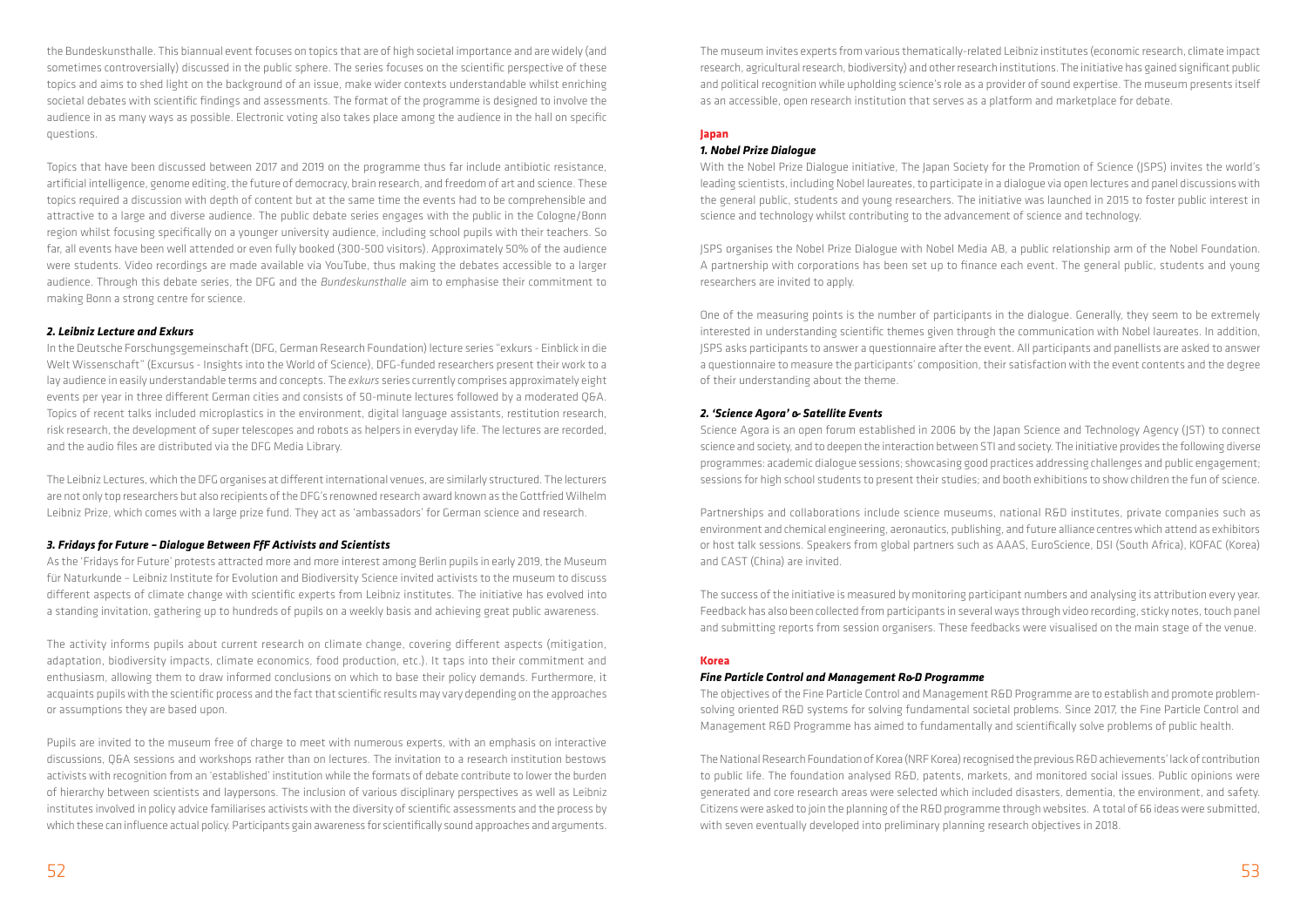Opinions and ideas of the general public were curated through websites and the following public dialogues emerged: disaster/safety policy; solving social problems through science and technology; research; and nuclear power safety solutions.

Partnerships included stakeholders from all spheres of society including researchers, the general public, the government, and related organisations.

#### **Sweden**

#### *Swedish Research Council initiatives*

The Swedish Research Council supports public engagement in several forms in addition to its main task of science communication. Although the distinction between the two is sometimes difficult to draw, the Council arranges communication channels and platforms for science communication and public engagement, for example: public talks on various topics in science policy; dialogue forums on research results; forums for science communication (*Forum för forskningskommunikation*), a conference arranged in conjunction with the annual International Science Festival; the science information platform *forskning.se*, where research results are made available to the public; the web magazine Curie, devoted to the world of research; and Researchers' Grand Prix, a competition for presenting research in as captivating, inspiring and educational a way as possible in only four minutes.

The Council supports the activities of the Swedish civil society organisation, *Vetenskap & Allmänhet*, which works comprehensively with public engagement. One such activity is *ForskarFredag*, the Swedish version of Researchers Night. Under the umbrella of *ForskarFredag* an annual citizen science project for Swedish pupils and citizens is organised. The Council also participates in the design and funding of the Transfer call on public engagement, explicitly within the partnership programme ERA Cofound Aquatic Pollutants. Synergies between public engagement and open science are identified.

The Council initiated a new setup of calls for research funding to include and encourage public engagement activities. A pilot study is set to be implemented in natural sciences and engineering sciences. The Council also trains and educates scientists and communication staff within the areas of science communication and PE, both nationally and internationally.

#### **C. PUBLIC ENGAGEMENT AND NETWORK DEVELOPMENT AND SUPPORT**

#### **Canada**

#### *Science Odyssey*

With a focus on youth, Science Odyssey is a national 16-day campaign to raise public awareness and interest in science, technology, engineering, arts, and mathematics (STEAM). The campaign contributes to a robust science culture that values STEAM and allows the Natural Sciences and Engineering Research Council of Canada (NSERC) to take a national leadership role and provide a focal point for science promotion efforts. Every year in May it brings together almost 600 public engagement and outreach leaders who deliver over 1 000 events and activities in more than 350 cities with almost 600 000 people attending the events.

Science Odyssey builds on more than two decades of experience with the National Science and Technology Week (NSTW), which invited all science-based departments and agencies in the federal government to showcase their achievements in science and technology and the benefits of government-funded research. Under the Science Odyssey brand since 2016, the initiative is open to a wider variety of stakeholders including government, universities, colleges, polytechnics, institutes, science centres, museums, libraries, schools, educators, parents – and in particular, Canadian youth interested in STEAM.

Science Odyssey allows each partner to organise their own activities and events according to their own strategic outreach goals. By aligning activities with Science Odyssey and registering them on the SciOd.ca website, partners increase their visibility and impact and create synergies towards a true national celebration of STEAM. There is no cost associated with participating in Science Odyssey.

NSERC takes relevant indicators from a survey of participant organisations, combined with information provided when they register. The agency also develops metrics based on social media activity and website traffic.

For NSERC, the key indicators are the number of events, the number of organisations taking part, and range of cities and communities hosting an event. During 2019, 1 027 events were held, while 508 partners joined, and 286 cities were involved.

#### **European Union**

#### *ERC Public Engagement with Research Award*

The European Research Council (ERC) Public Engagement with Research Award 2020 was designed to recognise and celebrate ERC-funded researchers who have demonstrated excellence in public engagement and outreach. The first competition was launched on 24 September 2019 with the deadline for submitting applications by 10 January 2020. More than 130 applications were received in the following three categories: public outreach; press and media relations; and online and social media. A jury composed of international experts selected one winner in each category. The three winners were announced at an award ceremony in July 2020.

The prize for each winner includes a trophy; complimentary registration to EuroScience Open Forum (ESOF); reimbursement for reasonable travel and hotel expenses for attending the award ceremony; and visibility at the award ceremony. In addition, winning projects are featured prominently on the ERC communication channels, expanding the visibility of the project beyond the national level to EU audiences, for several months after the award. The expected benefit for the ERC is to gauge the public engagement activities carried out by ERC-funded researchers and relay them in its communication activities while encouraging its grantees to engage in such activities by providing examples of their work.

Furthermore, The ERC is funding researchers who have an obligation to communicate their research. This is, however, the first time an award is designed to recognise researchers who not only excel in research but also in public engagement around their ERC-funded research. The ERC direct-mails all eligible researchers and handles the pre-selection of proposals. Jury members are invited to select the best proposals - professionals in communication as well as representatives of public engagement organisation and European political bodies.

Only ERC-funded researchers are eligible to apply. The aim is to encourage ERC grantees but also communication officers in their host institutions/research organisation to engage the public with their research content.

#### **Japan**

#### *Grants-in-Aid for Scientific Research Database (KAKEN)*

Hosted since 1987 by the National Institute of Informatics (NII) in cooperation with MEXT and Japan Society for the Promotion of Science (JSPS), the database is open to the general public who want to read the results of KAKENHIfunded research on the Internet. It aims at advancing the practical application of research results in society and increasing general understanding about KAKENHI programme. The project hence provides resources (founded on publicly funded KAKENHI research) for the purpose of public engagement.

Partnerships and collaborations have been established with the National Institute of Informatics (NII) in cooperation with MEXT and JSPS. Anyone who is interested in the research supported by Grants-in-Aid for Scientific Research (KAKENHI) can apply.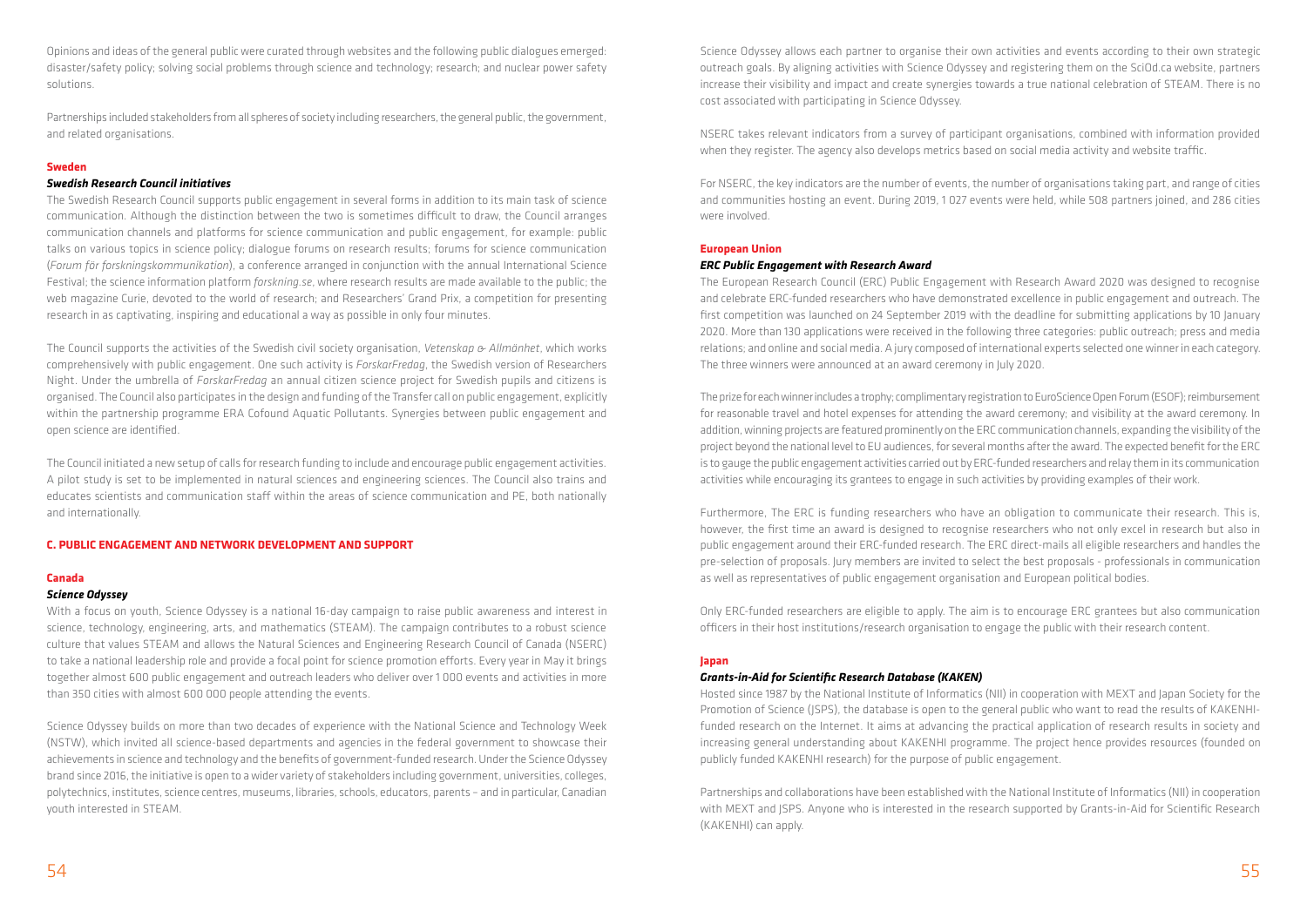The KAKEN database is evaluated annually by external experts and the Minister of Education, Culture, Sports, Science and Technology as a part of the annual JSPS project evaluation.

#### **Qatar**

#### *Monitoring the Dissemination of Research Outcomes to the Public*

The Qatar National Research Fund (QNRF) changed its projects' monitoring scheme to include public engagement as an assessment criterion, where awardees are required to report on their project's public engagement activities, e.g. public lectures, seminars, training, information material, events, etc. This will encourage awarded researchers to communicate their research outcome with the public; give ownership of the publicly funded research outcome to the public; and stimulate public interest in research and help recruit future researchers and research stakeholders.

The initiative, which was introduced in 2017 and took effect in 2018, enables researchers to participate in public engagement not only in their ongoing research but also their future research proposals.

### **United Kingdom**

#### *Trans.MISSION*

The Natural Environment Research Council (NERC) and Hay Festival worked together to deliver the Trans.MISSION projects. NERC is the UK's main agency for funding environmental science and Hay Festival is an annual event that showcases the latest ideas in the arts, sciences and current affairs, alongside a rich schedule of music, comedy and entertainment for all ages.

Trans.MISSION I paired leading environmental scientists with award-winning artists to communicate cutting-edge research to new audiences at Hay Festival 2018 and beyond. Each pairing produced a piece of work - an animation, a series of still pictures with text, an infographic or animated text – that were launched during a series of public events in Hay Festival's 'Hay on Earth' programme (24 May - 03 June 2018). The climate scientist and mathematician at the British Antarctic Survey (BAS), Emily Shuckburgh, joined award-winning designer, author and illustrator Chris Haughton, to explore polar science and climate change. Atmospheric chemist, Ally Lewis, paired with Aardman Studios' Director, Dan Binns, to look at air pollution whilst climate scientist, Ed Hawkins, joined children's author, Nicola Davies, to analyse extreme weather events.

Trans.MISSION II was a global project that paired leading environmental researchers with storytellers to communicate science to new audiences. The project paired NERC researchers from Peru, Colombia and the UK with artists and storytellers in each country to create new stories about ongoing research projects. An artist, illustrator or animator was be commissioned to create an overarching piece - an animation, infographic or animated text - that will combine and communicate the common themes. These pieces informed, engage and inspire members of the public and future researchers regarding environmental science and the processes of research.

Trans.MISSION II was the first international public engagement collaboration project for NERC, with each new piece being launched at Hay Festival events in Arequipa, Peru (7-10 November 2019); Cartagena, Colombia (30 January - 2 February 2020) and in Hay-on-Wye, Wales (21-31 May 2020).

#### **D. INTEGRATED PUBLIC ENGAGEMENT INITIATIVES**

#### **Germany**

#### *Science Communication Module*

The Deutsche Forschungsgemeinschaft (DFG, German Research Foundation) supports researchers in their efforts to communicate the topics and results of their scientific work to lay audiences. In all DFG science funding programmes, researchers can apply for support for self-selected formats of scientific communication. Examples include workshops

or videos for students and teachers; exhibitions and participation in science days; public discussions; and industrial trade shows. Suitable projects may also pursue longer term PR strategies such as developing and maintaining a communication platform aimed at the general public. Methods may be chosen freely but must relate clearly to a funded project and significantly go beyond the host institution's standard public-relations activities.

The Collaborative Research Centres funding programme makes particularly intensive use of the Science Communication module. For example, a collaborative research centre in the field of geoarchaeology has designed a travelling exhibition entitled *2 Million Years of Migration* to show that migration is part of the history of human development. The exhibition is aimed primarily at school groups (as the most important social group that has to cope with the largest proportion of migration in everyday life today) and families, but also at people who are involved with the topic of migration on a professional or voluntary basis and migrants themselves. The exhibition was shown in several cities in Germany and received considerable media coverage.

Another collaborative research centre, in the field of materials science, developed a 'speed dating' format with scientists called *Meet Your Scientist*. Scientific staff members made themselves available for a short question and answer session in this dialogue-based format. Passers-by were involved in discussions at public events. Due to the relaxed and personal format, participants on both sides reported that in the future they would be more likely to have the confidence to enter discussions at public events.

# **The Netherlands**

#### *National Research Agenda (NWA)*

The National Research Agenda, initiated by the Dutch Research Council (NWO) in 2015, aims to ensure that crossfertilisation and smart collaboration between all the various partners leads to the whole being more than the sum of its parts. That is, after all, how science can excel and combined with applied and practice-based research, makes an important contribution to the quality of our lives, our society, and our economy.

This agenda should fire the imagination, challenge, and inspire researchers and society in general to achieve pioneering breakthroughs. It should ensure that research is closely aligned with societal and economic opportunities and requirements and identify those subjects in which Dutch research excels and is distinctive. Promoting Dutch research with its own unique agenda will boost the Netherlands' position in international alliances and put the country in the international vanguard in specific fields. This is important if it is to play a leading role in prestigious international alliances, so that the Netherlands becomes a magnet for talented scientists and knowledge-intensive business.

The agenda should not focus on the full spectrum of research but rather on those themes that benefit from coordination and collaboration. In particular, it should feature research that would be less efficient and effective if conducted by organisations or institutes working separately. The agenda should inspire and remove barriers between organisations, scientific disciplines, or sectors. By making connections and encouraging cooperation, it will enhance and revitalise existing agendas."

#### **Oman**

#### *The National Strategy for Research and Development 2040*

The main objective of public engagement in the development of the National Strategy for Research and Development 2040 is to enhance the role of civil society and different public segments in the formulation of national plans and strategies. The Research Council of the Sultanate of Oman's engagement plan launched in 2019 considered the role of public participation and recommended different tools of engagement. With the motivation to co-construct the experiences of strategy formulation, they adopt the neo-institutionalisation perspective in documenting all the stages of the project using ethnographic tools. The changes throughout the process are analysed and the outcomes published to share the process as an example of institutional innovation.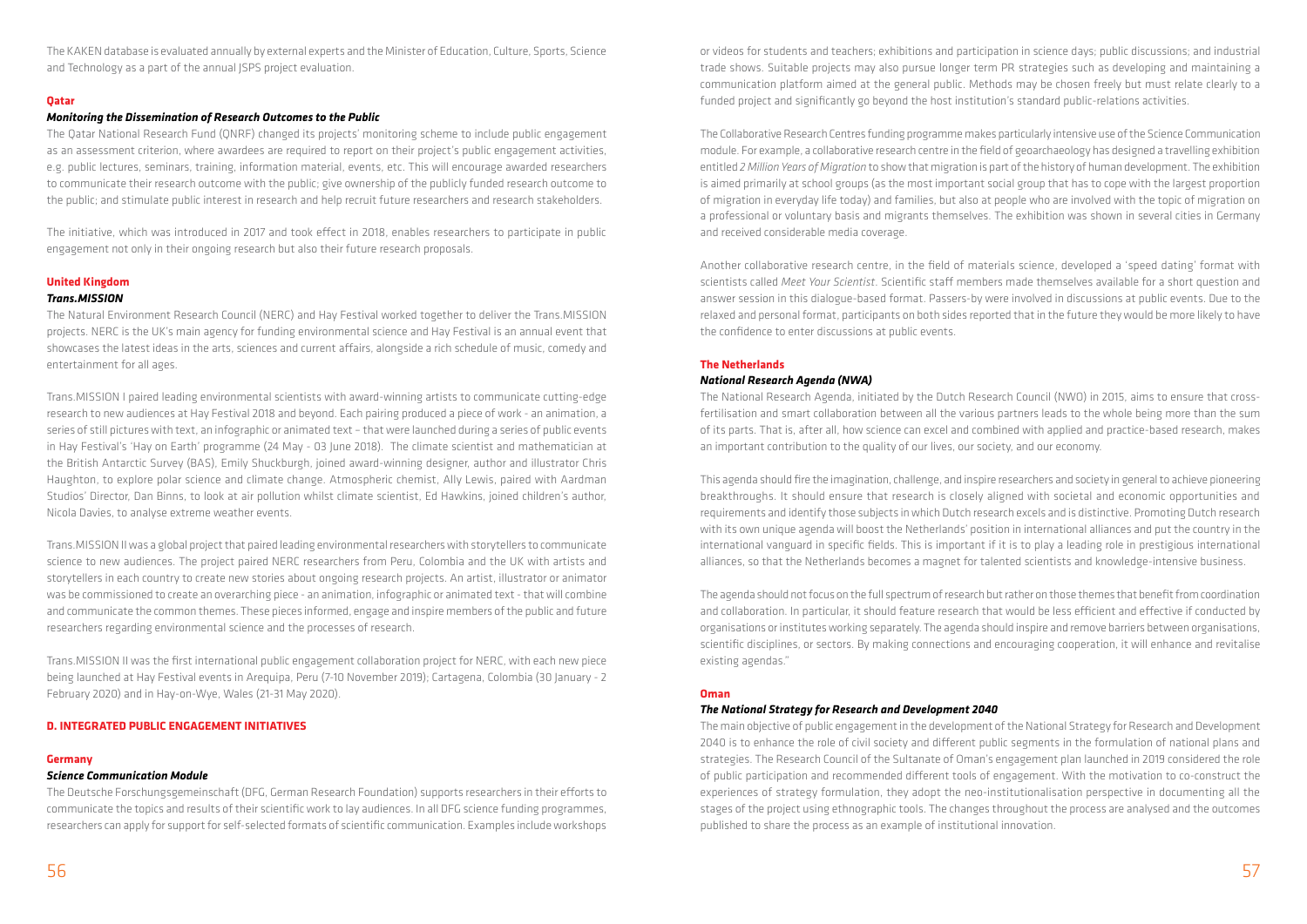The approach was tailored to adopt three main principles of stakeholder's engagement: promotion of an inclusive and diverse stakeholder engagement through identification and mapping of potential stakeholders; engagement stakeholders early on and throughout the project phases through effective communication; and monitoring, evaluation, and documentation of the progress. These principles were applied to identify five core stakeholders and the tools of engagement were designed to allow maximum partnership and participation. In addition, the tool of pull/push communication was used to engage the wider public.

The project team adopted the social constructionist epistemological position, which involves co-production of knowledge and joint experience with the core stakeholders and the wider public. It was planned to enhance the spirit of ownership among the core groups as well as the public. These tools targeted different segments of the public in order to enrich the project with views and experience of diverse actors of the R&D ecosystem.

Two main indicators are used to determine whether the initiative has been a success: total number of participants at different project activities; and the nature of inputs from this participation. Data were collected through a five-question questionnaire that was sent to selected stakeholders (high interest/high influence + high interest). Ethnographic tools of observation and taking notes were also applied during two main sessions: high-level stakeholders' dialogues and youth dialogues.

#### **E. RESOURCING (INCLUDING FUNDING) FOR PUBLIC ENGAGEMENT**

#### **Canada**

#### *PromoScience (Canada) 2000*

NSERC's PromoScience Programme is the only national programme in Canada supporting initiatives that focus on science, technology, engineering and math (STEM) learning. The objectives of the programme are to increase science literacy among young Canadians, to boost the number of students who pursue studies and careers in STEM fields and to promote diversity in STEM through initiatives for girls, young women and indigenous populations.

PromoScience grants support organisations that inspire young Canadians to take an interest in science and engineering, that motivate students to study STEM and pursue careers in these fields and that create interactive, hands-on science experiences for youth. In addition, the programme supports organisations that focus on groups that are traditionally under-represented in scientific and engineering careers, and/or provide instruction and resources for science, math and technology teachers.

To be eligible for a PromoScience grant, organisations must be a Canadian-registered non-profit organisation, a postsecondary institution, or a non-federal museum or science centre. Organisations must also demonstrate ongoing involvement in the promotion of the natural sciences and engineering to young Canadians. Organisations may request funds for up to three years at a time. All eligible applications are peer reviewed by a selection committee. Members are selected from the science and engineering promotion community, and the education community, based on their stature and expertise.

In addition to the extensive evaluation done in 2016 (see link below), NSERC tracks the number of applications received as an indication of funding demand (2015=191, 2016=166, 2017=169, 2018=188, 2019=221). Given NSERC's increased focus on equity, diversity and inclusion (EDI), the agency tracks the number of PromoScience applications and awards that have been identified as having a focus on underrepresented groups, e.g. girls and indigenous youth. Sixteen case studies were conducted as part of the 2016 evaluation.

#### **Japan**

#### *1. International Prize for Biology*

The International Prize for Biology was established in 1985 to advance the biological sciences in a global context by annually awarding a biologist who has a superlative record of achievement in the subject field. The Committee for the International Prize for Biology is called every year to select a specific branch of biology for which the prize is awarded. The award ceremony is held in the presence of imperial family members, followed by a commemorative symposium and a public lecture to raise awareness of the field. A Prize Fund has been established by the Japan Society for the Promotion of Science for receiving and managing donations.

Partnerships and collaborations include the Committee on the International Prize for Biology (composed of biologists and leaders in the business communities), the Ministry of Education, Culture, Sports, Science and Technology (MEXT), the Japan Academy, donors who have provided long term support for the prize, and the Japan Society for the Promotion of Science. The selection committee invites nominations of candidates for a specific research field of biology from relevant universities, research institutions and individuals each year.

One of the measuring points is the number of participants in the commemorative symposium held directly after the award ceremony. It appears to indicate the extent of interest by the general public, including biologists/scientists and laypeople, in the year's subject. The track-records of the prize for 35 years demonstrate a strong commitment by stakeholders to this initiative. A commemorative booklet of the award is published every 10 years. Currently, a commemorative booklet celebrating the 30th anniversary of the Prize has been posted on the Japan Society for the Promotion of Science (JSPS) website.

# *2. Solution-Driven Co-creative R&D Programme for SDGs (SOLVE for SDGs)*

SOLVE for SDGs is a funding programme launched by the Japan Science and Technology Agency (JST) in 2019 to support integrated activities of stakeholder engagement and action, utilising STI aimed at the achievement of SDGs in local areas. The aim is to support not only the R&D phase but also the scenario creation phase processes. The initiative furthermore focuses on creating solutions to solve challenges, and not only pursuing the advancement of science and technology (new seeds are not essential requirements). Team-building exercises are imperative before application, which will also include the participants who are responsible for implementation.

This initiative is conducted by two departments at JST: the Department for Promotion of Science in Society, and the Research Institute of Science and Technology for Society (RISTEX). Participants and beneficiaries are any organisations based in Japan (university, private company, NGO, local government) working to solve societal challenges in Japan.

#### *3. STI for SDGs Award*

The STI for SDGs Award is a new initiative (2019) awarding the successful activities of stakeholder engagement and action that tackle societal challenges in local areas utilising STI. The Japan Science and Technology Agency (JST) expects these effective solutions to spread to other regions where people face similar problems resulting in contribution to local SDGs.

The award intends to encourage the utilisation of STI as a key tool of the activities in a co-creative and inclusive manner. Awarded projects are be widely disseminated through JST media and events to accelerate STI for SDGs activities in each region.

Special awards are given in collaboration with Ministry of Education, Culture, Sports, Science and Technology (MEXT). Beneficiaries and participants are any organisations based in Japan (University, private company, NGO, local government etc.) working to solve the societal challenges in Japan.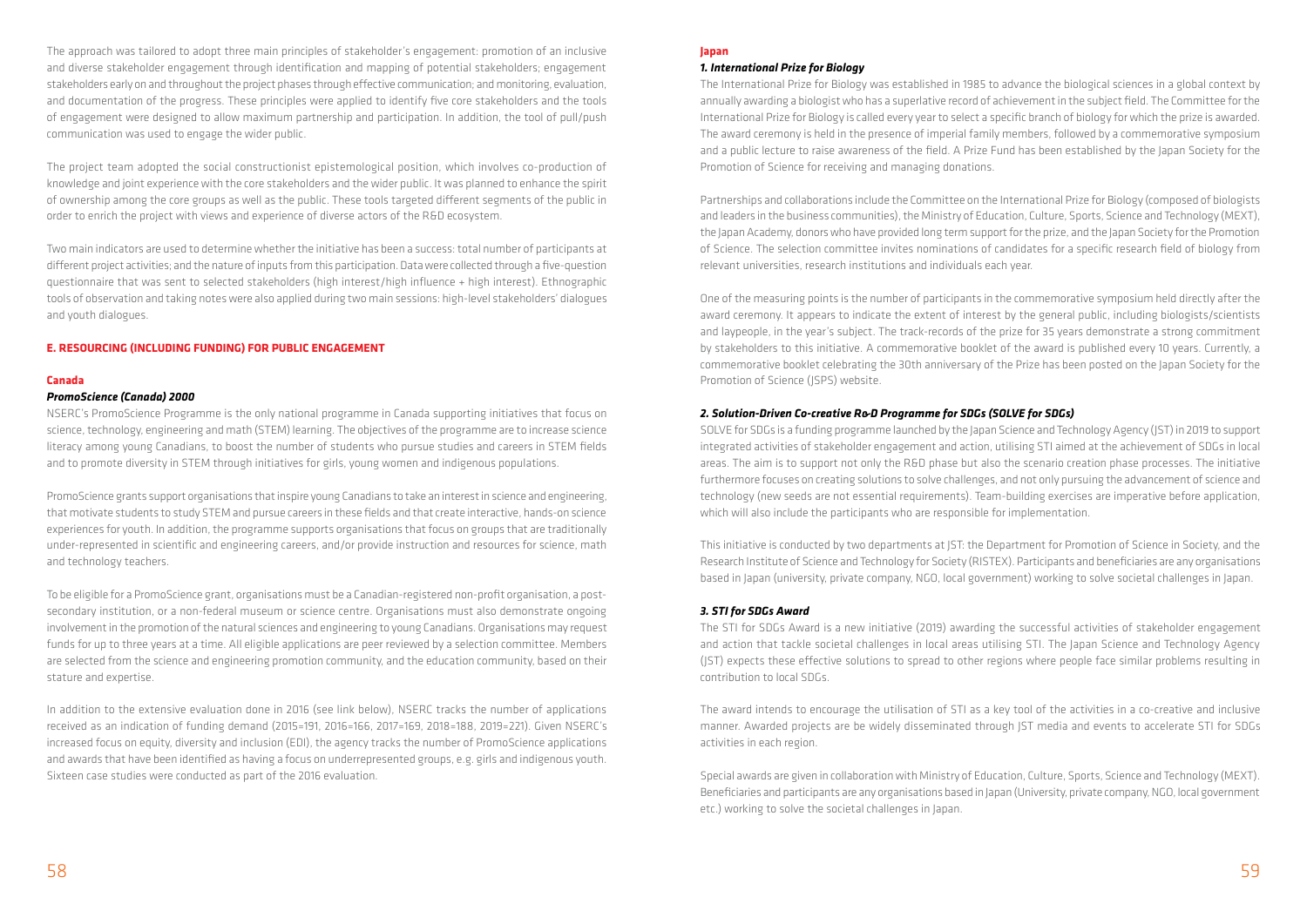#### **F. KNOWLEDGE CO-PRODUCTION APPROACHES**

#### **Belgium**

#### *Strategic Basic Research*

The Strategic Basic Research (SBO) was initiated in 2004 by Research Foundation Flanders (FWO) and aims to fund innovative research with a specific focus on economic or societal applications. The evaluation of proposals is based on a score grid that deals with the scientific quality of the proposals as well as the perspective of and vision on utilisation. Both aspects are equally important. The evaluation of the utilisation includes the assessment of the applicant's vision on the potential for translation into concrete applications and the plan on how to bring innovation to the field.

The SBO programme breaks down into two parts: an economic programme part for projects with a primarily economic finality and a societal programme part for projects with a primarily societal finality. The ultimate purpose of an SBO project is to contribute to an influx of new ideas and concepts that, at a later stage, may be the basis for a new generation of products, processes or services in the business community and/or may solve issues that impede innovation (economic), respectively, the resolution of societal issues or the creation of new opportunities with a societal added value for Flanders (societal).

To reach this goal, applicants should embark in a joint project definition with economic and/or societal stakeholders (social profit organisations, professional groups and government departments/entities), whereby the latter indicate their needs and strategic interests, and knowledge centres then respond to these by formulating a research project. SBO is thus not aimed at pure and one-directional knowledge dissemination but at the acquisition of new knowledge in a dialogue between, on the one hand, one or more research centres that carry out the research and, on the other hand, the companies and/or societal actors that will subsequently translate the results into concrete applications.

Eligible organisations include all Flemish research institutions with, additionally, optional involvement (max. 20% of budget) of non-Flemish research institutions.

#### **G.CITIZEN SCIENCE APPROACHES**

#### **Chile**

#### *EXPLORA Programme*

The initiative, Scientific Research at Schools, aims to motivate students from the 5th to 12th grade to ask questions arising from their curiosity and motivation concerning natural or social phenomena and to develop them through a research project. The expected benefits are that students develop critical thinking and scientific skills, such as exploring, questioning, predicting, experimenting, analysing and investigating.

This initiative was established in 1995 and focuses on students who, accompanied by a teacher, develop the different stages of research. In the process of scientific research at schools, the questions must arise from the students according to their interests and motivations. The areas of study may be social sciences, natural sciences or technology. After defining the question, the stages of the research (hypothesis, objectives, experimental design, results analysis and conclusions) are developed during the academic year. Throughout the process students are expected to gain autonomy as they contribute to teamwork.

An innovative aspect of this initiative is that students are not only guided by their teachers, but also by a scientific advisor according to the chosen topic. To achieve this synergy, the Explora Programme plays a fundamental role in this process, since it is the articulator between the schools and the world of science.

The Explora Programme implements this initiative throughout the country, linking educational establishments with researchers, ensuring that students interested in carrying out research receive scientific advice from experts on the chosen topics. The role of the scientific advisor is to support the research process of the group, monitoring the progress of the work and providing recommendations if necessary, always respecting that the research questions emerge from the students. The research papers are presented at the Regional School Congresses, where the students present their research, and the winners compete in the National School Congress.

#### **Germany**

#### *Citizen Science Projects and Initiatives*

The Leibniz Association and its research institutes are proud supporters and promoters of citizen science initiatives. Citizen science is a well-established approach within Leibniz and a myriad of citizen science projects are in place at Leibniz institutes, much in line with the organisation's mission to pursue excellent research with societal impact.

In addition, the Leibniz Association and its institutes play a decisive role within German and European citizen science networks, structuring and nurturing the further development of the field. Leibniz has established a Leibniz Citizen Science Network, gathering 21 institutes especially active in this field and elected a representative of its Executive Board for Citizen Science. One of its institutes, the Museum für Naturkunde – Leibniz Institute for Evolution and Biodiversity Science runs the central German citizen science collaboration platform ("Bürger schaffen Wissen", Citizens create Knowledge) and hosts and chairs the European Citizen Science Association (ECSA).

Citizen science projects contribute to the pursuit of large research projects that rely on the non-systematic, or partially systematic, collection of large amounts of data and samples, thus lowering costs and efforts and increasing the coverage of such projects. On a wider perspective, citizen science also contributes to the co-design of research projects with societal implications and serves to communicate research and the scientific process. The networking efforts serve to exchange best practices and to establish standards for Citizen Science.

#### **USA**

#### *Public Participation in Science*

Citizen science has emerged as a powerful tool in the sphere of public policy and decision-making. For instance, in the United States, governments (federal, state, and local) work together with citizens and communities to plan for and respond to natural hazards and emergencies. Objectives and benefits of citizen science include addressing societal needs, providing hands-on learning in STEM, and connecting the public to federal agency science missions. U.S. federal agencies adopting crowdsourcing and citizen science approaches have benefitted from data and analysis they could not otherwise collect or perform.

A particularly innovative aspect in the U.S. federal context is CitizenScience.gov, an online 'one-stop shop' with a toolkit of resources to aid project management, and a government-wide listing of projects spanning a wide range of topics, geography, scale and complexity. There is clear, easy-to-find information on what/how/where/why of each project and about privacy, data ownership, intellectual property, and other terms of participation; participants can, therefore, make informed decisions. Furthermore, there is a Federal Community of Practice for Crowdsourcing and Citizen Science, a grassroots group that works across the government to share lessons learned and develop best practices.

As another innovative idea, online crowdsourcing games bring together cutting-edge technologies, such as game mechanics and sophisticated artificial intelligence algorithms, with human innovation and creativity for a 'best of both worlds' solution to complicated scientific problems.

In terms of partnerships, several U.S. federal agencies and science philanthropies have provided funding for researchers to involve citizen scientists in their projects. A growing number of organizations, e.g. Citizen Science Association in the United States, European Citizen Science Association, Australian Citizen Science Association, etc, seek to connect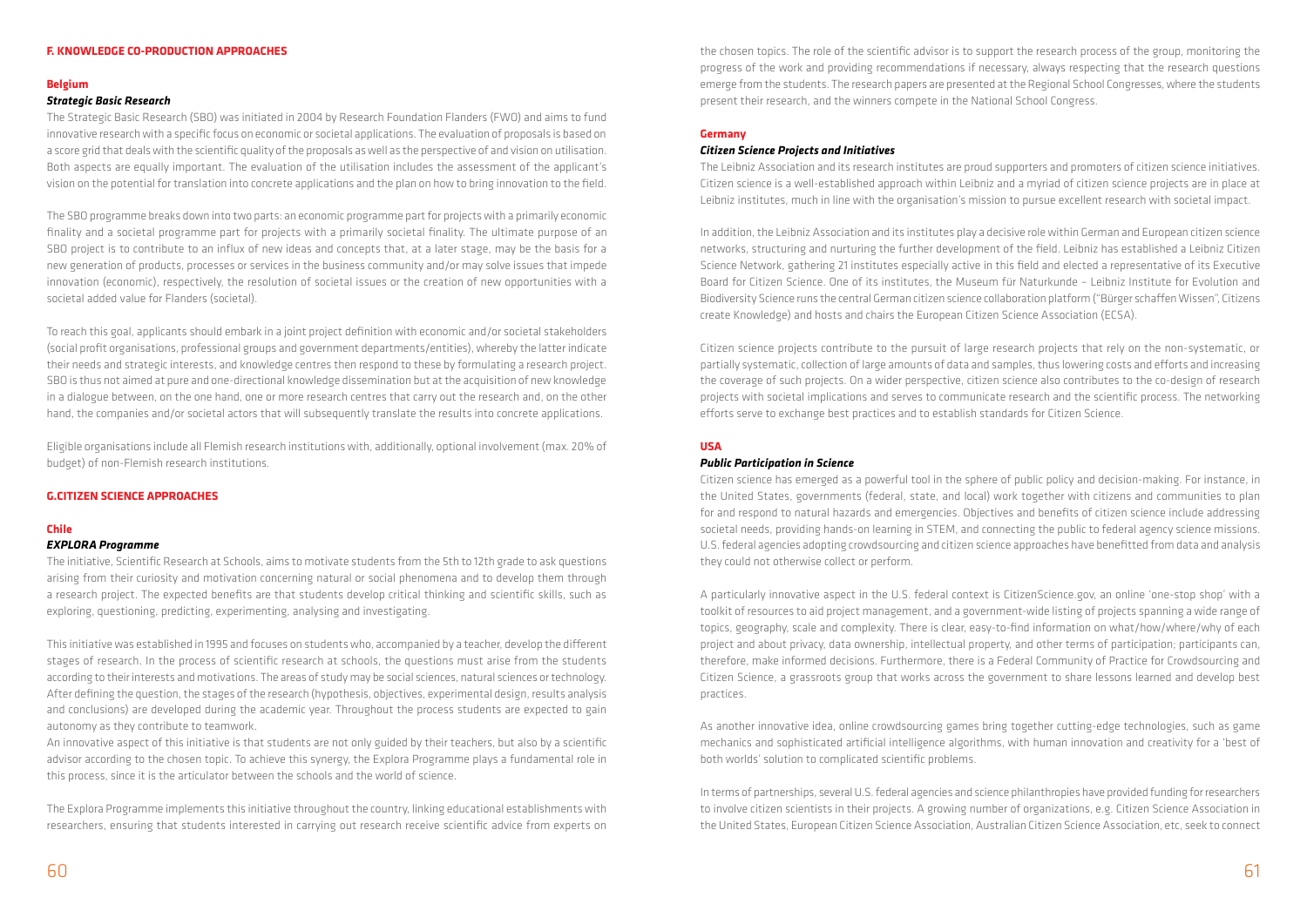citizen science projects in-country and globally and disseminate scholarship and best practices. These connections are key to answering questions at global scales.

#### **H. HUMAN CAPITAL AND SKILLS DEVELOPMENT INITIATIVES FOR PUBLIC ENGAGEMENT**

#### **South Africa**

#### *Youth Science and Technology Journalism Programme*

The Youth Science and Technology Journalism Programme primarily seeks to develop capacity in the community media for covering science and technology topics in indigenous languages and to advance the science journalism skills of post-graduate students. Introduced in 2016 by the National Research Foundation's South African Agency for Science and Technology Advancement (SAASTA), this programme seeks to contribute towards popularising science, awakening interest in science and developing a critical public that actively engages and participates in the national discourse of science and technology.

The objectives of the project are to develop basic science journalism skills in the youth and to enhance career opportunities; to enhance interest in science and technology in local communities and ensure the recognition of indigenous and grassroots innovation existing in communities; to enhance understanding of the importance of science and technology reporting in community media organisations; and to communicate specific Department of Science and Innovation (DSI) funded technology demonstration projects and general science stories in a variety of languages to local communities.

The project has been rolled out in three phases. The first phase prioritised the district municipalities where the DSI was implementing the Innovation Partnership for Rural Development Programme (IPRDP) innovative technologies in 2016. The second phase was completed in 2018, where the project was expanded to Gauteng and Northern Cape Province. The project focused on densely populated areas in Gauteng to ensure that the greatest number of people had access to the media coverage. The third phase of the project was the expansion in 2019 to the Western Cape and Free State provinces.

The project is aimed specifically at unemployed youth with undergraduate and postgraduate qualifications in science and technology, communications and/or journalism studies. The programme is monitored through tracking and documenting all media produced by the science journalism interns and reporting on this quarterly. Data has been collected on each cohort of interns and this can be shared. There are numerous examples of further engagement with the interns after completion of the 12-month programme, including some interns having started businesses in the science journalism and engagement space.

#### **I. POLICY DELIBERATION APPROACHES**

#### **Germany**

#### *Senate Commissions (As Policy Advisors)/Alliance of German Science Organizations*

As laid down in its statutes, the Deutsche Forschungsgemeinschaft (DFG, German Research Foundation) "…advises parliaments and institutions working in the public interest on scientific issues and fosters relations between the research community and society and the private sector." It was for this purpose that the Senate Commissions were established. They support the DFG with policy advice by, for instance, preparing statements on research-related issues that are relevant to society in accordance with purely scientific standards. The Senate Commissions are divided into two categories: Permanent Senate Commissions and Senate Commissions.

The Senate can establish Permanent Senate Commissions whose mandate extends over the longer term. This may be for important social, political or economic fields with a long-term perspective in which new scientific findings

must be processed continually and across disciplines to serve as the basis for government action both nationally and internationally, or for politically and socially controversial, rapidly evolving scientific topics in which a recurring need for legislation with considerable relevance to research is anticipated. When establishing a Permanent Senate Commission, the need for the results of the Commission's work must be substantiated and its establishment on a permanent basis must be justified.

The Senate can appoint Senate Commissions in areas with a strong need for research, coordination and multi-layered structuring with the mandate to develop interdisciplinary approaches for complex coordination, improvement of the research infrastructure and establishment of structures conducive to research, where necessary in cooperation with other national and international organisations.

There are currently seven commissions on the following topics: Animal Protection and Experimentation, Food Safety, Genetic Research, Investigation of Health Hazards of Chemical Compounds in the Work Area, Key Questions in Clinical Research, Fundamental Issues of Biological Diversity, and Earth System Research.

#### **Japan**

#### *CHAllenge-driveN Convergence Engine (CHANCE)*

The objectives of the CHAllenge-driveN Convergence Engine initiative introduced in 2018 is the Integration of the activities of stakeholder's engagement envisioning future society, setting shared goals, making strategy including policy deliberation, building community and acting together.

The approach includes the following innovative initiatives: dialogue beyond boundaries (break silos!) to get together knowledge of diverse players to co-design an ideal future society with novel ideas & STI; create synergy combining each players' businesses and networks to accelerate implementation of scenarios to tackle challenges; popularise the concept of 'Co-design/Co-creation' to establish a solution-driven innovation ecosystem introducing convergence and diversity; and partnerships and collaborations that include companies, academia, NPOs, start-ups, research organisations, citizens and local communities.

This initiative is led by the Japan Science and Technology Agency (JST). Currently 32 activators (private companies, universities, national research institutes and NPOs) agreed to be members of CHANCE.

Successes are measuring by gathering feedback from participants in each event/workshop/meeting through questionnaires to be analysed and reported to MEXT. Several activities initiated under the CHANCE from last year are, amongst others, the 'SAKIGAKE'\* Convergence Camp, where dialogue events were initiated involving young and promising researchers and stakeholders of the same generation from the private sector, academia and NPOs. The 'CHANCE networking event' that focused on a specific research project was a dialogue event for a specific R&D project on novel STI such as AI and artificial meat. Lastly, the 'JAPAN 2050' project was launched to identify challenges Japan may soon face, e.g. issues caused from hyper aging/declining population.

#### **Qatar**

#### *Engaging Stakeholders in Setting Research Priorities*

The Qatar National Research Fund (QNRF) organised a series of meetings for stakeholders during 2016 to deliberate and generate its research priority themes for its leading funding programme. The approach resulted in a comprehensive set of priorities that spanned all four pillars of QNRF, i.e. Energy & Environment, ICT, Biomedical and Social Science. The stakeholders included decision-makers and strategists from government, the public sector and industry. The benefits of the approach included public ownership of research priorities, priorities that are relevant and significant and research proposals and projects that have a better chance of being co-funded by stakeholders.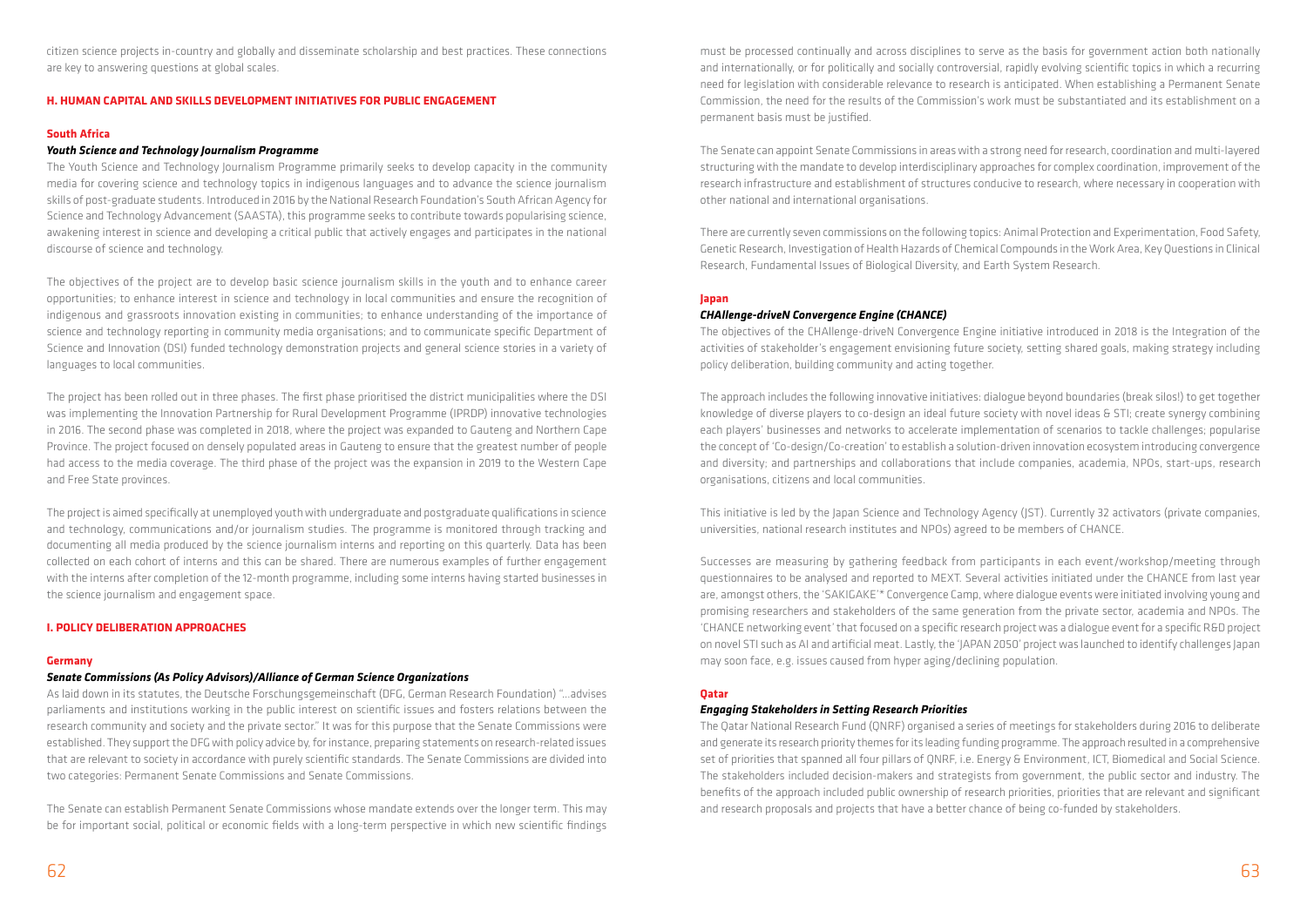#### **Annexure 4.2 - Mission-oriented Research Case Studies**

| <b>Type of Activity</b>         | # of Cases |
|---------------------------------|------------|
| Research funding programme      | 14         |
| Capacity building initiative    | b          |
| Policy deliberation approaches  |            |
| Centres or other infrastructure |            |
| Mobility and exchanges          |            |

#### **A. RESEARCH FUNDING PROGRAMMES**

#### **Belgium**

#### *Strategic Basic Research – Selection Advantage for SDG Focus*

The SBO financing channel grants innovative research with the potential for and prospects of later economic or societal applications. This initiative was launched in 2020 by Research Foundation Flanders (FWO). The term 'strategic' refers to the problem-driven and application-oriented focus of the programmes. Projects should address a specific economic or societal need or challenge. The term 'basic research' refers to the need to gain knowledge beyond the current state-of-the-art before the problem can be solved. The evaluation is based on a score grid that deals with scientific quality of the proposals as well as the perspective of and vision on utilisation.

Projects with an elaborated focus on sustainable development may receive a selection advantage. For the purpose of giving a broad but still differentiating evaluation basis to the concept of sustainability that goes beyond the narrow 'environmental' interpretation, FWO delineates research topics as eligible for a 'bonus point' on sustainable development if they deal with SDG indicators that lag behind in Flanders.

For SDGs that lag well behind their targets, remedial actions will generate the greatest impact. Where adequate solutions for achieving the targets do not yet exist, strategic basic and applied research is an essential link in the societal value chain that could make the SDGs feasible. Obviously, such research can only meet its promises provided it is done in consultation with the other stakeholders of the societal pentagon (companies, government, financial institutions and citizens/associations). The latter should be supported by Letters of Intent and are subject to evaluation.

Eligible organisations include all Flemish research institutions with, additionally, optional involvement (max. 20% of the budget) of non-Flemish research institutions.

#### **Brazil**

### *FAPESP and Canada's International Development Research Centre (IDRC): Innovations for Marginalized Youth Economic Inclusion*

In December 2017, the FAPESP (São Paulo Research Foundation) and the IDRC (International Development Research Centre) signed a research collaboration agreement to "…support scientific and technological cooperation between researchers supported by IDRC, and researchers supported by FAPESP, through the funding of joint research projects". The aim of the agreement is to build connections and networks among researchers in Latin America working to address similar development challenges. In the framework of this agreement in 2018, IDRC and FAPESP carried out a joint call for proposals on the "…innovations for marginalized youth economic inclusion".

In their new mode of selection, LRA seeks to approach tasks that are of current relevance to science and society, allowing them to pursue a mission-oriented research from a perspective that emphasises the strength of bottom-up research. They are allowed to form a critical mass, drawing together the expertise of different Leibniz institutes (and external partners), thus allowing them to surpass disciplinary boundaries and to address transdisciplinary needs.

The objective of the call for proposals was to support the generation and systematisation of knowledge, innovation, and evidence to foster economic inclusion for marginalised youth in Brazil and other Latin American and Caribbean countries. The call aimed to identify promising innovations and support piloting, learning and evaluation. It also wished to identify innovations that are being implemented and can be scaled up.

The joint call selected the project Coletiva Jovem (Youths Do Collective): a research and action project aimed at supporting production-oriented youth groups in the outskirts of São Paulo and Buenos Aires. This project is a collaboration between researchers at the Universidad Federal de San Carlos (UFSCar, Brazil) and the Facultad Latino Americana de Ciencias Sociales (FLACSO, Argentina). The research team located in Sao Paulo and led by Maria Carla Corrochano, while the research team in Buenos Aires led by Ana Miranda.

The project duration is two years and has two phases. During the first phase the central objective is to identify and analyse the employment and income creation initiatives on the part of youth groups and institutions in the peripheral areas of Sao Paulo and Buenos Aires. During the second phase of the research support centres will be created in both Sao Paulo and Buenos Aires for the productive inclusion of youth, with the participation of youth organisations, unions, commercial entities, government agencies, and civil society representatives.

#### **Germany**

#### *Leibniz Research Alliances*

Leibniz Research Alliances (LRA) pool complementary expertise from different Leibniz institutes to pave the way for longer term institutional collaboration and inter- and transdisciplinary research programmes with wide scientific appeal and societal relevance. LRA also serve to mark the expertise of the Leibniz Association in large fields of research. They are central points of contact for policy-makers, industry representatives, supporters, the media and the general public.

LRA and the associated funding mechanism have been in place for more than a decade. As of 2019/2020 a new mode of selection for LRA is in place. It seeks to combine the bottom-up initiative inherent to scientific knowledge-creation with a strategic approach that reacts to societal needs and strategic considerations, allowing to combine research from different Leibniz institutes along different research missions, grand challenges and/or themes.

This is done mostly by two means. Firstly, proposals for new LRA can now be handed in not just by the leadership of interested Leibniz institutes but may also be developed by Leibniz Strategy Forums (interdisciplinary lead groups, often formed by younger researchers, and nominated by the Leibniz Association's Board) and by further actors. Secondly, research proposals are put to examination by the Leibniz Board early on in the selection process and later reviewed by external scientific experts. The Board of the Leibniz Association consists of the leadership of the organisation, including representatives from the different scientific sections of the Association, and thus seeks to ensure an interdisciplinary and strategic approach.

LRA are open to collaborations reaching beyond the Leibniz Association, e.g. with universities, non-university research and infrastructure facilities, international research groups and industry partners.

#### **Ireland**

#### *1. SFI Industry Fellowship Award*

The Industry Fellowship award supports a post-doctoral researcher or academic member of staff in an Irish research body to go from academia to industry, or an industrial researcher to spend time in academia to work on an industrially relevant research project.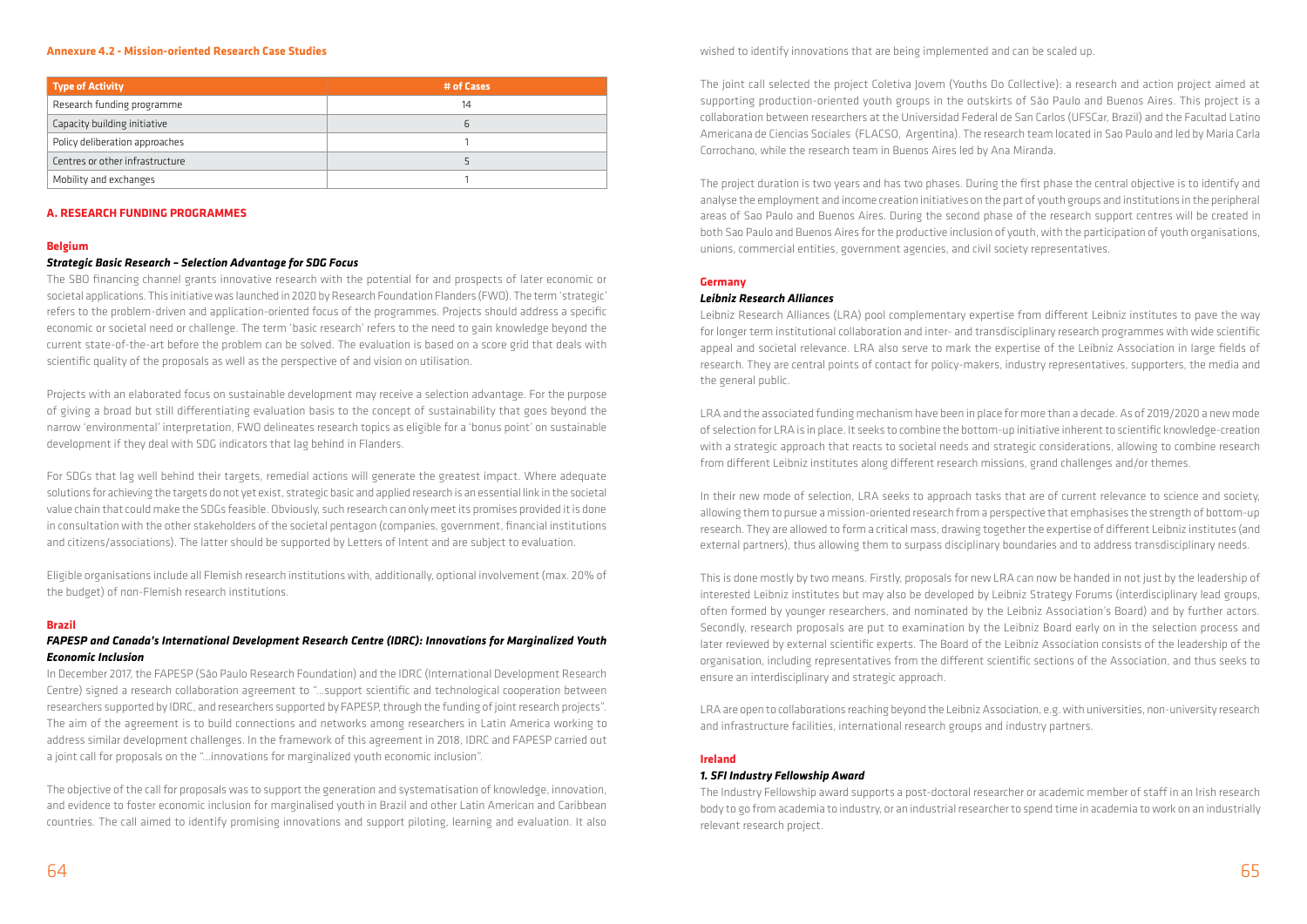The Industry Fellowship programme supports collaborative research activities that span most areas of STEM and is open to all industry sectors. It is open to Irish or internationally-based, research-performing companies and academic institutions in Ireland. There is no requirement for the company to have an existing Irish base and if the researcher is moving to the company they can go anywhere in the world.

Fellowships can have a duration of between one and 12 months if full-time, and between two and 24 months if parttime. The maximum SFI contribution to an Industry Fellowship Award is €100,000 (which typically funds the salary and other costs of the researcher working in the company). Industry is required to support direct research costs, i.e. materials and consumables, which are not funded by SFI.

At the end of the fellowships, there are no restrictions regarding future engagement of the awardees and the host institutions. In the case of academic researchers moving to industry, the company can employ the person, the individual can move to another company or academia, or the individual can remain in any overseas country (subject to legal regulations). There is no limit to the number of projects a company can apply for and new applications can be made at any time, in line with the programme calls.

There are two fixed call deadlines annually, one mid-year and one at the end of the year. Submitted proposals are subject to international peer review.

### *2. SFI Strategic Partnerships*

The Strategic Partnerships are a flexible mechanism for industry to engage with world-class academic researchers and have access to infrastructure and generate intellectual property. This partnership supports collaborative research activities that span most areas of STEM and is open to all industry sectors. It is particularly suitable for, but not limited to, pioneering research. It is aimed at supporting stand-alone initiatives of scale with strong potential for economic and societal impact for Ireland.

Any company is eligible to apply, regardless of their size, scale or location. The proposed research programme is funded 50/50 by the company and Science Foundation Ireland. There is no minimum or maximum project duration. It is up to the applicants to propose the most suitable duration for their project.

At the end of the partnerships, these may be expanded, or new partnerships proposed, both subject to satisfactory international peer review of the new proposal. This programme is always open, and applications can be submitted at any time. Proposals are first evaluated as a simple expression of interest, following which a full proposal is submitted which undergoes international peer review.

#### *3. Challenge-Based Funding Models*

Science Foundation Ireland (SFI) is currently taking multiple, complementary approaches to the development and implementation of challenge-based funding to enhance delivery of societal impact from government-funded research. As part of the development and design process, SFI has undertaken extensive engagements with international agencies involved in challenge-based funding, such as the Gates Foundation, the Institute of Innovation and Public Purpose (IIIP, UCL), NSF, NESTA, DARPA and INNO+. SFI is taking both a 'top-down' and a 'bottom-up' innovatorled approach that focuses on supporting small convergent challenge teams to identify and validate challenges in unconventional ways.

SFI has, to date, launched three bottom-up challenge calls. The first call was an open (non-themed) call - the SFI Future Ireland Innovator Prize. The key features of this initiative are a significant focus on team formation, convergence of ideas and disciplines, and both challenge and solution validation. The structure is also different to 'standard' research calls, as teams participate in several workshops.

During 2019, SFI launched two additional Future Innovator Prize calls – one in the area of AI for Societal Good and one in the area of Climate Action - Zero Emissions. Research teams were invited to compete for a €2 million prize award to address one of these significant societal challenges This could be through the development of a disruptive STEMbased solution that either leverages artificial intelligence or that has transformative impact potential in achieving net-zero greenhouse gas emissions in Ireland by 2050.

SFI is currently working through the identification and validation of compelling challenges for Ireland through analysis of national policy, consultation with key stakeholders, evaluation of Ireland's competitive edge and evidence and awareness of societal importance, prior to launching a number of top-down (narrow focus calls). Certain factors may be identified as part of this process which would strengthen the argument for taking the challenge-based route. These might include: the need to incentivise activity directed at a particular problem; the need to raise awareness of a problem; the need to bring expertise from different disciplines together; the need to include non-technical expertise in the scoping of the solution; and the adoption and regulation of the proposed solution.

#### **Japan**

# *1. Science and Technology Research Partnership for Sustainable Development (SATREPS)*

Launched in 2018, Science and Technology Research Partnership for Sustainable Development (SATREPS) aims to acquire new knowledge and innovative technology that lead to the resolution of global issues and the advancement of science and technology. Through this process, SATREPS seeks to create innovative interventions. International joint research under this programme also aims to enhance the research and development capabilities of developing countries that will work towards sustainable research systems able to address and resolve issues.

SATREPS projects are chosen and developed in accordance with the following innovation criteria, namely, to envisage project outcomes being applied for the benefit of broader society as well as developing countries; to provide research and development and build research capacity for research on urgent issues in developing countries that lack proper resources and access; and to contribute to the resolution of global issues and scientific and technological progress.

JST and JICA (Japan International Cooperation Agency), which manages ODA, will collaborate to fund research projects. JST provides financial support to the Japanese research institutions for the project activities in Japan and JICA provides financial support to the research institutions in the ODA recipient countries within the framework of technical cooperation. The principal investigator (PI; applicant) must be affiliated with a Japanese research institution, be able to fulfil the duties as principal investigator for the international joint research project, and be able to engage in the international joint research from start to finish.

'Japanese research institutions' refers to universities, National Institute of Technology, independent administrative institutions, public sector research and development institutes, public service corporations, or private sector corporations.

Each SATREPS project is evaluated according to the programme's aims: building win-win relationships between Japan and counterpart countries in science and technology; addressing global issues and advancing science; and boosting self-reliant R&D capacity and sustainable research systems, training human resources and coordinating networking between researchers. Finally, SATREPS aims for the practical utilisation and implementation of research outcomes to contribute to society.

# *2. Solution-Driven Co-creative R&D Programme for SDGs (SOLVE for SDGs)*

SOLVE for SDGs is a funding programme launched in 2020 to support integrated activities of stakeholder engagement and action utilising STI aiming at the achievement of SDGs in local areas.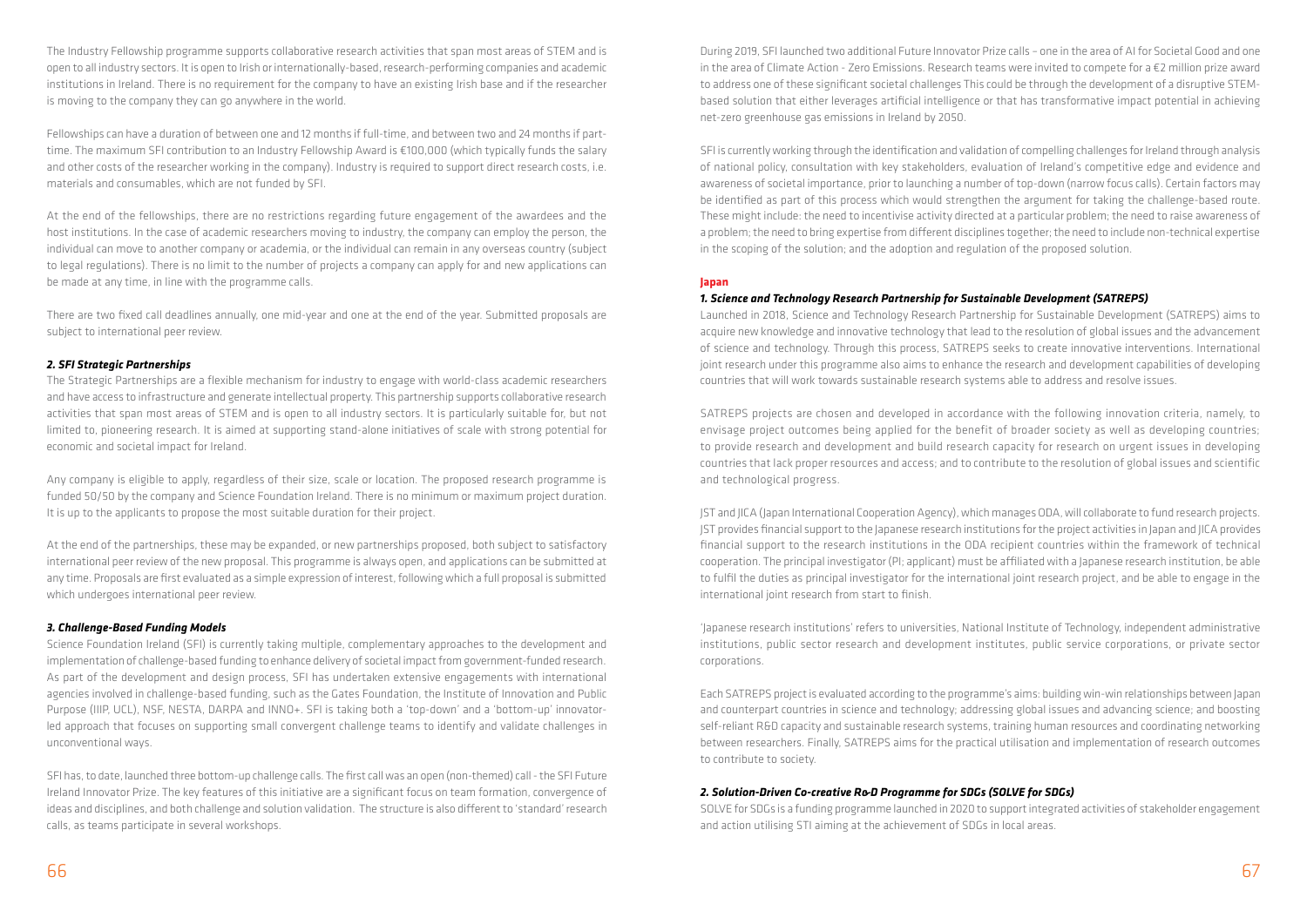The programme aims to support research and development endeavours with a specific focus on the scenario creation phase of projects. The focus will be mainly on creating solutions to solve challenges while the advancement of science and technology will not necessarily be prioritised. Team-building exercises are a requirement for applicants and the person responsible for the implementation process is also be expected to participate.

This initiative is conducted by two departments at JST (Japan Science and Technology Agency): the Department for Promotion of Science in Society and the Research Institute of Science and Technology for Society (RISTEX). Any organisations based in Japan (university, private company, NGO, local government etc.) working to solve the societal challenges in Japan can apply for funding.

# **Norway**

# *PILOT-E*

PILOT-E is a mission-oriented instrument addressing the energy challenge by combining funding schemes from three agencies and tailoring them into a one-stop shop for targeted projects. Launched in 2016 as a collaborative initiative by the Research Council of Norway, Enova and Innovation Norway, the basic idea is to combine existing financial schemes and instruments from the three participating institutes to mobilise and speed up the process for R&D to market. Each project should have a plan all the way to market to obtain funding.

The innovative aspect of PILOT-E is giving access to different schemes already existing with one application, thus simplifying the application process and reducing the financial risk for the companies in the participating consortia. The consortia are all coalitions of partners from industry, R&D institutes, and end-users.

The simplified and streamlined application process makes it easy for public funding agencies, political structures and those working in the industry, to apply. Finally, the idea is to see the projects materialise in the concrete deliveries planned in the application, e.g. a truck, or a new industrial process. If this is the case, the project will be considered as successful.

#### **Saudi Arabia**

#### *Grant Programme for Universities and Research Centres*

Launched by the King Abdulaziz City for Science and Technology (KACST) in 2017, the Grant Programme for Universities and Research Centres aims to improve Saudi Arabia's ability in producing world-class technical content by developing the infrastructure, workforce, and tools needed for R&D to sustain technical content production, which ties strategically to achieving the vision of Saudi Arabia 2030.

The programme was designed to distribute funding with the aim to increase potential outcomes by allowing entities to compete within specific subcategories. One subcategory was the Targeted Research Programme (TRP) which introduced four grant competitions that have a serious and short-term impact on the country. The first programme launched was The MERS-CoV grant programme which encouraged research teams around Saudi Arabia with various backgrounds, to tailor their goals and proposals to combat the spread of the MERS-CoV infection in Saudi Arabia. This programme is still running and initial results are encouraging.

The grant programme involved collaborators from around the world. It has participated with hundreds of international researchers and tens of international institutes. It has also engaged in the higher education of multiple students around the world. All R&D departments and institutes in Saudi Arabia can participate in the programme. The grant programme aims to produce several scientific papers and patents.

the immediate stakeholders are mainly the research and development groups, and they provide quarterly reports plus day-to-day communication through the GPURC portal. Feedback is collected after each communication and are evaluated and responded to within days. Yearly reports show the general feedback from the R&D groups. Some

sub-categories programmes have other stakeholders, e.g. MOH in the case of MER-CoV) and they provide regular feedback through quarterly committee meetings.

# **Sweden**

# *The Strategic Innovation Programmes (SIP)*

In 2013, the Strategic Innovation Programme (SIP) was launch as the result of a collaborative initiative between the Swedish Research Council for Sustainable Development, together with Vinnova, Sweden's innovation agency, and the Swedish Energy Agency. The Strategic Innovation Programmes are public-private partnerships that define strategic research agendas, involving large networks consisting of companies and research and development performers. SIPs furthermore organise calls for proposals to do research and innovation projects that involve programme actors. They work on 17 different areas, for example bio-innovation, IoT, sustainable (Smart) cities etc.

SIP's big networks make the strategic cooperation between different spheres of Swedish life possible, which is an important precondition for finding sustainable solutions to global social challenges. Businesses, academia and organisations join forces under the umbrella of these programmes to develop the sustainable products and services of the future.

The programmes are based on a joint nationally-established strategic innovation agenda. The success of the programme has been guaranteed by the unique way that sector stakeholders have united behind the initiative. New stakeholders are also welcomed during the entire programme duration.

#### **Qatar**

# *1. National Research Priority Programme (NPRP) – Cluster Track, NPRP-C*

In 2018, QNRF (Qatar National Research Fund), launched its NPRP-Cluster, which aimed at funding large proposals that address significant priorities in a holistic approach, which were multidisciplinary, multi-institutional and multifaceted. The idea was to create consortia of researchers and stakeholders to work together to tackle topics of national significance and importance. A total amount of \$5 million was allocated for five years.

The initiative's topics were generated through consultations with relevant stakeholders. This year's programme called for research proposals in four areas: carbon capture and utilisation; towards clinical implementation of precision medicine; cyber security of Qatar's critical infrastructure, and education.

QNRF received 25 proposals covering all four topics. The applications had significant components of collaboration and co-funding and engagement of national stakeholders.

# *2. Thematic Grand Challenge Research Programme, TGRP*

The Qatar National Research Fund (QNRF) teamed up with several important national and international partners to jointly launch calls on topics of mutual relevance. The first call was a joint call with TUBITAK (the Turkish funding agency). Two calls were launched on Cybersecurity and Smart Manufacturing. The second call was the OSRA call, jointly funded with the Doha International Family Institute. The third call was the joint call with the Belmont Forum. The Forum is a consortium of 12 international funding agencies. Lastly, the Food Security call was jointly launched with the Ministry of Municipality and Environment, MME, in Qatar. The central objective of TGRP calls is to provide funding for projects that address a 'grand challenge'. The mechanism of ensuring the achievement of that objective is to team up with a strategic counterpart to ensure availability of resources and uptake of the research findings.

# **United Kingdom**

# *Global Challenges Research Fund (GCRF)*

The Global Challenges Research Fund (GCRF) is a £1.5 billion fund announced by UK Government (UK Research and Innovation (UKRI)) in late 2015 to support cutting-edge research that addresses the challenges faced by developing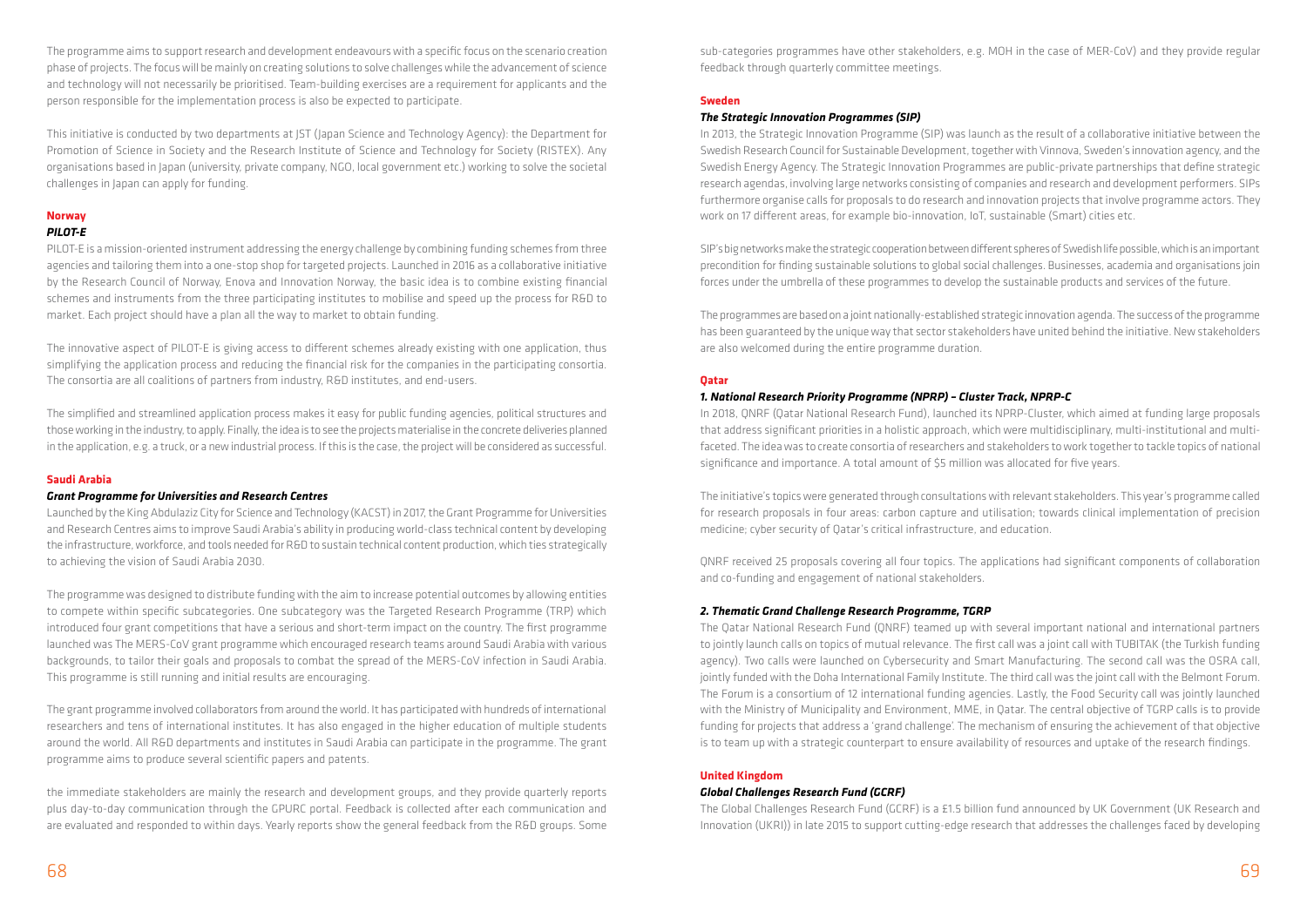countries. Alongside the other GCRF delivery partners UKRI is creating complementary programmes that promote challenge-led disciplinary and interdisciplinary research, including the participation of researchers who may not previously have considered the applicability of their work to development issues; strengthen capacity for research, innovation and knowledge exchange in the UK and developing countries through partnership with excellent UK research and researchers; and that provide an agile response to emergencies where there is an urgent research need.

The GCRF provides a unique opportunity to build a global community of researchers committed to sustainable development and the eradication of poverty. It complements, but also significantly expands and develops, other forms of international and multinational funding for development research, including governments, non-governmental bodies and foundations. The GCRF will allow UK research excellence to be deployed in a strategic way to generate solutions to the most significant and complex problems faced by developing countries while at the same time strengthening their research capability.

The GCRF is aimed first and foremost at addressing global sustainable development challenges and is intended to transform the lives of the worlds' poorest. The starting point for research and innovation funded through GCRF should therefore be a significant problem or development challenge. One particularly innovative aspect of the GCRF is The GCRF Challenge Leaders, who are responsible for the building and success of individual GCRF challenge portfolios and together collectively responsible for maximising the portfolios' overall research excellence and real-world impact.

The GCRF will look to develop strategic relationships with key partner organisations in developed and developing countries to ensure complementarity and avoid duplication and to explore, where appropriate, opportunities for joint or aligned activities. The GCRF will furthermore focus on challenges that are manifest within countries on the OECD Development Assistance Committee (DAC) list.

#### **B. CAPACITY BUILDING INITIATIVES**

#### **Canada**

#### *1. ArcticNet (Networks of Centres of Excellence)*

ArcticNet is one of 63 networks of researchers, universities, public and private partners to be funded during the 30-year history of the Networks of Centres of Excellence Programme of Canada's federal science funding agencies. ArcticNet represents Canada's largest commitment to date to explore the social, economic and environmental impacts of climate change and modernisation on the coastal Canadian Arctic. More than 150 researchers from 34 Canadian universities collaborate with federal, provincial and territorial agencies and departments, Inuit organisations and industry partners to conduct complex assessments of the regional impacts of climate change. ArcticNet's vision is a future where improved observations, modelling, capacity-building and knowledge exchange enable researchers, Inuit, Northerners and decision-makers to jointly develop adaptation strategies minimising negative impacts and maximising positive outcomes resulting from the transformation of the Canadian Arctic. ArcticNet's activities relate closely to Sustainable Development Goals #13 – Climate Action.

ArcticNet reports to a diverse board, with day-to-day operations led by an administrative centre. Federal granting agency funds flow to the network's host university and are strategically and competitively distributed by the network to investigators based at other post-secondary institutions who become network members. A Research Management Committee evaluates responses to calls for proposals and recommends funding decisions to ArcticNet's Board of Directors. ArcticNet researchers collaborate with research teams in Denmark, Finland, France, Greenland, Japan, Norway, Poland, Russia, Spain, Sweden, the United Kingdom and the USA. Partners involved include federal and provincial government departments, Inuit organisations, mining, fishing, shipping, and tourism industries. Partners are involved in the governance of the network at the Board level and in network committees.

NCE grantees are evaluated annually by a peer review committee that helps ensure grantees deliver on promises. Furthermore, granting agency staff sit on observers on network Boards and committees to ensure programme rules are followed and share best practices. Networks are evaluated against progress on five criteria: Management of the Network; Excellence of the Research Programme; Development of Highly Qualified Personnel (HQP); Networking and Partnerships; and Knowledge and Technology Exchange and Exploitation (Knowledge Mobilisation).

# *2. IC-IMPACTS Canada-India Research Centre of Excellence (Networks of Centres of Excellence) (Canada & India)*

IC-IMPACTS is funded through a specialised NCE initiative known as the Canada-India Research Centre of Excellence (CIRCE) initiative designed to strengthen research ties between Canada and India in areas of mutual strategic importance.

IC-IMPACTS and its partners are developing and implementing community-based solutions to meet the most urgent needs faced by some communities in Canada and India: poor water quality, unsafe and unsustainable infrastructure, and poor health from water-borne and infectious diseases. Research projects are co-led by a Canadian PI and an Indian PI and funding is provided by both the Canadian and the Indian governments through the Indian Department of Biotechnology (DBT) and Department of Science and Technology (DST). IC-IMPACTS activities relate closely to Sustainable Development Goals #3 (Good Health and Well Being), #6 (Clean Water and Sanitation) and #9 (Industry, Innovation and Infrastructure).

IC-IMPACTS reports to a diverse board, with day-to-day operations led by an administrative centre. Like other NCE grantees, IC-IMPACTS was awarded funding in a two-stage competition. NCE grantees are evaluated annually by a peer review committee that helps ensure grantees deliver on promises. Oversight, monitoring and support of all grantees is undertaken by the granting agencies through a dedicated NCE Secretariat. NCE Secretariat staff liaisons sit on Boards and sub-committees to ensure programme rules are followed and share best practices. Granting councils will have contributed \$22 million to IC-IMPACTS over the period 2014-2021.

Networks are evaluated against progress on five criteria: Management of the Network; Excellence of the Research Programme; Development of Highly Qualified Personnel (HQP); Networking and Partnerships; and Knowledge and Technology Exchange and Exploitation (Knowledge Mobilisation).

#### *3. PrioNet (Networks of Centres of Excellence)*

PrioNet was launched in 2005 to respond to a targeted call for a national Canadian network on bovine spongiform encephalopathy (BSE) and other transmissible spongiform encephalopathies (TSEs). BSE was a global grand challenge that caused an estimated \$6 billion in economic losses for Canada, suffered when domestic BSE was identified in Alberta in 2003. PrioNet Canada achieved international attention for scientific advances and risk management strategies directed at controlling prion diseases and, after NCE funding ended, it directed capacity into therapeutic solutions for prion-like diseases of aging, such as Alzheimer's and Parkinson's.

PrioNet partnered with over 90 government and non-government partners during its seven-year mandate and developed patented technologies for prion detection as well as an integrated risk model for prion disease expansion that helped form the basis for public policy. The network funded 82 research projects and quadrupled the number of prion researchers in Canada from 29 in 2005 to 122 in 2012.

Like other NCE networks, PrioNet was initiated by a scientist but the network was required to incorporate as a not-for-profit organisation that reports to a diverse Board, with day-to-day operations led by an administrative centre. Federal granting agency funds flow to the network's host university and are strategically and competitively distributed by the network to investigators based at other post-secondary institutions who become network members.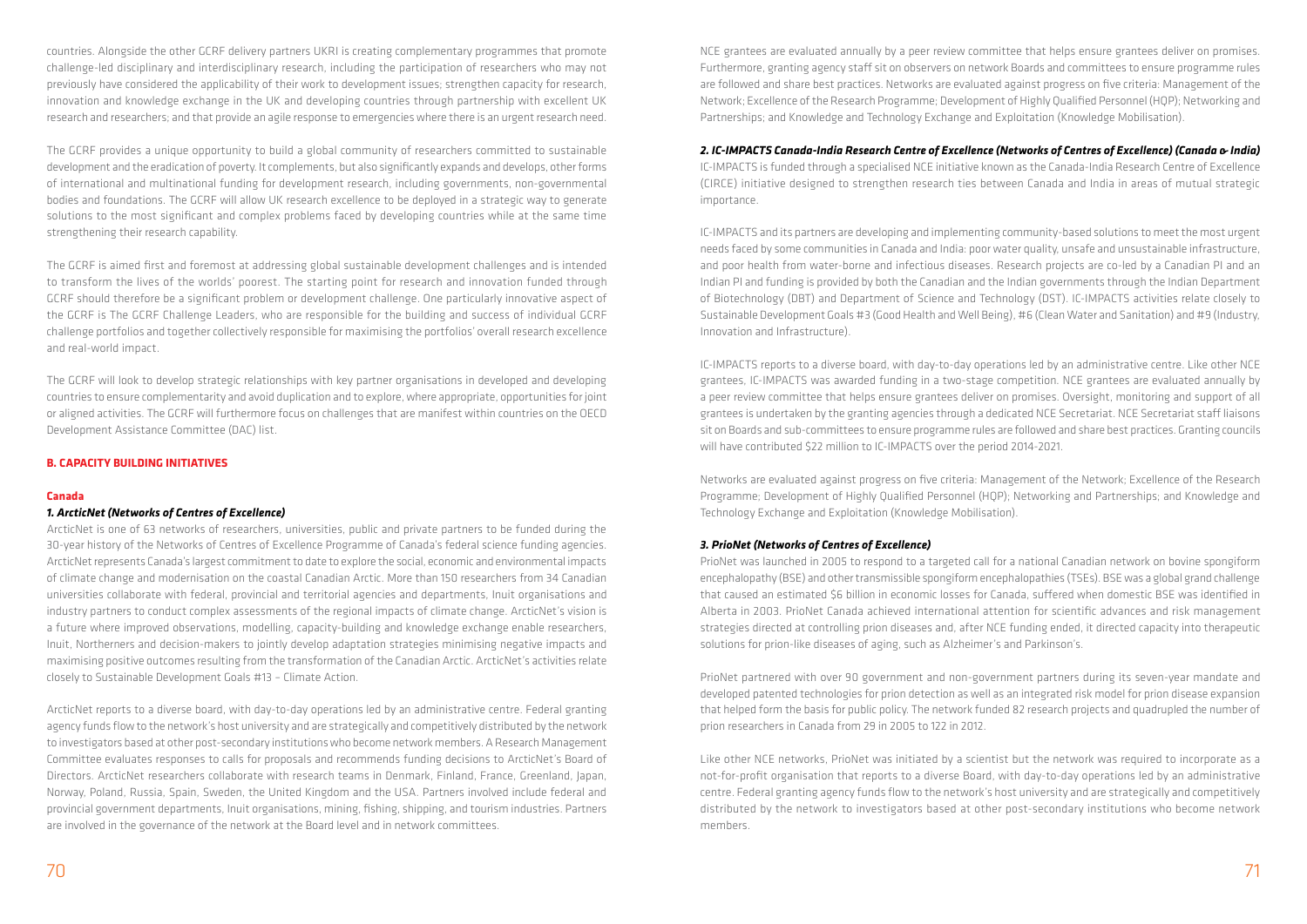As with all NCEs, PrioNet was awarded funding in a two-stage competition. NCE grantees are evaluated annually by a peer review committee that helps ensure grantees deliver on promises. Oversight, monitoring and support of all grantees is undertaken by the granting agencies through a dedicated NCE Secretariat. NCE Secretariat staff liaisons sit on boards and sub-committees. Granting councils contributed \$35 million to PrioNet over the period 2005-2012.

#### **Korea**

#### *Science & Technology Support Programme*

The National Research Foundation of Korea (NRF KOREA) launched the Science and Technology Support Programme during 2006 to reinforce the S&T development and R&D capabilities of developing countries by supporting the cooperation between universities and research institutes of Korea and developing countries.

It consists of two types of programmes. The first is the International Cooperation Programme between institutes from Korea and partner countries which supports a variety of collaborating activities, such as doing research together; studying local demands and conditions; technology transfer and technical guidance, etc. to reinforce the research capabilities of partner countries. Each project is supported by KRW 100 million (≈USD90 000) per year, for three years. The second is the the Global Problem-solving Centre Programme which supports the establishment of a centre in the partner country which hosts Korean scientists to help with research; develop human resources; commercialise, etc. Each project is supported by KRW 500 million (≈USD450 000) annually for four years.

Partnerships and collaborations are formed between Korean institutes and partner countries' institutes, who sign MOUs and perform research together. The beneficiaries of this programme are researchers, universities, and citizens in partner countries. This programme supports 20 countries, including 16 international cooperation teams, and four centres in 2019. It has supported advanced technologies in Sri Lanka, Nepal, Cambodia, Myanmar, etc., and established local centres to develop local technologies in Cambodia, Laos, Tanzania, Vietnam, etc.

One example of a successful collaboration is the international cooperation between the Yeonsei University Dental College, Korea, and Peradeniya Dental College, Sri Lanka to research oral cancer. Researchers in Sri Lanka have been sent to Korea for training and both universities held international conferences on oral cancer to improve research capabilities. The global problem-solving centre in Nepal generates \$36 000 in sales through technology transfer and commercialisation, and trains 772 people through entrepreneurship training.

#### **New Zealand**

#### *National Science Challenges*

The National Science Challenges are a government-funded initiative, established by the Ministry of Business, Innovation and Employment (MBIE) in 2014 to tackle the biggest science-based issues and opportunities facing New Zealand. This initiative enables a long-term (10-year) strategy for managing and co-ordinating mission-led science investments, and provides an opportunity for New Zealand's top researchers to work collaboratively across disciplines and institutions. Collectively, they are expected to deliver measurable progress on national-scale issues, but they will also enhance the reputation of New Zealand science and build research capability which would lead to better engagement between researchers, end-users and the Māori people.

The 11 Challenges represent a new way of funding research in New Zealand. Each has a host organisation (NZ research institute or university) and Governance Group, and individual Challenges are given the responsibility, freedom and flexibility to develop a research and business plan. The Challenge framework supports the integration of new ideas and allow for researchers and collaborations to refresh and renew. In addition, all research must give effect to the Vision Mātauranga Policy – a government framework that recognises Māori as important partners in science and innovation in New Zealand.

As the Challenges represent national-scale issues, they are intended to deliver national benefit in areas such as health, housing, biodiversity, technology, agriculture and climate change. MBIE regularly monitors and assesses the performance of each Challenge individually, based on information gathered at meetings or informal interactions, and assessment of annual progress reports and updates. A mid-way review was conducted in 2018 by MBIE's Science Board; the statutory body responsible for making independent investment decisions for a number of MBIE funds. The Science Board's decisions were informed by independent review panels, which conducted assessments of each Challenge's future strategy and past performance. The Board agreed to fund all 11 Challenges at the maximum funding amount for 2019-2024, bringing the total investment to \$680.8 million.

MBIE commissions an independent survey of stakeholder satisfaction with individual NSCs. This includes feedback on involvement, engagement, and collaboration with the Challenge, as well as Māori engagement and use of Mātauranga Māori (traditional knowledge).

### **Oman**

# *EJAAD*

EJAAD – as a national mission-oriented innovation vehicle – was established in 2018 with a shared vision of more than 50 stakeholders from industry, academia and government in the Sultanate of Oman. EJAAD has the following objectives: to strengthen synergies between industry, academia and government; to provide the industry with applied, practical and competitive technological solutions; to stimulate the establishment of Centers of Excellence; and to develop Oman's Consultancy Corporate's in the areas of focus. EJAAD is expected to considerably impact Oman's ranking in Global Innovation Index, Global Competitiveness Index and certainly in Oman Vision 2040. EJAAD features in 69% of the Vision Priorities and has a direct link to more than one third of its Key Performance Indicators.

A simple R&D and Innovation Protocol was created to outline the main roles and responsibilities each sector should play, i.e. industry, government, academia. The protocol also highlights the integrative value proposition of this approach. This protocol was the 'innovative' framework to engage with more than 50 players in the market. EJAAD has also created focal points within each institution to govern and assure sustainable growth. The protocol was then translated into a working roadmap, with local partnerships and collaborations that include all energy industry sectors; all local academia and research institutions; and governmental organisations. International partners are the IEA, Hydrogen Council, UNIDO and the EU Commission. Stakeholders from industry, academia, biotech, logistics and environmental sectors can apply, as well as government stakeholders.

#### **C. POLICY DELIBERATION APPROACHES**

#### **Sweden**

#### *National Research Programmes*

In 2017, the Swedish government initiated seven national research programmes to address societal challenges. The national research programmes are broad, 10-year initiatives with the purpose of addressing societal challenges. Key objectives of the national research programmes are to contribute to solve societal challenges; to be long term (duration of 10 years); and to create synergies between existing actions to avoid unnecessary overlap and to build on cooperation and coordination. The national programmes are based on strategic research agenda, which provide an orientation of the research fields, of research funding institutions and of actors active in research communication.

The responsibility of these national research programmes is shared among national research funders in Sweden. The Swedish Research Council is responsible for the research programmes on migration and integration as well as on antibiotic resistance. The set-up is a programme management within the Research Council and a broad participation from other agencies and entities in management boards and reference groups. Specific calls are launched for the national research programmes.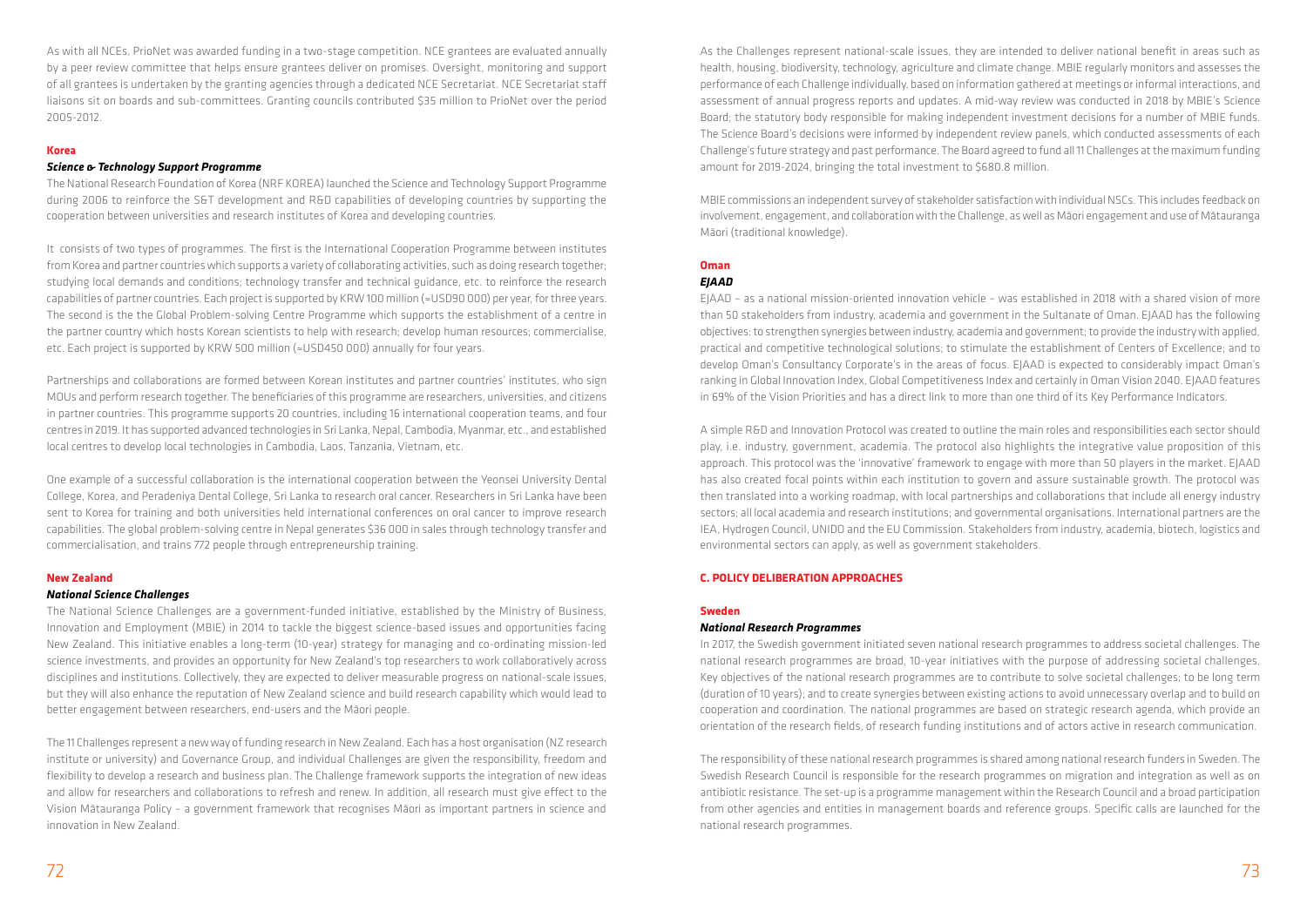Alignment is made with international cooperation when possible (such as the Nordic Collaboration for Migration and Integration and the JPIAMR Partnership Programme for Antibiotic Resistance).

#### **D. CENTRES OR OTHER INFRASTRUCTURE**

#### **Canada**

#### *MEOPAR (Networks of Centres of Excellence)*

Th[e Marine Environmental Observation, Prediction and Response Network](https://meopar.ca/about/key-documents/) (MEOPAR) facilitates partnerships between academia, government, the insurance industry, the oil and gas sector, the marine transportation sector, ocean technology firms, coastal communities and not-for-profits, to reduce Canada's vulnerability to marine hazards and emergencies. MEOPAR funds leading-edge, multidisciplinary, and collaborative research; trains the next generation of marine professionals; and connects with partners, stakeholders and end users to anticipate, plan and adapt to the opportunities and challenges of a changing ocean environment. MEOPAR's activities relate closely to Sustainable Development Goal #13 (Climate Action) and #14 (Life Below Water).

A particularly important achievement of MEOPAR is co-creation of the Canadian Integrated Ocean Observing System (CIOOS). Formally announced in 2019, the pilot programme has established regional nodes nationwide, creating formal partnerships with the Ocean Frontier Institute (OFI); Dalhousie University; the Coastal and Ocean Information Network (COIN) Atlantic; the Fisheries and Marine Institute of Memorial University of Newfoundland; the Ocean Tracking Network (OTN); the St. Lawrence Global Observatory; the Tula Foundation; and Ocean Networks Canada (ONC) at the University of Victoria. This initiative links Canadian researchers and connects Canada to the international research community, and improves our ability to observe, predict and respond to a changing marine environment.

Like other NCE networks, MEOPAR is initiated by a scientist but the network must incorporate as a not-for-profit organisation that reports to a diverse board, with day-to-day operations led by an administrative centre. Federal granting agency funds flow to the network's host university and are strategically and competitively distributed by the network to investigators based at other post-secondary institutions who become network members. In any given year over 30 research projects are ongoing involving over 90 research investigators, over 120 partner organisations and over 30 Canadian universities.

As with all NCEs, MEOPAR was awarded funding in a two-stage competition. NCE grantees are evaluated annually by a peer review committee that helps ensure grantees deliver on promises. Oversight, monitoring and support of all grantees is undertaken by the granting agencies through a dedicated NCE Secretariat. More than 700 highly qualified persons have been trained by MEOPAR.

#### **Ireland**

#### *SFI Research Centres Programme*

The Science Foundation Ireland (SFI) Research Centres Programme was launched in 2012 to achieve this objective by creating new research centres and building on previously made significant large-scale investments. Seven research centres were funded as a result of the first Research Centres Call in 2012, five in 2013, and a further five in 2016. A key feature of SFI Research Centres is the consolidation of research activities across higher education institutes to create a critical mass of internationally leading researchers in strategic areas which become a key attractant to industry and lay the foundation for effective and productive academic and industrial partnerships. Additionally, these centres serve as international beacons for attracting talent and leveraging non-Exchequer funding with particular emphasis on industry and Horizon 2020. The goal of SFI is to develop a dynamic research centre ecosystem that can evolve to meet the changing needs of industry and society. Award duration is six years and award size can range from €1 million to €5 million per annum in direct costs. SFI fund up to 70% of the overall research centre budget.

The objectives of the Research Centres Programme are to achieve, maintain and enhance research excellence and leadership, as measured through indicators such as publication in top-tier journals and conferences, citations, editorship of top-tier journals, and giving invited lectures at top-tier conferences; to deliver significant economic and societal impact – research excellence with impact – which will be aligned with areas of strategic opportunity for Ireland; to increase the level of industrial and commercial investment in R&D activities with existing Ireland-based companies; to spin out new, high-technology start-up companies that have the potential to raise external angel or venture funding; to transfer technology, through licences, to Multinational Companies (MNCs) and Small and Medium Enterprises (SMEs) based in Ireland; to transfer knowledge, expertise and know-how to MNCs and SMEs based in Ireland; and, finally, to engage the general public and equip them with the tools to confidently understand and debate science, technology and engineering research in Ireland.

#### **South Africa**

# *Department of Science and Innovation (DSI) – National Research Foundation (NRF) Centres of Excellence (CoEs)*

Established in 2004 and with a combined investment of USD 84 million thus far, the Department of Science and Innovation (DSI)-NRF Centres of Excellence (CoEs) are physical and virtual centres of research committed to developing novel ideas that focus on critical matters facing South Africa. The CoEs concentrate on existing capacity and resources to enable researchers to collaborate on projects that are locally relevant and internationally competitive. There are 14 CoEs, as well as the National Institute for Theoretical Physics and the Centre for Indigenous Knowledge Systems, both of which are implemented in alignment to the CoE modalities. The aims of a CoE are to: promote knowledge and human capital in areas of strategic importance to South Africa; promote collaborative research; promote and develop interdisciplinary research; systematically develop a creative research training environment that is internationally competitive; strive for the highest standards of quality, international competitiveness, and esteem of their science; and diffuse knowledge to where it is needed.

The implementation of COEs is significantly dependent on four models of partnerships: (1) local collaborations with national, provincial and local government, national research facilities, science councils, and independent research institutes; (2) universities (local and abroad) - COEs are often hosted by more than two or three universities with a host of collaborators from international university partners; and (3) international development and other partners.

CoEs are awarded on a competitive basis through a combination of open and focused calls to publicly funded Higher Education Institutions (HEIs) including Science Councils. CoEs are annually monitored by suitably appointed Steering Committees. Of particular interest is a CoE's strategic direction and financial control. Steering Committees can recommend the closure of Centres if progress is not satisfactory and aims and targets are not met. Stringent external renewal/continuation evaluations are performed in year five indicating outputs, outcomes and (expected) impact of NRF support.

Both the CoE Funding Instrument and the individual CoEs are subjected to reviews which include interviews with representatives of the affected stakeholder communities, and which are captured in the review reports of the independent review panels.

#### **USA**

#### *1. NSF Convergence Accelerator*

The National Science Foundation's (NSF) Convergence Accelerator effort is a new capability aimed to accelerate useinspired convergence research in areas of national importance via partnerships between academic and non-academic stakeholders. The NSF Convergence Accelerator programme brings together teams of experts from across disciplines to focus on pre-identified grand challenge problems. The goal is to fund efforts that have a high probability of resulting in deliverables that will benefit society within a relatively short, fixed term of less than three years. The key characteristics of the grand challenges and the Convergence Accelerator approach are for use-inspired and application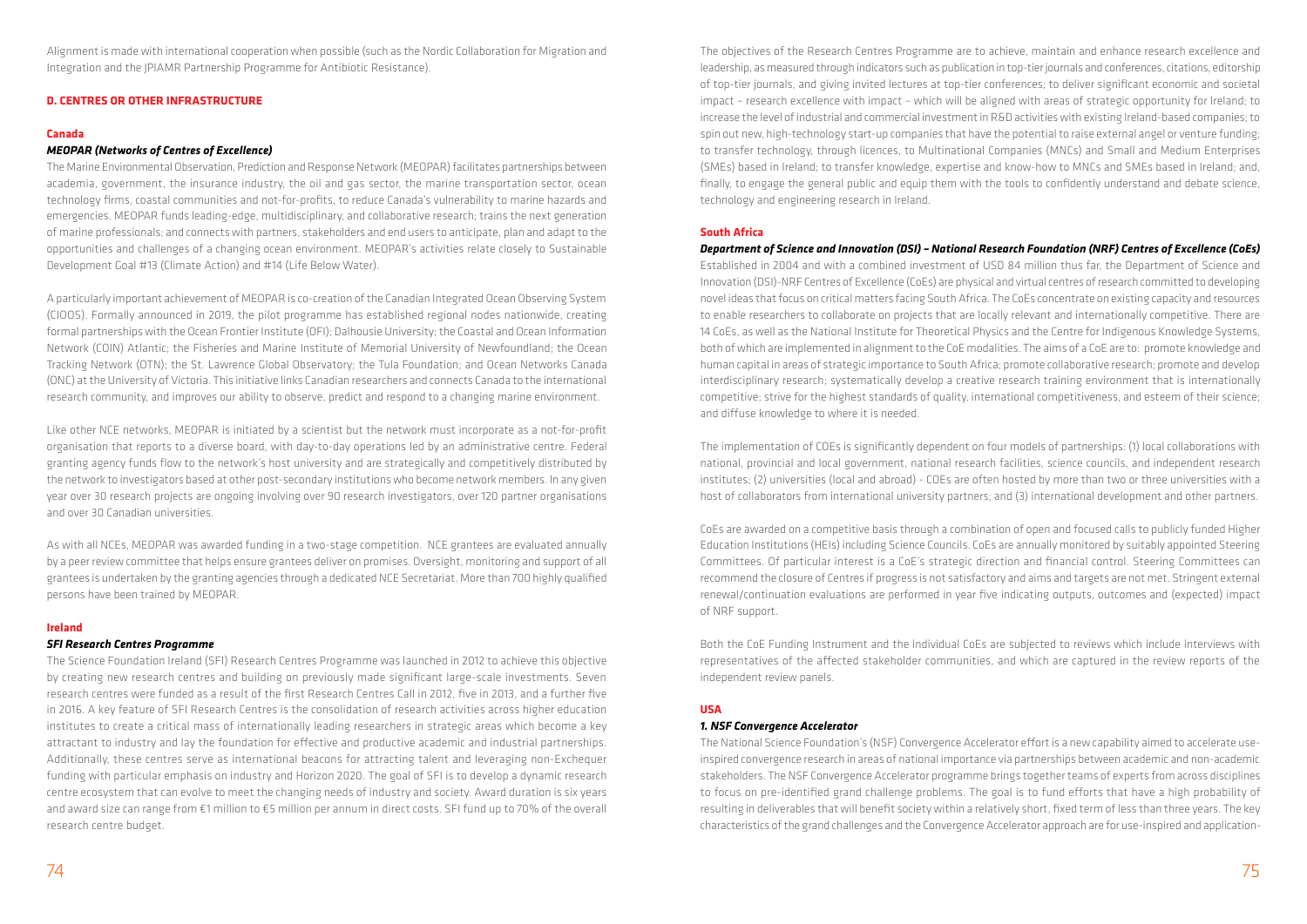oriented problems with a focus on deliverables in a fixed-term, fed by basic research and discovery across disciplines, worked on by integrated teams including industry, academics, not-for-profits, government entities, and others.

The NSF Convergence Accelerator is a pilot programme, which issued its first grant awards in September 2019, focused on two of the NSF's Big Ideas: Harnessing the Data Revolution (Track A) and Future of Work at the Human-Technology Frontier (Track B). Highlight below is Convergence Accelerator Track A, focused on the NSF Big Idea Harnessing the Data Revolution (HDR) that seeks to enable new modes of data-driven discovery.

To help advance the progression from data to information to knowledge - to fully harness the data revolution - NSF seeks to create an Open Knowledge Network (OKN). A knowledge network allows stored data (both structured and unstructured data) to be located and its attributes and relationship to other data and to real-world objects and concepts to be understood at a semantic level. Today, technology companies develop largely proprietary knowledge networks, often specialised for customer needs, e.g. web search, advertising placement, and question answering. Instead, the Open Knowledge Network will build public-private cooperation and engage convergence teams from all areas of data science and science and engineering domains to create a shared, non-proprietary infrastructure.

Innovative aspects include a participatory design approach that considers the needs and perspectives of the many user communities, and intensive education and mentorship which includes the 'Convergence Accelerator Curriculum' of innovation, team science, as well as domain-relevant information.

#### *2. Spokes Programme*

The Spokes Programme is a flexible mechanism for industry to engage with Science Foundation Ireland (SFI) Research Centres. This programme can fund areas of STEM that are aligned with the research areas of one or more SFI Research Centres. The current research centres are focused on pharmaceutical manufacture, software, digital content, big data, telecommunications, photonics, medical devices, nanotechnology, marine and renewable energy, functional foods, applied geosciences, agri-food, advanced and smart manufacturing, neurological diseases and bio-economy.

Any research-active company is eligible to apply, regardless of their size, scale, or location. The proposed research programme is funded 50/50 by the company and Science Foundation Ireland. At the end of the Spokes Award projects may be expanded, or new projects proposed, both subject to satisfactory international peer review of the new proposal.

The Spokes Programme is always open, and applications can be submitted at any time throughout the year. Proposals are first evaluated as a simple expression of interest, following which a full proposal is submitted which undergoes international peer review.

#### **E. MOBILITY AND EXCHANGES**

#### **China**

#### *Experiences of the National Natural Science Foundation of China*

Focusing on the major strategic needs of China and scientific frontiers, the National Natural Science Foundation of China (NSFC) has set up key programmes, major programmes, major research plans and other mission-oriented programmes to address major economic and social challenges. The NSFC focuses on the important and frontier scientific issues to meet societal needs. With increased and continuous support, it also pays attention to the possible directions of major breakthroughs in interdisciplinary fields.

From 2018 to 2019, the NSFC allocated the special funding for 'Research on major basic scientific issues—African swine fever' to address this emergency, and launched key programmes clusters 'Preventing and reducing financial risks', major research plans including 'Toxicology and health effects of the particulate matter in the atmosphere '

and 'Basic research on the causes and coping mechanism of air pollution in China', whilst setting eight priority areas of key programmes, including 'Urban sewage regeneration and ecological storage'.

The NSFC has strengthened the connection with the various industries, hence establishing a systematic, normalised and in-depth coordination mechanism while taking the major national economic and social needs as an important basis for the allocation of science funds. The NSFC has also established the Joint Fund for Regional Innovation and Development and the Joint Fund for Enterprise Innovation and Development according to the issued paper titled the pilot work programme of the joint fund for the new era of the NSFC.

Furthermore, the NSFC has launched the 'The International Cooperation Programme for Sustainable Development Goals' in 2019. Guided by the principle of 'joint investment, mutual benefit and win-win cooperation', NSFC has coordinated with other funding agencies on issues of scientific research and talent cultivation targeting United Nations sustainable development goals (SDGs) to promote scientific development and enhance cultural exchanges and promote win-win cooperation.

For the partnerships or collaborations involved, the NSFC have signed framework agreements of 'joint fund for scientific research of comprehensive national science center and large-scale scientific device' with State Development and Reform Commission, the Chinese Academy of Sciences, local authorities of Beijing, Shanghai and Anhui to jointly strengthen support for the comprehensive national science center.